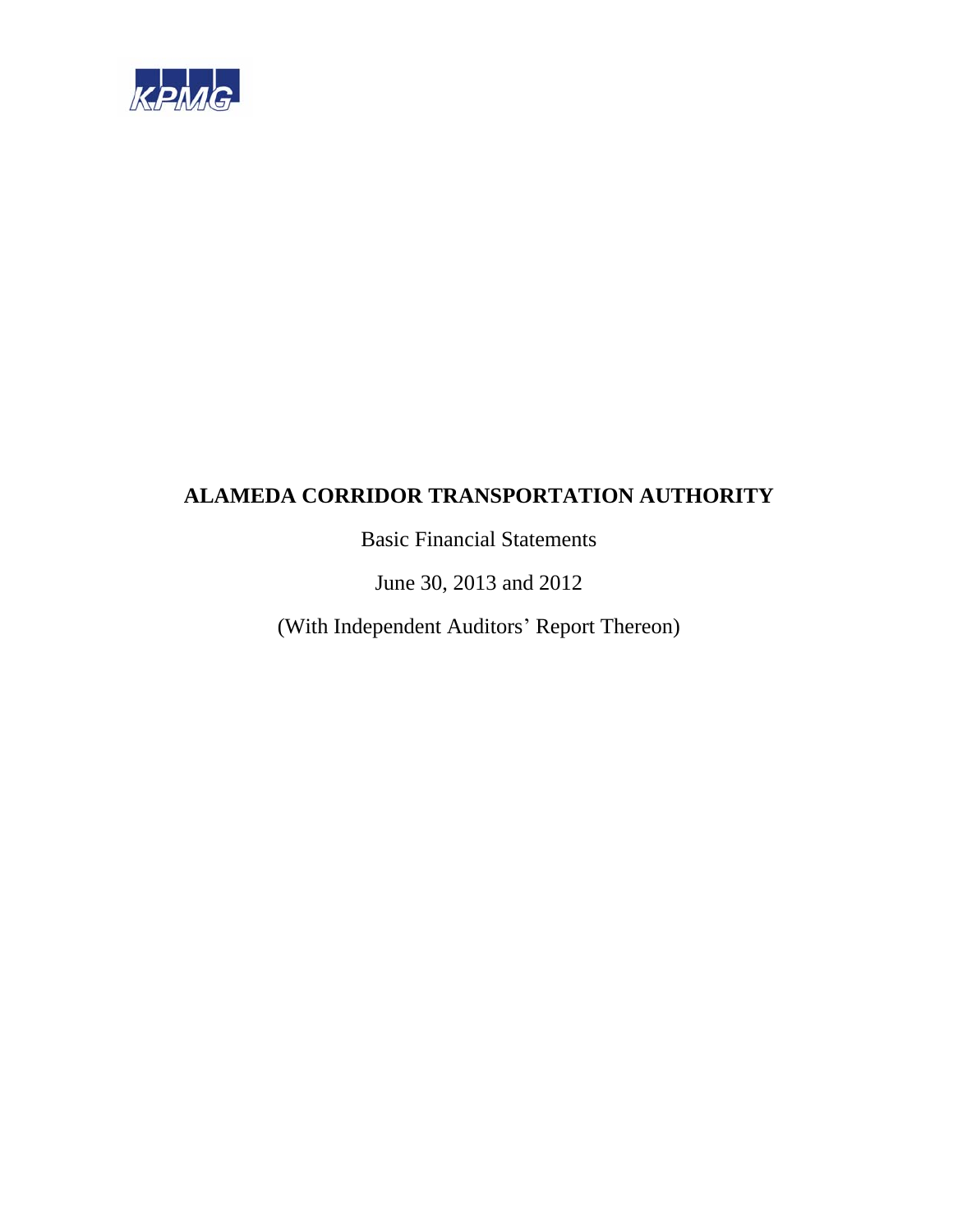## **Table of Contents**

|                                                               | Page |
|---------------------------------------------------------------|------|
| <b>Independent Auditors' Report</b>                           |      |
| Management's Discussion and Analysis                          | 3    |
| <b>Basic Financial Statements:</b>                            |      |
| <b>Balance Sheets</b>                                         | 11   |
| Statements of Revenues, Expenses, and Changes in Net position | 12   |
| <b>Statements of Cash Flows</b>                               | 13   |
| <b>Notes to Basic Financial Statements</b>                    | 14   |
| <b>Required Supplementary Information</b>                     | 45   |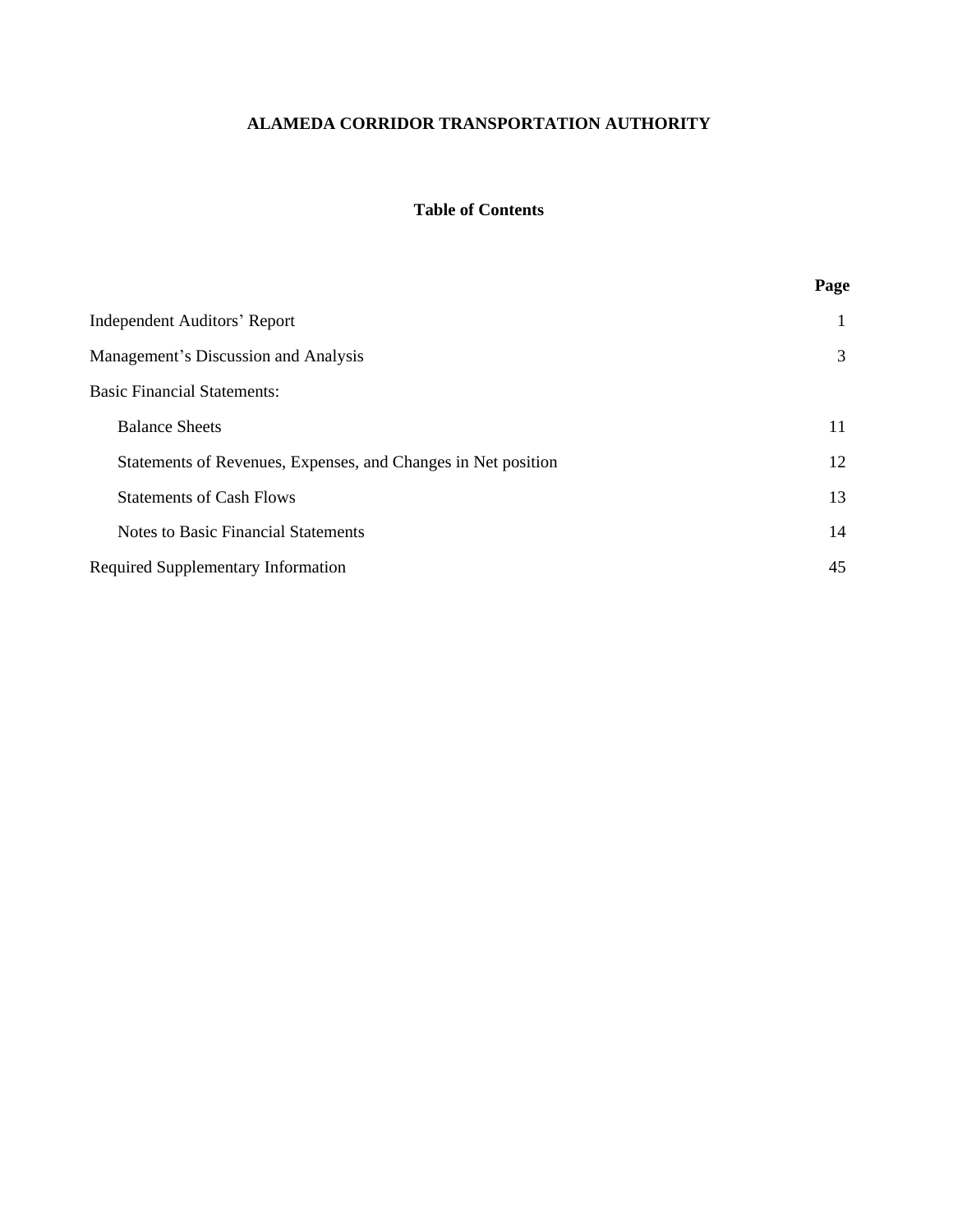

**KPMG LLP**  Suite 700 20 Pacifica Irvine, CA 92618-3391

## **Independent Auditors' Report**

The Governing Board Alameda Corridor Transportation Authority:

## **Report on the Financial Statements**

We have audited the accompanying financial statements of the of the Alameda Corridor Transportation Authority (the Authority), as of and for the years ended June 30, 2013 and 2012, and the related notes to the financial statements, which collectively comprise the Authority's basic financial statements as listed in the table of contents.

## *Management's Responsibility for the Financial Statements*

Management is responsible for the preparation and fair presentation of these financial statements in accordance with U.S. generally accepted accounting principles; this includes the design, implementation, and maintenance of internal control relevant to the preparation and fair presentation of financial statements that are free from material misstatement, whether due to fraud or error.

## *Auditors' Responsibility*

Our responsibility is to express an opinion on these financial statements based on our audit. We conducted our audit in accordance with auditing standards generally accepted in the United States of America and the standards applicable to financial audits contained in *Government Auditing Standards*, issued by the Comptroller General of the United States. Those standards require that we plan and perform the audit to obtain reasonable assurance about whether the financial statements are free from material misstatement.

An audit involves performing procedures to obtain audit evidence about the amounts and disclosures in the financial statements. The procedures selected depend on the auditors' judgment, including the assessment of the risks of material misstatement of the financial statements, whether due to fraud or error. In making those risk assessments, the auditor considers internal control relevant to the entity's preparation and fair presentation of the financial statements in order to design audit procedures that are appropriate in the circumstances, but not for the purpose of expressing an opinion on the effectiveness of the entity's internal control. Accordingly, we express no such opinion. An audit also includes evaluating the appropriateness of accounting policies used and the reasonableness of significant accounting estimates made by management, as well as evaluating the overall presentation of the financial statements.

We believe that the audit evidence we have obtained is sufficient and appropriate to provide a basis for our audit opinion.

## *Opinion*

In our opinion, the financial statements referred to above present fairly, in all material respects, the financial position of the Alameda Corridor Transportation Authority as of June 30, 2013 and 2012, and the changes in its financial position and its cash flows for the year then ended, in accordance with U.S. generally accepted accounting principles.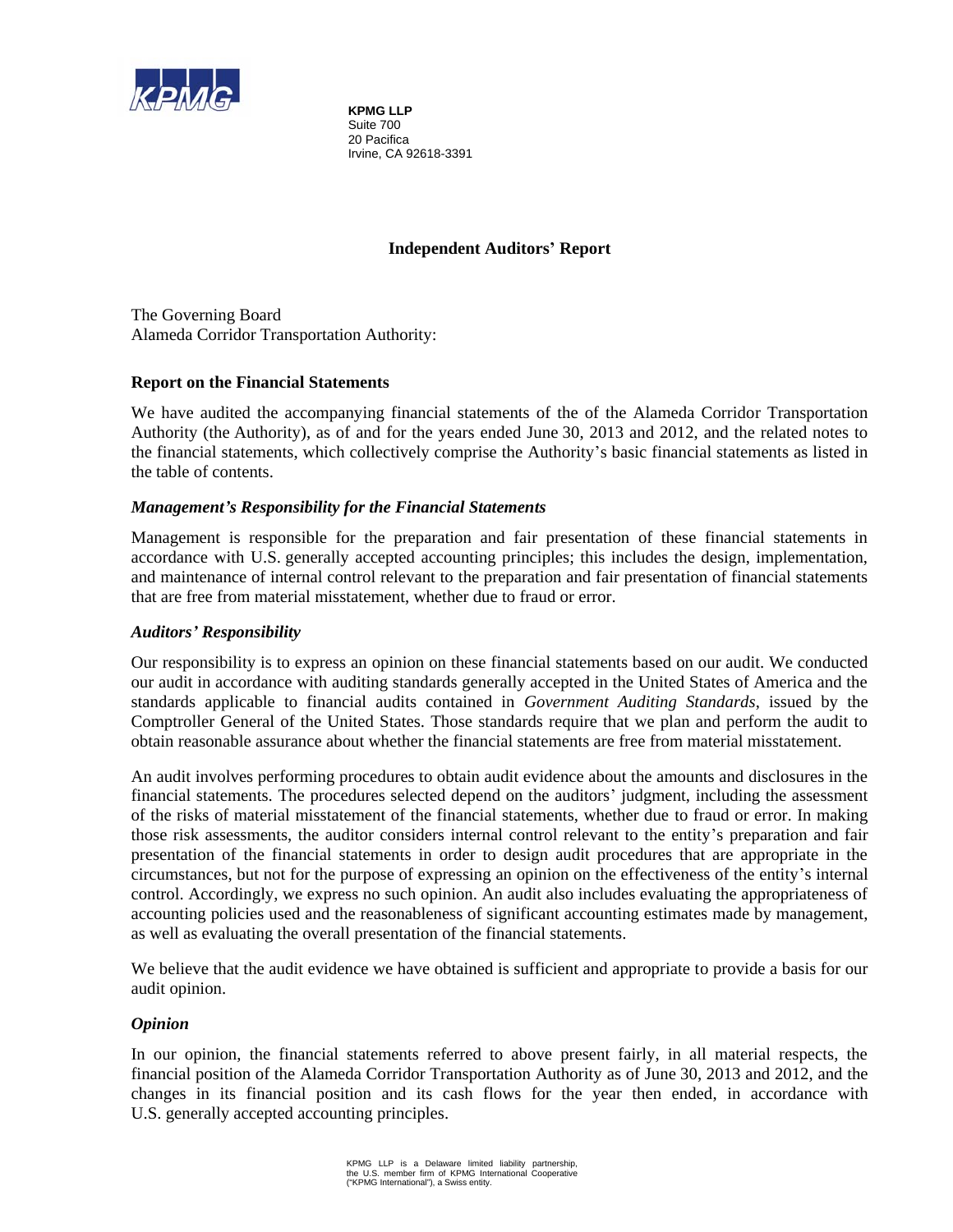

## *Other Matters*

## *Required Supplementary Information*

U.S. generally accepted accounting principles require that the management's discussion and analysis and schedule of funding progress for pensions and other postemployment benefits on pages 3–10 and 45–46 be presented to supplement the basic financial statements. Such information, although not a part of the basic financial statements, is required by the Governmental Accounting Standards Board who considers it to be an essential part of financial reporting for placing the basic financial statements in an appropriate operational, economic, or historical context. We have applied certain limited procedures to the required supplementary information in accordance with auditing standards generally accepted in the United States of America, which consisted of inquiries of management about the methods of preparing the information and comparing the information for consistency with management's responses to our inquiries, the basic financial statements, and other knowledge we obtained during our audit of the basic financial statements. We do not express an opinion or provide any assurance on the information because the limited procedures do not provide us with sufficient evidence to express an opinion or provide any assurance.

## **Other Reporting Required by** *Government Auditing Standards*

In accordance with *Government Auditing Standards*, we have also issued our report dated October 30, 2013 on our consideration of the Authority's internal control over financial reporting and on our tests of its compliance with certain provisions of laws, regulations, contracts, and grant agreements and other matters. The purpose of that report is to describe the scope of our testing of internal control over financial reporting and compliance and the results of that testing, and not to provide an opinion on internal control over financial reporting or on compliance. That report is an integral part of an audit performed in accordance with *Government Auditing Standards* in considering the Authority's internal control over financial reporting and compliance.



October 30, 2013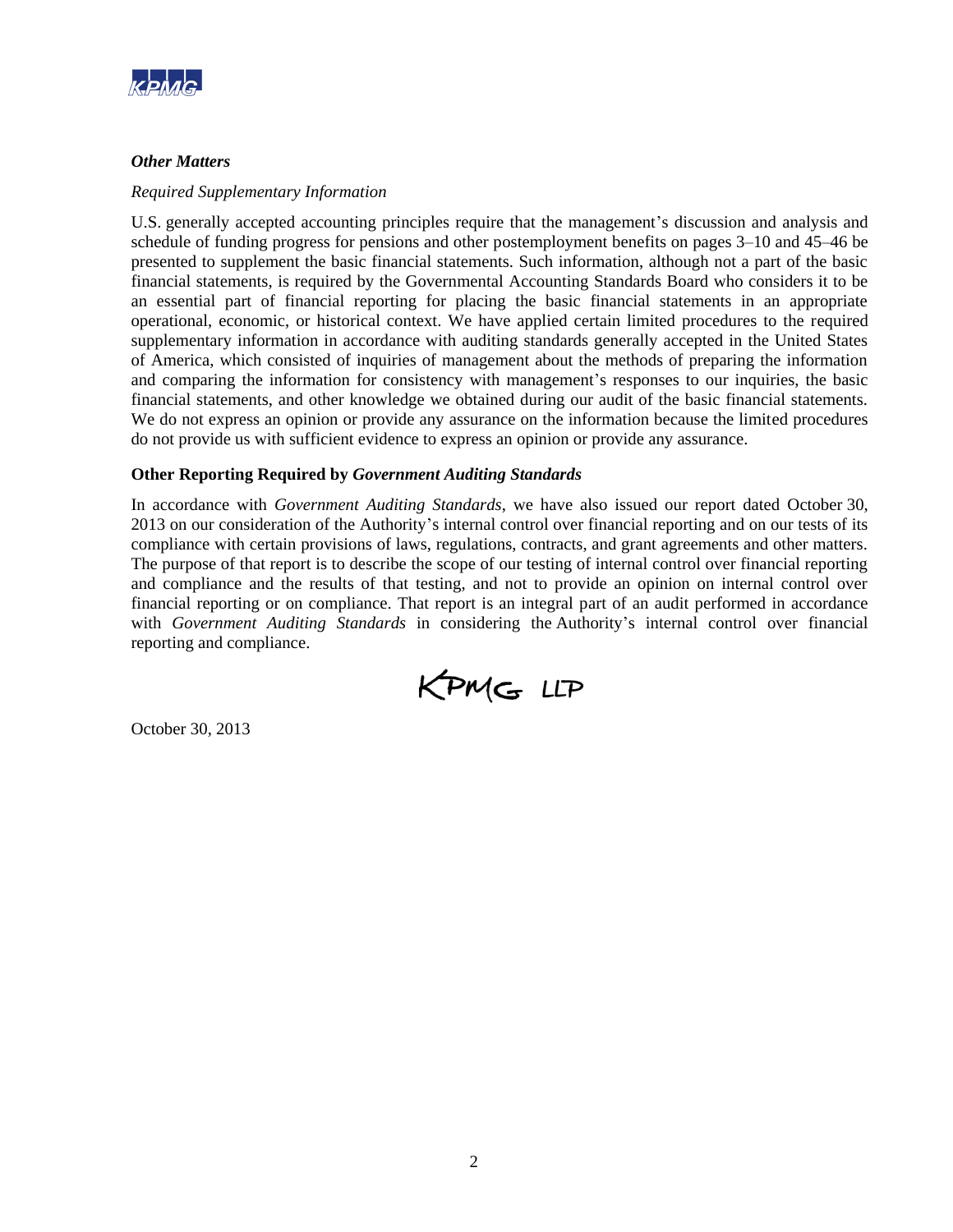Management's Discussion and Analysis

June 30, 2013 and 2012

Unaudited

### **Description of Basic Financial Statements**

The Alameda Corridor Transportation Authority (the Authority) presents its basic financial statements using the economic resources measurement focus and full accrual basis of accounting. The Authority's basic financial statements include balance sheets; statements of revenues, expenses, and changes in net position; and statements of cash flows. The basic financial statements also include notes that explain the information presented in the basic financial statements.

## **Financial Highlights**

The net position (deficit) of the Authority at June 30, 2013 and 2012, respectively, was (\$6,827,133) and \$30,684,022. Of this amount, \$400,579,937 and \$387,019,923, respectively, are invested in the Authority's capital assets, net of related debt, at June 30, 2013 and 2012. The Authority's net position decreased by \$37,511,155 and \$46,729,264 in the years ended June 30, 2013 and 2012, respectively.

The 2012 and 2013 fiscal years marked the tenth and eleventh full years of operations for the Authority. The Authority earned \$103,916,679 and \$101,692,248 from use fees, container charges, and maintenance-of-way charges during fiscal years ended June 30, 2013 and 2012, respectively. The Authority's use fees and container charges for the year 2013 was over the 2012 total by 2.1%. All of the use fee and container charges and a majority of maintenance-of-way charges are received from the Union Pacific (UP) and Burlington Northern Santa Fe (BNSF) railroads that utilize the Authority's Alameda Corridor (Corridor).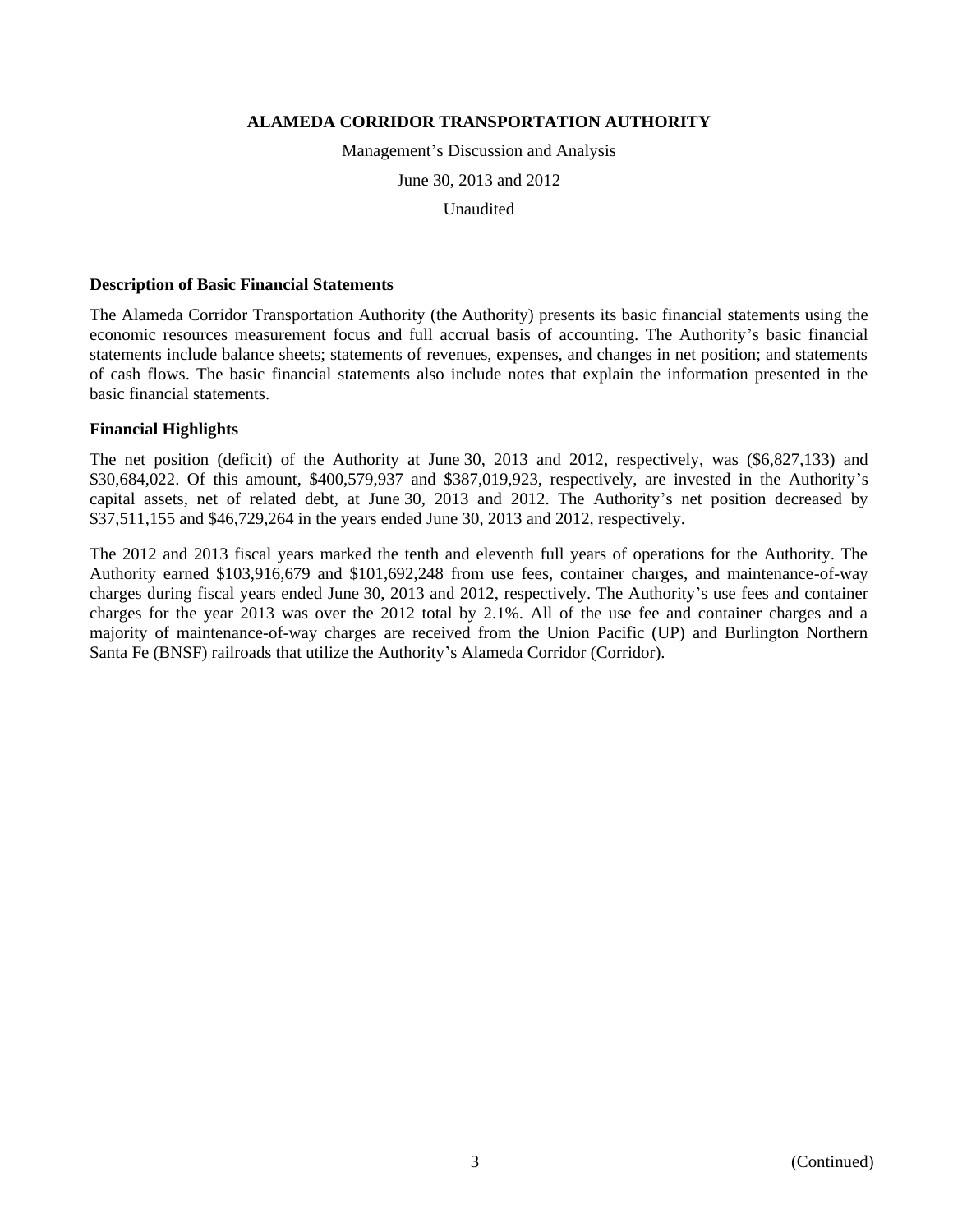Management's Discussion and Analysis

June 30, 2013 and 2012

### Unaudited

## **Condensed Financial Information**

The following condensed financial information provides an overview of the Authority's financial position for the fiscal years ended June 30, 2013, 2012, and 2011:

|                                   |                     |                           |                  | <b>Change</b>   | <b>Change</b>  |
|-----------------------------------|---------------------|---------------------------|------------------|-----------------|----------------|
|                                   |                     | <b>Year ended June 30</b> |                  | between 2013    | between 2012   |
|                                   | 2013                | 2012                      | 2011             | and 2012        | and 2011       |
| Assets:                           |                     |                           |                  |                 |                |
| Capital assets, net               | \$<br>1,874,920,185 | 1,891,310,235             | 1,908,702,622    | (16,390,050)    | (17, 392, 387) |
| Bond issuance costs               | 46,593,931          | 49,274,112                | 52,454,122       | (2,680,181)     | (3,180,010)    |
| Other assets                      | 212,086,032         | 307, 524, 765             | 241,597,224      | (95, 438, 733)  | 65,927,541     |
| Total assets                      | 2,133,600,148       | 2,248,109,112             | 2, 202, 753, 968 | (114,508,964)   | 45, 355, 144   |
| Liabilities:                      |                     |                           |                  |                 |                |
| Long-term liabilities             | 2,080,633,616       | 2,057,026,122             | 2,050,749,316    | 23,607,494      | 6,276,806      |
| Current liabilities               | 59,793,665          | 160,398,968               | 74,591,366       | (100, 605, 303) | 85,807,602     |
| <b>Total liabilities</b>          | 2,140,427,281       | 2,217,425,090             | 2,125,340,682    | (76,997,809)    | 92,084,408     |
| Net position:                     |                     |                           |                  |                 |                |
| Invested in capital assets        | \$<br>400,579,937   | 387,019,923               | 364,418,956      | 13,560,014      | 22,600,967     |
| Restricted for debt service       | 233,785             | 353,977                   | 960,344          | (120, 192)      | (606, 367)     |
| Restricted for capital projects   | 3,570,042           | 3,863,471                 | 4,469,837        | (293, 429)      | (606, 366)     |
| <b>Restricted by Master Trust</b> |                     |                           |                  |                 |                |
| Indenture                         | 51,155,688          | 49,375,594                | 43,396,534       | 1,780,094       | 5,979,060      |
| Unrestricted                      | (462, 366, 585)     | (409, 928, 943)           | (335, 832, 385)  | (52, 437, 642)  | (74,096,558)   |
| Total net position                | \$<br>(6,827,133)   | 30,684,022                | 77,413,286       | (37,511,155)    | (46, 729, 264) |

## *Net Position*

Net position, the difference between assets and liabilities, decreased by \$37.5 million, or 122.2%, and \$46.7 million, or 60.4%, during the years ended June 30, 2013 and 2012, respectively. The change in net position was primarily the result of interest expenses continuing to exceed operating income. Current operating revenues increased to \$103.9 million and \$101.7 million in fiscal 2013 and 2012, respectively, which were not sufficient to cover the interest expense of \$109.4 million and \$118.5 million in fiscal 2013 and 2012, respectively.

## *The Master Trust Indenture*

In conjunction with the sale of project revenue and refunding bonds in 1999, 2004, 2012, and 2013A (Bonds), the Authority entered into a Master Trust Indenture (MTI) with U.S. Bank, the bond trustee (Trustee), pursuant to which the Authority assigned all of its rights, title, and interest in and to the Alameda Corridor Project, including the receipt of certain use fees and container charges and other revenues known as "Authority revenues" to the Trustee as security for the repayment of the Bonds. Pursuant to the terms of the MTI, the Trustee is required to establish certain funds and accounts and to apply the Authority's revenues for the purposes specifically set forth therein. The MTI establishes debt service funds, debt service reserve funds, construction funds, maintenance and capital reserve funds, and certain other restricted funds. The MTI also establishes a priority of payments, which restricts the manner, timing, and sequence of transfers into and out of such funds and accounts, and among such funds and accounts. The MTI requires that the Authority comply with certain operational and financial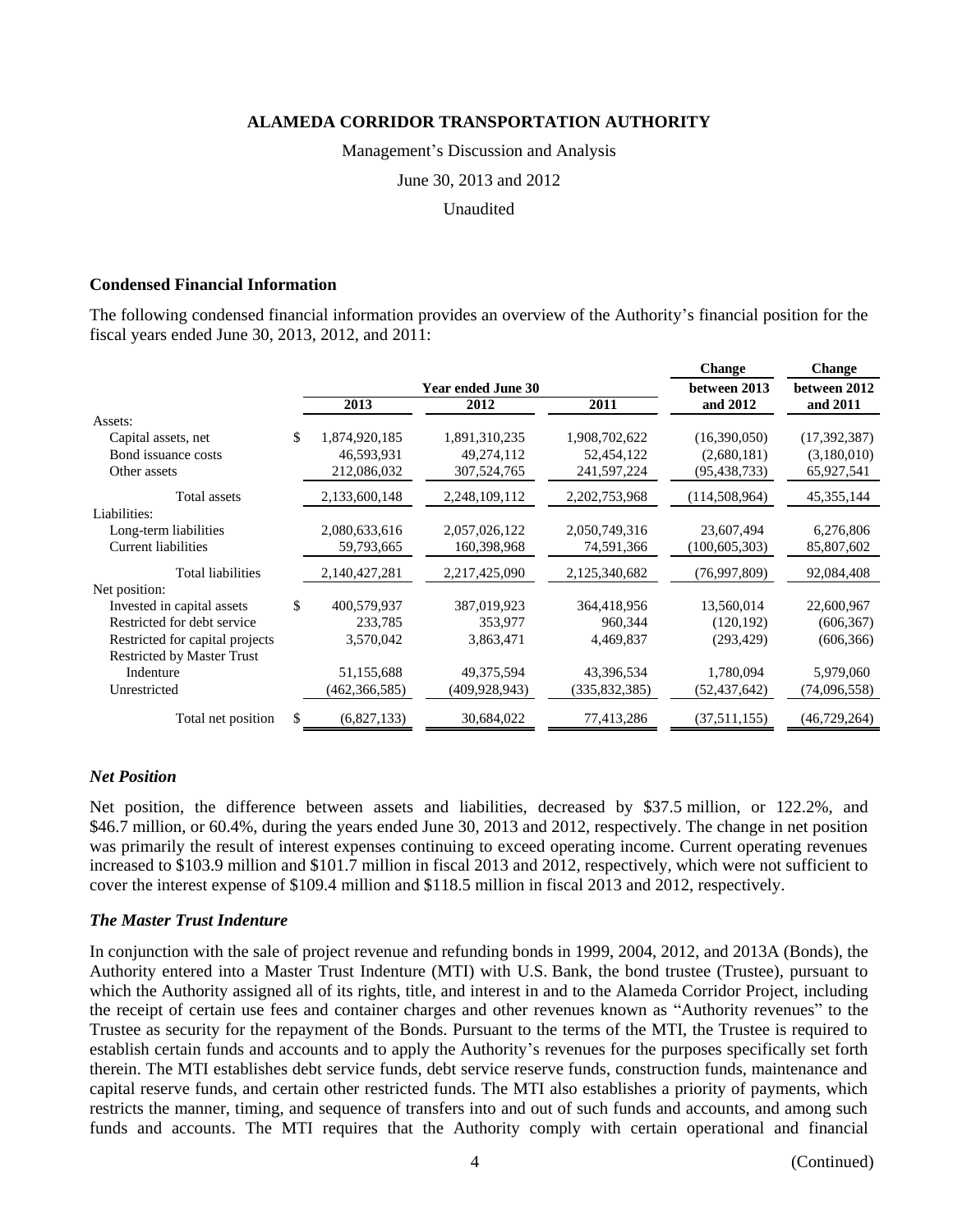Management's Discussion and Analysis

June 30, 2013 and 2012

Unaudited

covenants, restricts the types of investments the Trustee and Authority may make, and requires regular financial reporting and disclosure.

## *Capital Assets*

Net capital assets, which are made up of property, plant, and equipment, decreased by \$16.4 million, or 0.9%, and \$17.4 million, or 0.9%, between 2013 and 2012, and 2012 and 2011, respectively. These decreases are due primarily to the depreciation of capital assets, which were partially offset by the additional costs of ongoing capital projects during the years ended June 30, 2013 and 2012.

## *Bond Issuance Costs*

No additional bond issuance costs were capitalized in 2013 or 2012. Amortization expense related to bond issuance costs was \$7.1 million and \$3.2 million for fiscal years 2013 and 2012.

### *Other Assets*

Other assets decreased by \$95.4 million, or 31.0%, during fiscal year 2013 primarily due to payment of \$83.7 million for 1999 Series A Bonds maturing in October 2014 to 2019 and to the payments of other bonds partially offset by cash generated from operations.

Other assets increased by \$65.9 million, or 27.3%, during fiscal year 2012, and decreased by \$8.3 million, or 3.3%, during fiscal year 2011. The increase in 2012 is primarily related to \$83.7 million of 2012 Bond proceeds, which subsequent to year-end were used to call the 1999 Series A bonds maturing in October 2014 to 2019. This increase was offset by a \$24.3 million liquidation of investments, which was used to call the 1999 Series A bonds that mature on October 1, 2012 and 2013. The decrease in 2011 is primarily to the paydown of debt partially offset by cash generated from operations.

## *Long-Term Liabilities*

Long-term liabilities increased by \$23.6 million, or 1.1%, in fiscal year 2013 compared to fiscal year 2012. The 2013 increase was due to \$42.0 million increase in accrued interest on Capital Appreciation Bonds, an additional \$5.9 million due to the Port of Los Angeles and Port of Long Beach for short-fall advances offset by payments of long-term bonds of \$21.6 million.

Long-term liabilities increased by \$6.3 million, or 0.3%, in fiscal year 2012 compared to fiscal year 2011. The 2012 increase was due to \$54.8 million increase in accrued interest on Capital Appreciation Bonds, the issuance of \$83.7 million in 2012 Series Taxable Senior Lien Bonds (2012 Bonds), offset by \$66.9 million in debt payments, of which \$24.3 was related to the call of the a portion of the 1999 Series A Bonds maturing in October 2012 and 2013. The increase was further offset by the classification of \$83.7 million of the 1999 Series A bonds as current as subsequent to year-end the Authority called portions of the 1999 Series A bond that mature in October 2014 to 2019. The remaining increases are due to the receipt of a \$11.0 million collateral deposit in conjunction with a forward delivery agreement (see further discussion in note 1) and a \$5.9 million payable due to Port of Los Angeles and Port of Long Beach for debt service advances.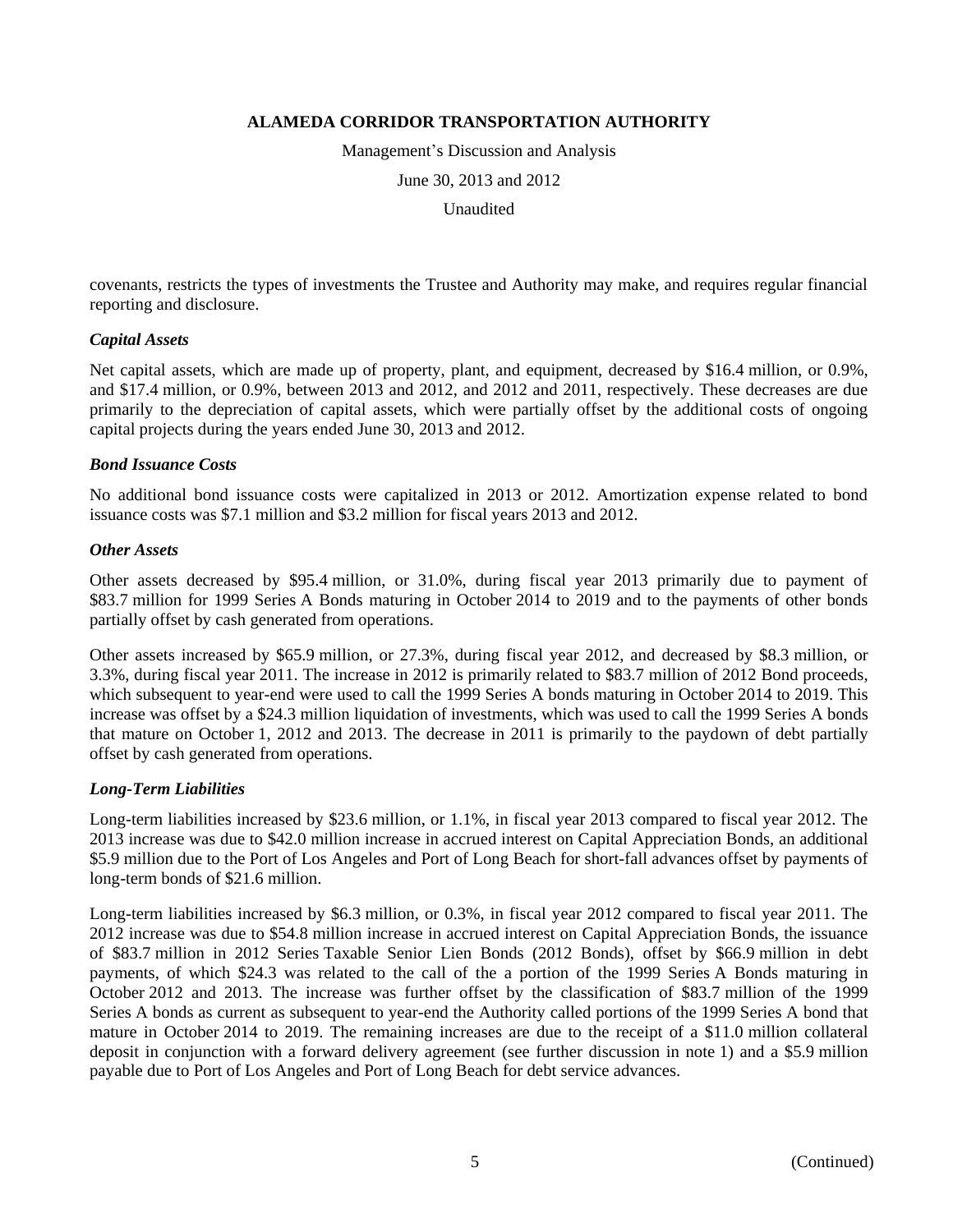Management's Discussion and Analysis

June 30, 2013 and 2012

Unaudited

## *Current Liabilities*

Current liabilities consist of the current portion of accrued interest and revenue bonds payable, accounts payable, retention payable, right of way payable, deferred revenue, other payables, as well as principal and interest currently due on the long-term bonds payable. Current liabilities decreased by \$100.6 million, or 62.7%, and \$85.8 million, or 115.0%, during the years ended June 30, 2013 and 2012, respectively. The \$100.6 million decrease in 2013 is primarily due to the payment of \$83.7 million of the 1999 Series A bonds that mature in October 2014 to 2019. The \$85.8 million increase in 2012 is primarily due to the classification of \$83.7 million of the 1999 Series A bonds as current as subsequent to year-end, the Authority called portions of the 1999 Series A bond that mature in October 2014 to 2019. The remaining increases are due to \$3.7 million in principal and interest payments in fiscal 2012, which was offset by decreased of \$1.6 million in accounts payable and other liabilities in fiscal 2012.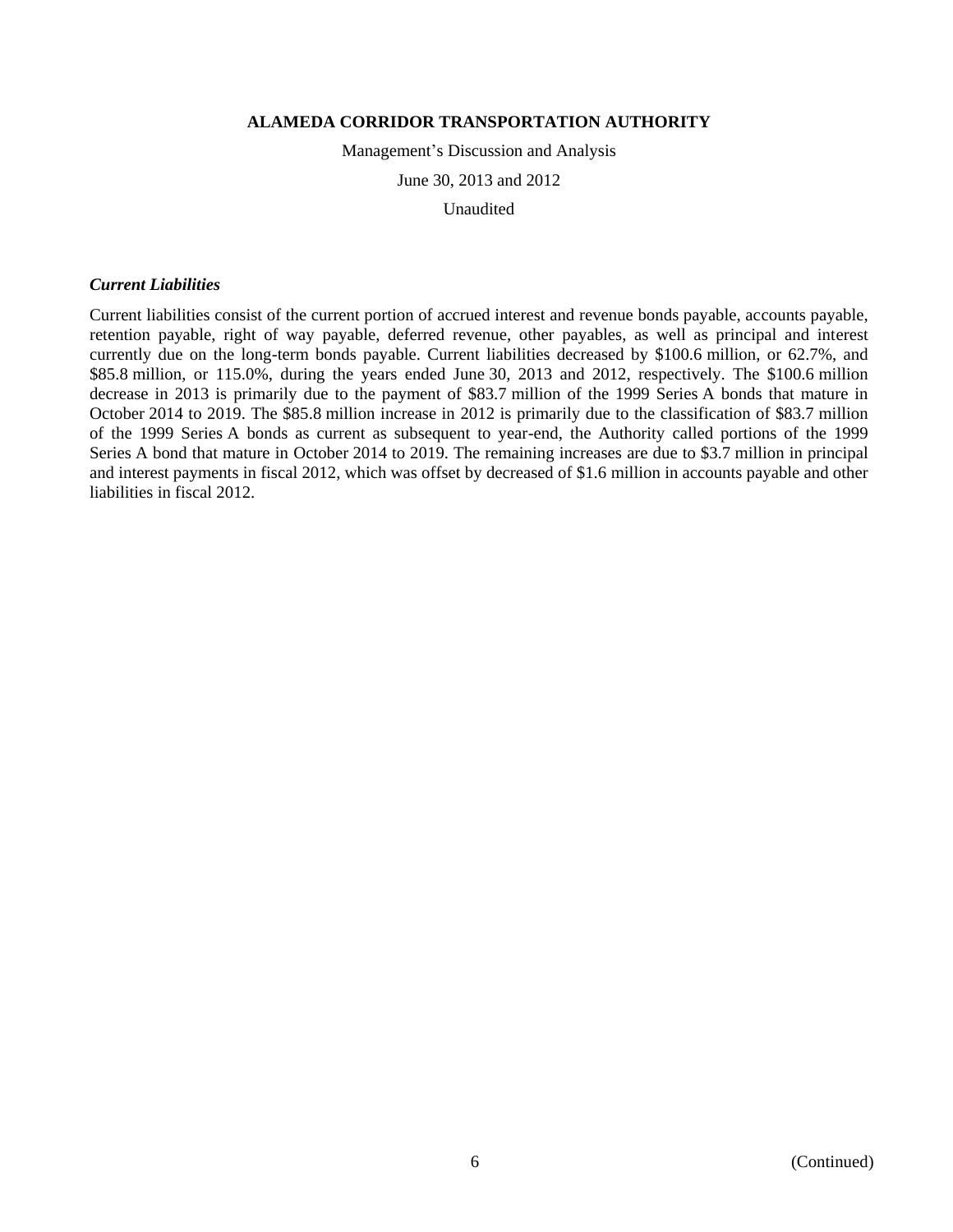Management's Discussion and Analysis

June 30, 2013 and 2012

### Unaudited

## **Summary of Changes in Net position**

The table below summarizes the changes in net position for the years ended June 30, 2013, 2012, and 2011:

|                                       |                   | <b>Year ended June 30</b> |                 | <b>Change</b><br>between 2013 | <b>Change</b><br>between 2012 |  |
|---------------------------------------|-------------------|---------------------------|-----------------|-------------------------------|-------------------------------|--|
|                                       | 2013              | 2012                      | 2011            | and 2012                      | and 2011                      |  |
| Operating revenues:                   |                   |                           |                 |                               |                               |  |
| Use fees and container charges        | \$<br>99,358,973  | 97,283,963                | 93,188,481      | 2,075,010                     | 4,095,482                     |  |
| Maintenance-of-way charges            | 4,557,706         | 4,408,285                 | 3,996,449       | 149,421                       | 411,836                       |  |
| Total operating                       |                   |                           |                 |                               |                               |  |
| revenues                              | 103,916,679       | 101,692,248               | 97,184,930      | 2,224,431                     | 4,507,318                     |  |
| Operating expenses:                   |                   |                           |                 |                               |                               |  |
| Salaries and benefits                 | 2,154,998         | 2,116,405                 | 1,839,141       | 38,593                        | 277,264                       |  |
| Administrative expenses and           |                   |                           |                 |                               |                               |  |
| professional services                 | 2,557,913         | 4,791,284                 | 7,155,526       | (2,233,371)                   | (2,364,242)                   |  |
| Maintenance-of-way charges            | 6,204,519         | 5,984,781                 | 5,489,127       | 219,738                       | 495,654                       |  |
| Depreciation                          | 21,802,173        | 21,754,246                | 21,701,750      | 47,927                        | 52,496                        |  |
| Total operating                       |                   |                           |                 |                               |                               |  |
| expenses                              | 32,719,603        | 34,646,716                | 36,185,544      | (1,927,113)                   | (1,538,828)                   |  |
| Operating income                      | 71,197,076        | 67,045,532                | 60,999,386      | 4,151,544                     | 6,046,146                     |  |
| Nonoperating revenues (expenses):     |                   |                           |                 |                               |                               |  |
| Interest and investment               |                   |                           |                 |                               |                               |  |
| income, net                           | 3,111,174         | 4,156,696                 | 5,070,228       | (1,045,522)                   | (913, 532)                    |  |
| Interest expense                      | (109, 435, 367)   | (118, 538, 433)           | (118, 156, 735) | 9,103,066                     | (381, 698)                    |  |
| Grants                                | 4,168,478         | 2,806,482                 | 6,203,554       | 1,361,996                     | (3,397,072)                   |  |
| Miscellaneous revenues                | 499,967           | 980,469                   | 2,673,181       | (480, 502)                    | (1,692,712)                   |  |
| Amortization of bond                  |                   |                           |                 |                               |                               |  |
| issuance costs                        | (7,052,483)       | (3,180,010)               | (3,230,361)     | (3,872,473)                   | 50,351                        |  |
| Total nonoperating                    |                   |                           |                 |                               |                               |  |
| revenues                              |                   |                           |                 |                               |                               |  |
| (expenses)                            | (108, 708, 231)   | (113, 774, 796)           | (107, 440, 133) | 5,066,565                     | (6,334,663)                   |  |
| Change in net position                | (37,511,155)      | (46, 729, 264)            | (46, 440, 747)  | 9,218,109                     | (288, 517)                    |  |
| Total net position, beginning of year | 30,684,022        | 77,413,286                | 123,854,033     | (46, 729, 264)                | (46, 440, 747)                |  |
| Total net position, end of year       | \$<br>(6,827,133) | 30,684,022                | 77,413,286      | (37,511,155)                  | (46, 729, 264)                |  |

### *Operating Revenues*

Use fees and container charges revenues, representing 95.6% and 95.7% of operating revenues, increased by \$2.1 million and increased by \$4.1 million, or 2.1% and 4.4%, in 2013 and 2012, respectively. The 2013 increase is due to a higher volume of cargo and annual fee increases of 3.0% on January 1, 2013 and 2.8% on January 1, 2012. The 2012 increase is also due to a December 1, 2011 increase of \$1.12 per twenty foot equivalent (TEU)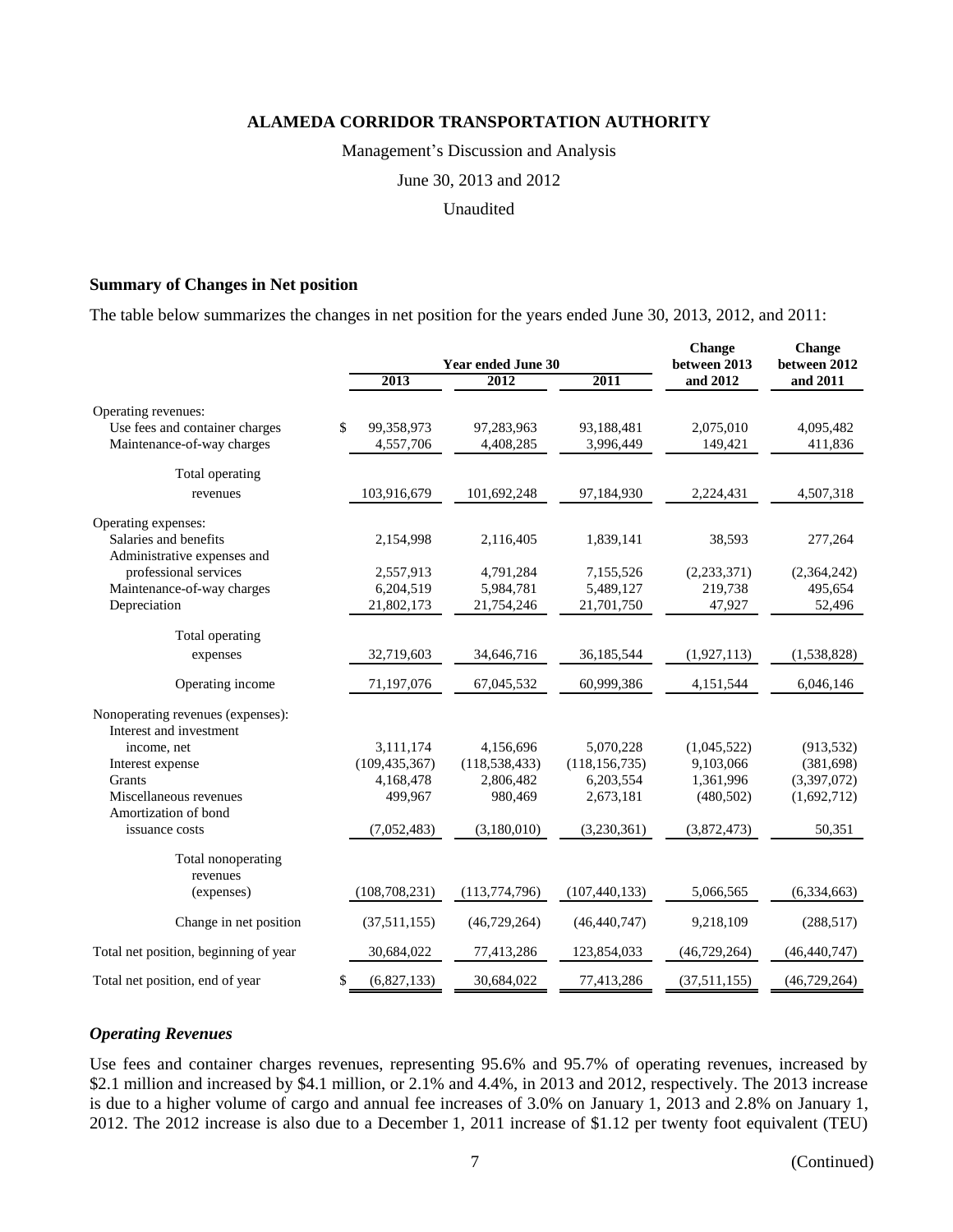Management's Discussion and Analysis

June 30, 2013 and 2012

Unaudited

provided in the Use and Operating Agreement and as a result of the October 1, 2011 Port Shortfall Advance payment.

## *Operating Expenses*

Operating expenses consist of salaries, benefits, administrative costs, professional services, maintenance of way, and depreciation. During the years ended June 30, 2013, operating expenses decreased by \$1.9 million, or 5.6%. The decrease in 2013 is primarily related to downsizing of staff and the project management team by about one third.

Operating expenses decreased by \$1.5 million, or 4.3%, for the year ended June 30, 2012. On December 21, 2010, the Authority was notified of an oil release in the Dominguez Channel. On January 7, 2012 the EPA issued an order to the Authority and the Ports requiring the three entities to assume responsibility for the containment of the oil release. On March 30, 2011, a pipeline owned by Crimson Pipeline Management Company (Crimson), was determined to be the source of the release and Crimson was obligated as of June 15, 2011 to assume responsibility for the containment and certain remediation. The decrease of \$1.5 million in 2012 was due to a limited on-going costs associated with the remediation as Crimson assumed responsibility and began incurring containment and remediation costs as of June 15, 2011 (refer to note 6 for further discussion).

## *Nonoperating Revenues and Expenses*

Nonoperating revenues and expenses consist of interest and investment earnings, interest expense, grant revenues, miscellaneous revenues, and amortization of bond issuance costs. The 2013 increase of \$5.1 million is primarily the result of increase of \$1.4 million in grant revenues, an increase of \$3.9 million of bond issuance cost amortization, and decrease of \$9.1 million interest expense. Grant revenues from State Route 47 Expressway (SR 47) Project increased by \$1.4 million. The project is now under construction and those efforts and that contract are being handled directly by Caltrans. The Authority is providing design support during construction. Miscellaneous revenue decreased as a result to a lack of reimbursement of Dominguez Channel oil release from the ports. While the Authority was conducting an investigation to determine the source(s), both the ports and Crimson, who were potential responsible parties, as well as Chartis (the Authority's insurer), provided the Authority with reimbursement for some of these expenses. (refer to note 6 for further discussion).

Nonoperating revenues decreased \$6.3 million in for the year ended June 30, 2012 primarily due to a decreased of \$3.4 million and \$1.7 million in grants and miscellaneous revenues, respectively. Grant revenues from State Route 47 Expressway (SR 47) Project decreased as the bulk of the design effort, which ACTA contracted and managed, is now over. The project is now under construction and those efforts and that contract are being handled directly by Caltrans. ACTA is providing design support during construction, which requires much less effort. Miscellaneous revenue decreased as a result of the Dominguez Channel oil release. While the Authority was conducting an investigation to determine the source(s), both the ports and Crimson, who were potential responsible parties, as well as Chartis (ACTA's insurer), provided the Authority with reimbursement for some of these expenses. The decrease of \$1.7 million in 2012 is due to a lack of similar reimbursements largely due to a decrease in the costs incurred by the Authority.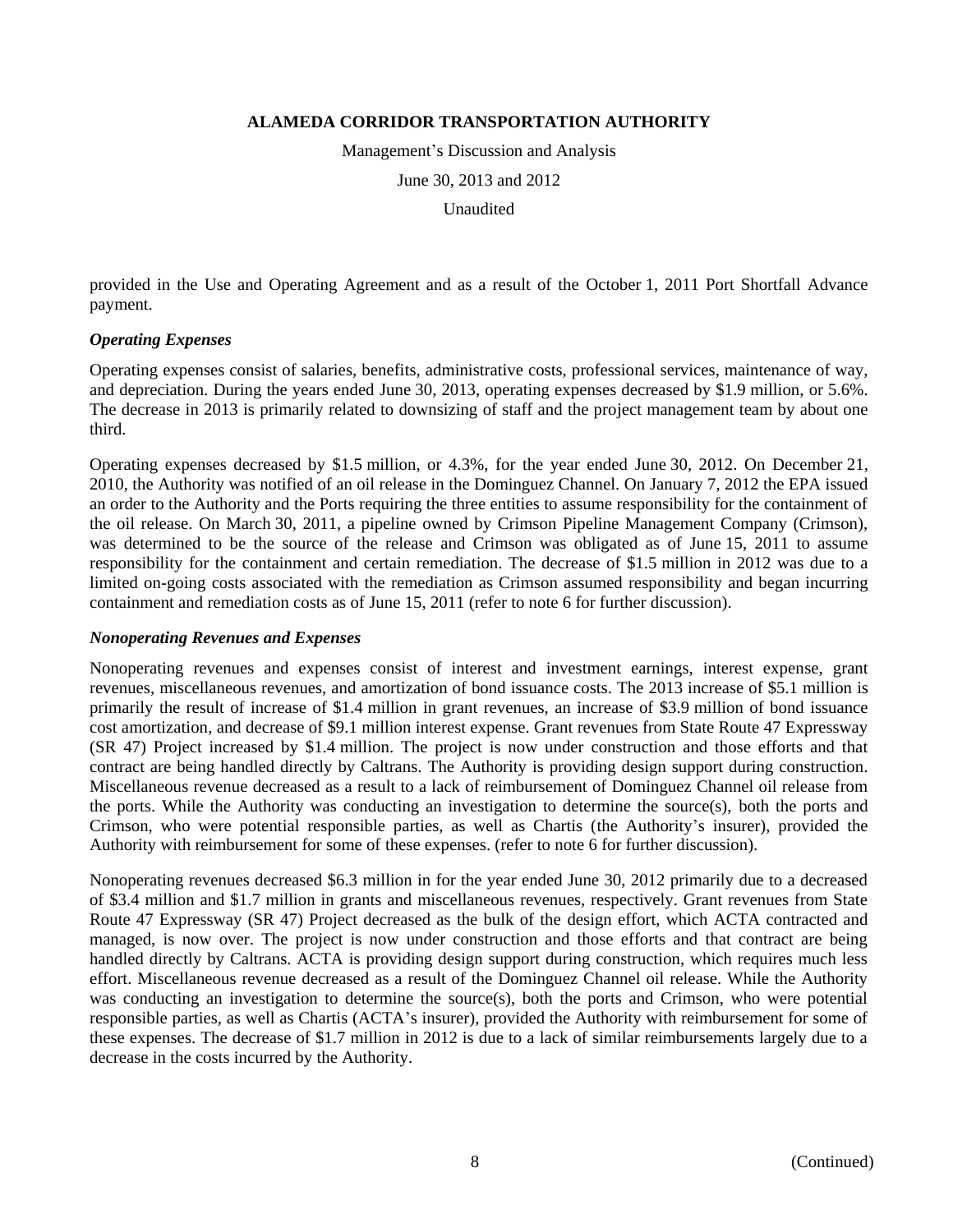Management's Discussion and Analysis

June 30, 2013 and 2012

Unaudited

### **Capital Assets and Debt Administration**

At June 30, 2013 and 2012, the Authority had approximately \$1.9 billion of capital assets and approximately \$2.1 billion long-term debt outstanding.

## *Capital Assets*

During fiscal years 2013 and 2012, the Authority expended \$5.4 million and \$4.4 million, respectively, on capital project activities. In 2013, the Authority's additions were primarily due to right of way and land improvements and highway bridge structures, representing 48.6% and 50.6%, respectively, of the total amount expended for the year ended June 30, 2013. In 2012, the Authority's additions were primarily highway bridge structures, representing 94.7% of the total amount expended for the year ended June 30, 2012.

## *Long-Term Debt*

As of June 30, 2013 and 2012, the Authority's total long-term debt in revenue bonds was \$1.530 billion and \$1.555 billion, respectively (net of the current portion amount of \$27.9 million and \$124.9 million). The Authority's total revenues were insufficient to cover debt service payments for the year ended June 30, 2013, and the Port of Long Beach and Los Angeles, together, advanced \$5.9 million to pay a portion of the debt service due on October 1, 2012 and October 1, 2011.

As of June 30, 2013, ACTA's credit ratings for the Senior Bonds (1999A, 1999C, 2012, and 2013A) are A3, A-, and A by Moody's Investor Service, Standard & Poor's, and Fitch Ratings, respectively. For the subordinated debt (1999D, 2004A, and 2004B), the ratings are Baa2, BBB+, and BBB+ by Moody's Investor Service, Standard & Poor's, and Fitch Ratings, respectively.

On February 12, 2013, the Authority closed the sale of the Senior Lien Tax-Exempt Revenue Refunding Bonds of 2013A and on February 14, 2013, the proceeds were used to call all remaining 1999A current interest bonds, resulting in annual debt service savings amounts of about \$2.5 million through 2018 and \$5.3 million for the years 2019 through 2029.

Additional debt information can be found in note 5 to the basic financial statements.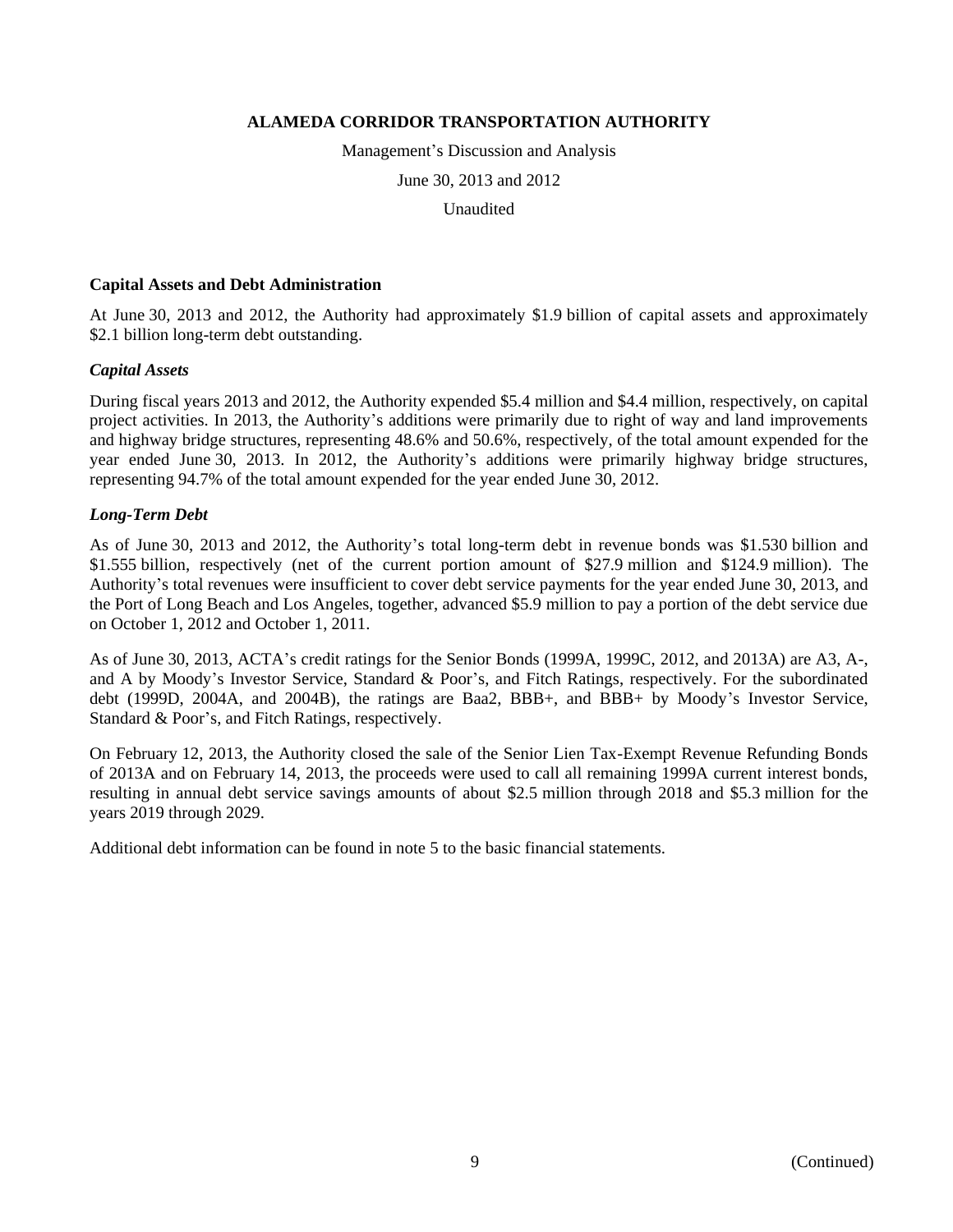Management's Discussion and Analysis

June 30, 2013 and 2012

Unaudited

#### **Other Developments**

The Authority's Alameda Corridor Project opened on April 15, 2002. On that date, the Authority commenced operations and began collecting revenues for intermodal containers and rail cars using the Corridor, as authorized in the Use and Operating Agreement between the Authority and the participating railroads (Use and Operating Agreement). The Authority's bonds are payable solely from and secured by a pledge of, among other revenues, use fees, container charges to be paid by the railroads and from shortfall advances to be paid under certain circumstances by the Ports of Los Angeles and Long Beach (collectively referred to as the Ports). To the extent that the revenues from use and container charges are not sufficient to meet the Authority's obligations, the Ports have agreed to advance the funds necessary to pay up to the maximum amount of 20% each for any debt service payment. Since the Corridor's opening, actual cash collections of nearly \$905.2 million have been received from the railroads. Except for 2012 and 2013, when \$5.9 million shortfall advances were needed, these revenues, combined with remaining interest income and other surplus cash balances, have been sufficient to meet debt service, fund reserve account required deposits, and pay the cost of revenue collections, monitoring, and administrative fees.

The Authority's program manager, Alameda Corridor Engineering Team (ACET), together with the Authority's staff are actively working to complete construction of the remaining original Alameda Corridor Projects and closing out completed projects. Most of the Authority's largest projects either have reached completion or are on the verge of final closeout, with minimal additional outstanding claims or unresolved issues. Remaining work involves property transfers and right-of-way closeouts.

The Authority's Governing Board (the Board) modified the Alameda Corridor Project to include the addition of several Corridor-related projects, consistent with the Authority's Joint Powers Agreement, the Use and Operating Agreement, and its bond-related documents. Significant among those projects are the PCH and SR47 Projects. The PCH project was completed in June 2005. The SR47 Project has progressed, and the Authority is currently working in conjunction with Caltrans to advance the Heim Bridge portion of the project. The National Environmental Policy Act (NEPA) Record of Decision was approved on August 12, 2009; the Notice of Determination was received on August 17, 2009. The final design for replacement of the Bridge was completed in October 2010. Construction of the Bridge is being administered by Caltrans and is underway. Construction is expected to be completed in July 2015, with full closeout set to occur in 2016. The expressway portion of the project has been deferred indefinitely.

At June 30, 2013, the Authority's total net position is a negative \$6,827,133 as total liabilities were greater than total assets. The Authority's net position continued to decline during fiscal 2013 primarily due to interest expenses exceeding operating and non-operating revenue. The Authority has continued to engage in activities to prevent further decline in its net position and improve the overall financial condition of the Authority. In the current and previous years, the Authority has instituted programs to reduce costs by reducing or freezing staff costs and implementing programs to reduce debt service costs by refinancing a portion of its outstanding bonds. The Authority will continue to evaluate alternative debt refinancing options to generate economic savings. Although the Authority does not expect to require shortfall advances from the Ports, the ability to request advances remains a option to the Authority. In addition to reducing costs, the Authority has budgeted that cargo volumes will increase in the future based on cargo volumes projected from the Ports, resulting in greater revenues for the Authority to fund future debt service requirements.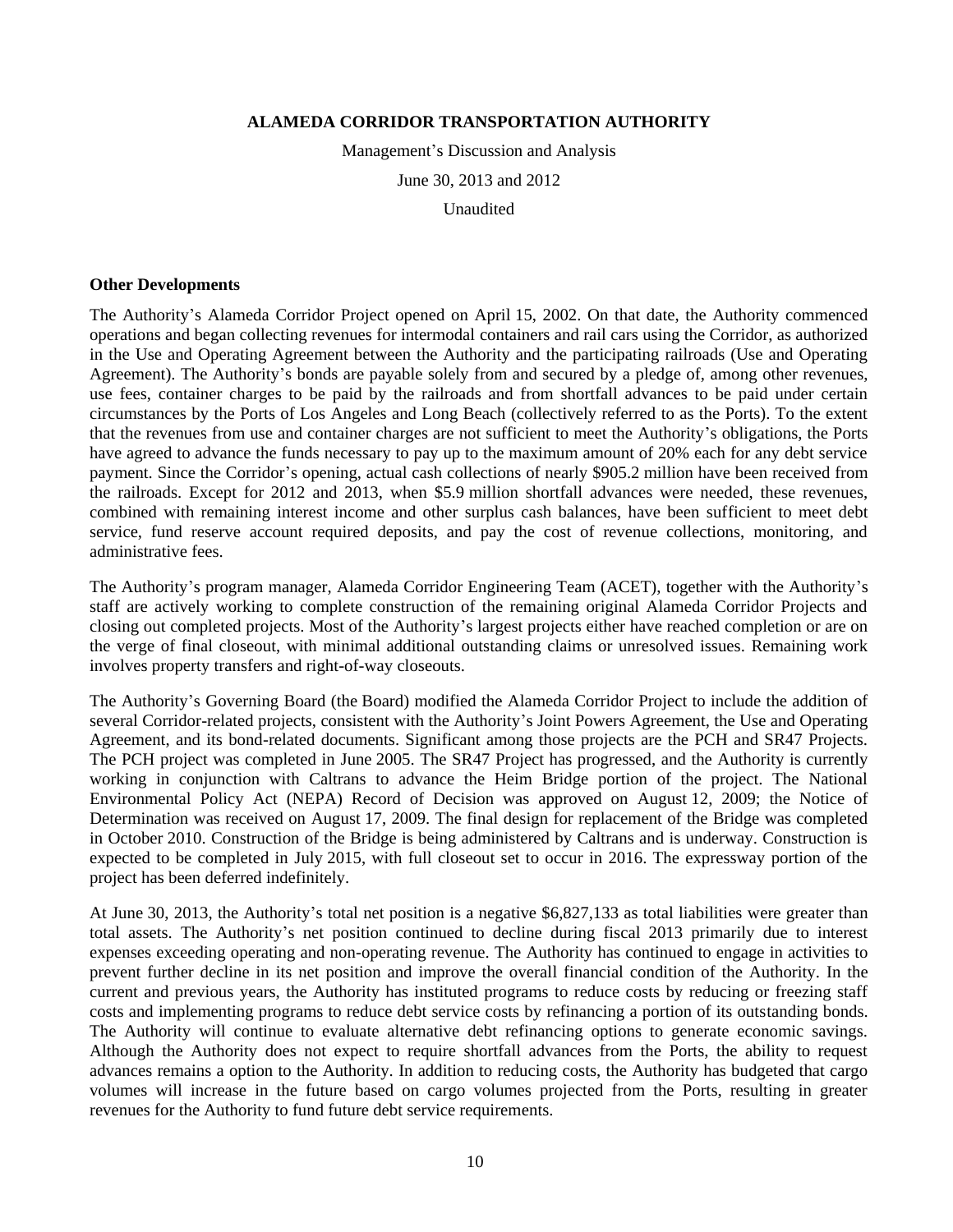## Balance Sheets

## June 30, 2013 and 2012

| <b>Assets</b>                                                                                                                                                                                                                              | 2013                                                                          | 2012                                                                              |
|--------------------------------------------------------------------------------------------------------------------------------------------------------------------------------------------------------------------------------------------|-------------------------------------------------------------------------------|-----------------------------------------------------------------------------------|
| Current assets:<br>Restricted cash and cash equivalents<br>Restricted investments<br>Receivables<br>Condemnation deposits<br>Prepaid expenses                                                                                              | \$<br>16,594,181<br>35,997,017<br>15,587,240<br>1,843,738                     | 88,399,852<br>16,671,797<br>1,900<br>1,769,336                                    |
| Total current assets                                                                                                                                                                                                                       | 70,022,176                                                                    | 106,842,885                                                                       |
| Noncurrent assets:<br>Restricted cash and cash equivalents<br>Restricted investments<br>Bond issuance costs                                                                                                                                | 10,960,719<br>131, 103, 137<br>46,593,931                                     | 10,997,576<br>189,684,304<br>49,274,112                                           |
| Capital assets:<br>Buildings and equipment<br>Alameda corridor project infrastructure, right-of-way and land improvements<br>Less accumulated depreciation                                                                                 | 11,844,533<br>2,100,491,076<br>(237, 415, 424)                                | 11,844,533<br>2,095,078,953<br>(215, 613, 251)                                    |
| Capital assets, net                                                                                                                                                                                                                        | 1,874,920,185                                                                 | 1,891,310,235                                                                     |
| Total noncurrent assets                                                                                                                                                                                                                    | 2,063,577,972                                                                 | 2, 141, 266, 227                                                                  |
| <b>Total</b> assets                                                                                                                                                                                                                        | \$2,133,600,148                                                               | 2,248,109,112                                                                     |
| <b>Liabilities</b>                                                                                                                                                                                                                         |                                                                               |                                                                                   |
| Current liabilities:<br>Accounts payable<br>Right-of-way acquisition payable<br>Contract retention payable<br>Deferred revenue<br>Accrued interest payable, current portion<br>Revenue bonds payable, current portion<br>Other liabilities | \$<br>2,449,349<br>25,000<br>7,088,098<br>21,909,061<br>27,939,304<br>382,853 | 2,331,324<br>1,900<br>25,000<br>7,168,115<br>25,494,088<br>124,944,411<br>434,130 |
| Total current liabilities                                                                                                                                                                                                                  | 59,793,665                                                                    | 160,398,968                                                                       |
| Noncurrent liabilities:<br>Collateral deposit<br>Ports Shortfall Advances payable<br>Accrued interest payable, net of current portion<br>Revenue bonds payable, net of current portion, and unamortized discount                           | 10,960,719<br>11,816,827<br>527, 552, 678<br>1,530,303,392                    | 10,997,576<br>5,902,282<br>485,511,398<br>1,554,614,866                           |
| Total noncurrent liabilities                                                                                                                                                                                                               | 2,080,633,616                                                                 | 2,057,026,122                                                                     |
| <b>Total liabilities</b>                                                                                                                                                                                                                   | 2,140,427,281                                                                 | 2,217,425,090                                                                     |
| Net position                                                                                                                                                                                                                               |                                                                               |                                                                                   |
| Invested in capital assets<br>Restricted for debt service<br>Restricted for capital projects<br>Restricted by Master Trust Indenture<br>Unrestricted                                                                                       | 400,579,937<br>233,785<br>3,570,042<br>51,155,688<br>(462, 366, 585)          | 387,019,923<br>353,977<br>3,863,471<br>49,375,594<br>(409, 928, 943)              |
| Total net position                                                                                                                                                                                                                         | (6,827,133)                                                                   | 30,684,022                                                                        |
| Total liabilities and net position                                                                                                                                                                                                         | \$2,133,600,148                                                               | 2,248,109,112                                                                     |

See accompanying notes to basic financial statements.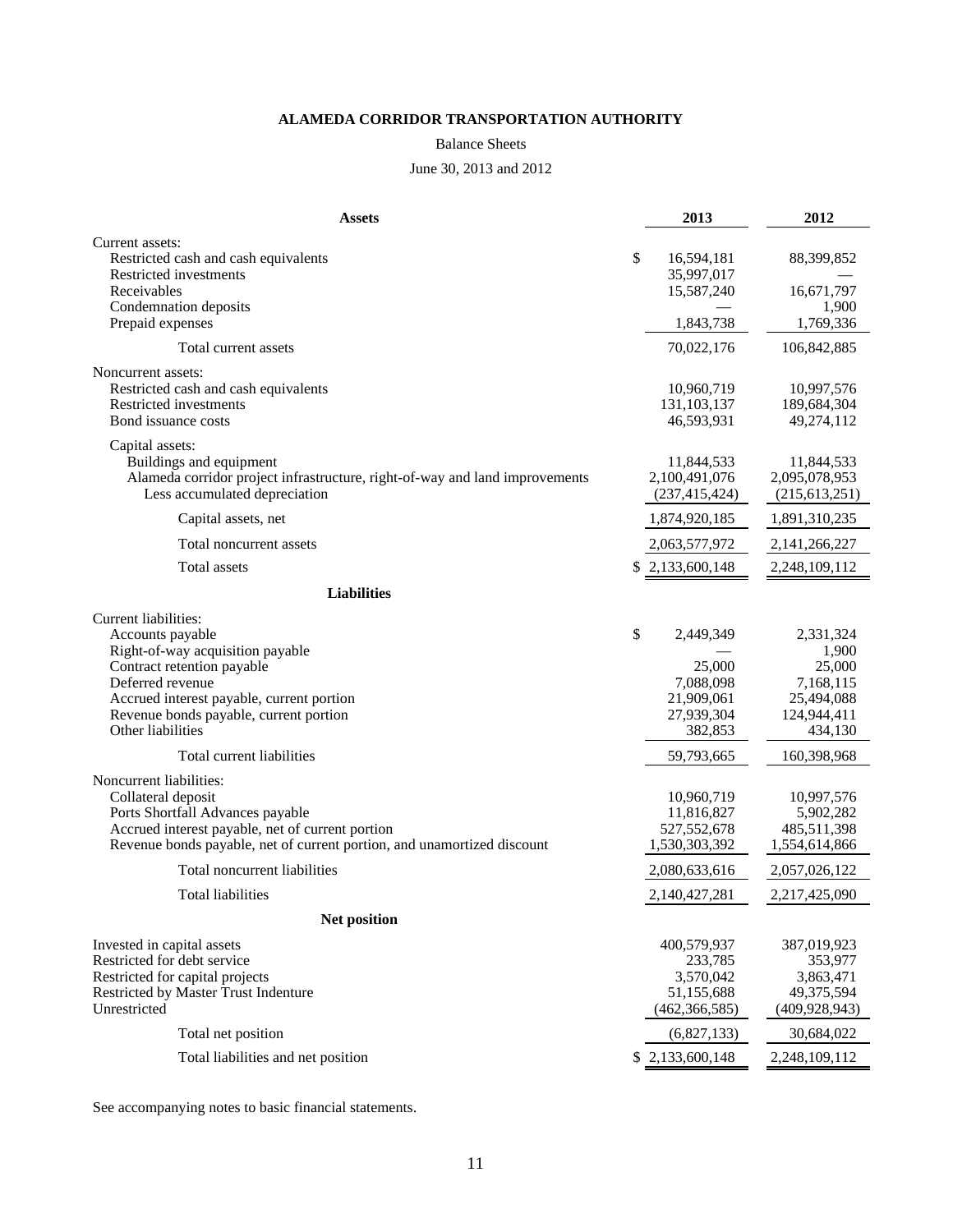## Statements of Revenues, Expenses, and Changes in Net Position

Years ended June 30, 2013 and 2012

|                                                                                                                                        | 2013                                                         | 2012                                                           |
|----------------------------------------------------------------------------------------------------------------------------------------|--------------------------------------------------------------|----------------------------------------------------------------|
| Operating revenues:<br>Use fees and container charges<br>Maintenance-of-way charges                                                    | $\mathcal{S}$<br>99,358,973<br>4,557,706                     | 97,283,963<br>4,408,285                                        |
| Total operating revenues                                                                                                               | 103,916,679                                                  | 101,692,248                                                    |
| Operating expenses:<br>Salaries and benefits<br>Administrative expenses<br>Professional services<br>Maintenance-of-way<br>Depreciation | 2,154,998<br>1,821,844<br>736,069<br>6,204,519<br>21,802,173 | 2,116,405<br>1,829,151<br>2,962,133<br>5,984,781<br>21,754,246 |
| Total operating expenses                                                                                                               | 32,719,603                                                   | 34,646,716                                                     |
| Operating income                                                                                                                       | 71,197,076                                                   | 67,045,532                                                     |
| Nonoperating revenues:<br>Interest and investment revenue, net<br>Grants<br>Miscellaneous revenue                                      | 3,111,174<br>4,168,478<br>499,967                            | 4,156,696<br>2,806,482<br>980,469                              |
| Total nonoperating revenues                                                                                                            | 7,779,619                                                    | 7,943,647                                                      |
| Nonoperating expenses:<br>Interest expense<br>Amortization of bond issuance costs                                                      | 109,435,367<br>7,052,483                                     | 118,538,433<br>3,180,010                                       |
| Total nonoperating expenses                                                                                                            | 116,487,850                                                  | 121,718,443                                                    |
| Change in net position                                                                                                                 | (37,511,155)                                                 | (46, 729, 264)                                                 |
| Total net position – beginning of year                                                                                                 | 30,684,022                                                   | 77,413,286                                                     |
| Total net position – end of year                                                                                                       | \$<br>(6,827,133)                                            | 30,684,022                                                     |

See accompanying notes to basic financial statements.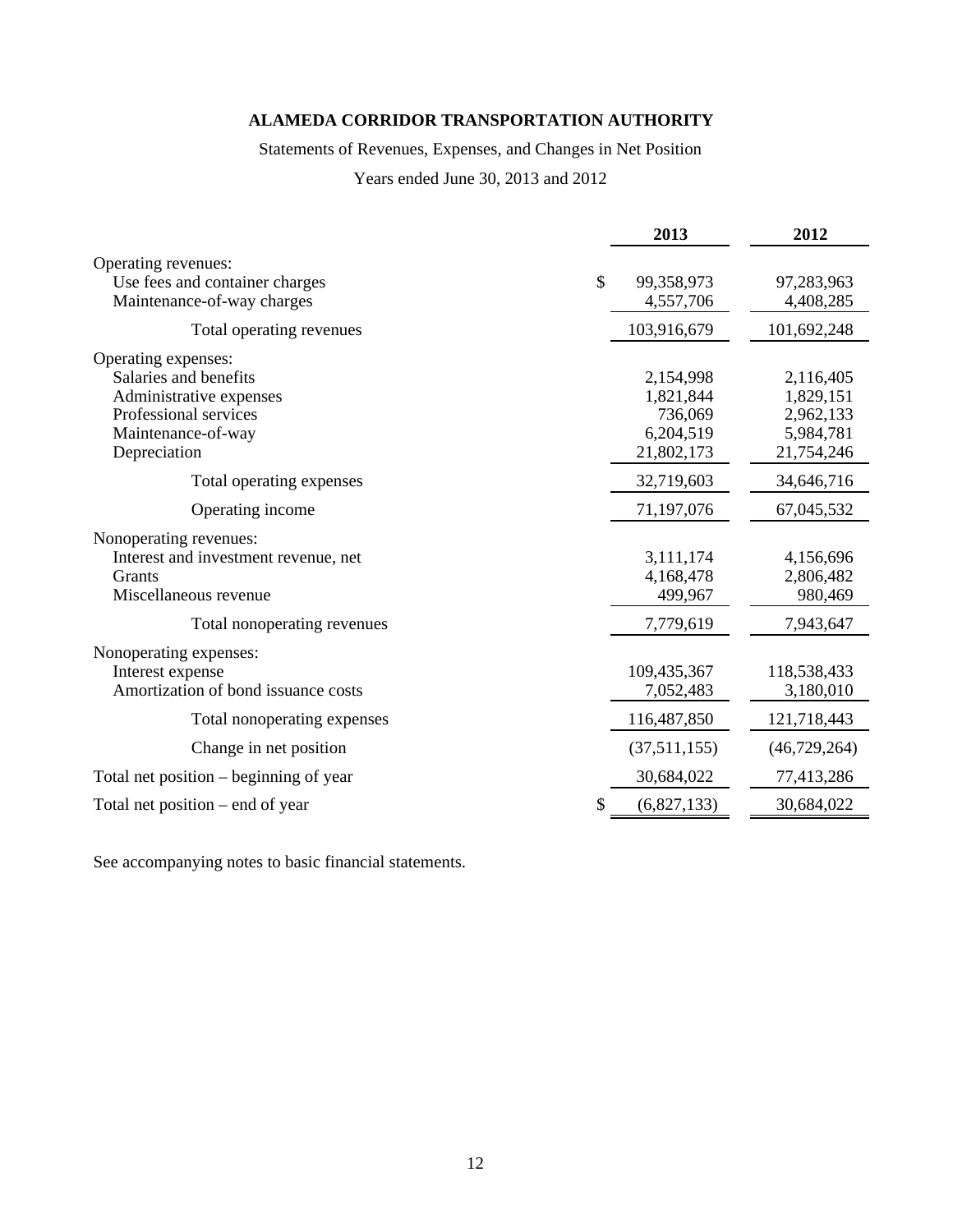Statements of Cash Flows

Years ended June 30, 2013 and 2012

|                                                                                                                                                                                                                         | 2013                                                                | 2012                                            |
|-------------------------------------------------------------------------------------------------------------------------------------------------------------------------------------------------------------------------|---------------------------------------------------------------------|-------------------------------------------------|
| Cash flows from operating activities:<br>Receipts from customers for services<br>Payment to suppliers for good and services<br>Payment to employees                                                                     | \$<br>104,520,430<br>(8,800,728)<br>(2,206,275)                     | 102,386,839<br>(12, 476, 730)<br>(2,080,259)    |
| Net cash provided by operating activities                                                                                                                                                                               | 93,513,427                                                          | 87,829,850                                      |
| Cash flows from noncapital financing activities:<br>Grants<br>Port Shortfall Advances<br>Receipts from Bank of America-Collateral<br>Miscellaneous income<br>Principal paid on notes and bonds payable<br>Bonds proceed | 4,499,982<br>5,914,545<br>499,967<br>(372, 650, 000)<br>293,869,946 | 1,099,100<br>5,902,282<br>10,997,576<br>980,469 |
| Net cash (used in) provided by noncapital financing<br>activities                                                                                                                                                       | (67, 865, 560)                                                      | 18,979,427                                      |
| Cash flows from capital and related financing activities:<br>Purchases of capital assets<br>Principal paid on notes and bonds payable<br>RRIF loan proceed<br>Bond issuance costs                                       | (5,412,123)<br>(41, 234, 412)<br>(4,372,302)                        | (4,361,859)<br>(66, 927, 074)<br>83,710,000     |
| Interest payments on capital debt, net of capitalized interest                                                                                                                                                          | (72, 281, 230)                                                      | (58, 552, 666)                                  |
| Net cash used in capital and related financing activities                                                                                                                                                               | (123,300,067)                                                       | (46, 131, 599)                                  |
| Cash flows from investing activities:<br>Purchases of investments<br>Sales of investments<br>Interest received                                                                                                          | (126, 245, 788)<br>148,793,084<br>3,262,376                         | (182, 750, 847)<br>203,903,496<br>4,157,736     |
| Net cash provided by investing activities                                                                                                                                                                               | 25,809,672                                                          | 25,310,385                                      |
| Net (decrease) increase in cash and cash equivalents                                                                                                                                                                    | (71, 842, 528)                                                      | 85,988,063                                      |
| Cash and cash equivalents, beginning of year                                                                                                                                                                            | 99,397,428                                                          | 13,409,365                                      |
| Cash and cash equivalents, end of year                                                                                                                                                                                  | \$<br>27,554,900                                                    | 99,397,428                                      |
| Reconciliation of operation income to net cash provided by<br>operating activities:<br>Operating income<br>Adjustments to reconcile operating income to net cash                                                        | \$<br>71,197,076                                                    | 67,045,532                                      |
| provided by operating activities:<br>Depreciation expense<br>Change in assets and liabilities:                                                                                                                          | 21,802,173                                                          | 21,754,246                                      |
| Use Fee receivable and deposit<br>Accounts, right-of-way and contract payable and                                                                                                                                       | 603,749                                                             | 694,591                                         |
| deferred revenue<br>Prepaid expenses<br>Other liabilities                                                                                                                                                               | 36,108<br>(74, 402)<br>(51,277)                                     | (1,618,007)<br>(82, 658)<br>36,146              |
| Net cash provided by operating activities                                                                                                                                                                               | \$<br>93,513,427                                                    | 87,829,850                                      |

See accompanying notes to basic financial statements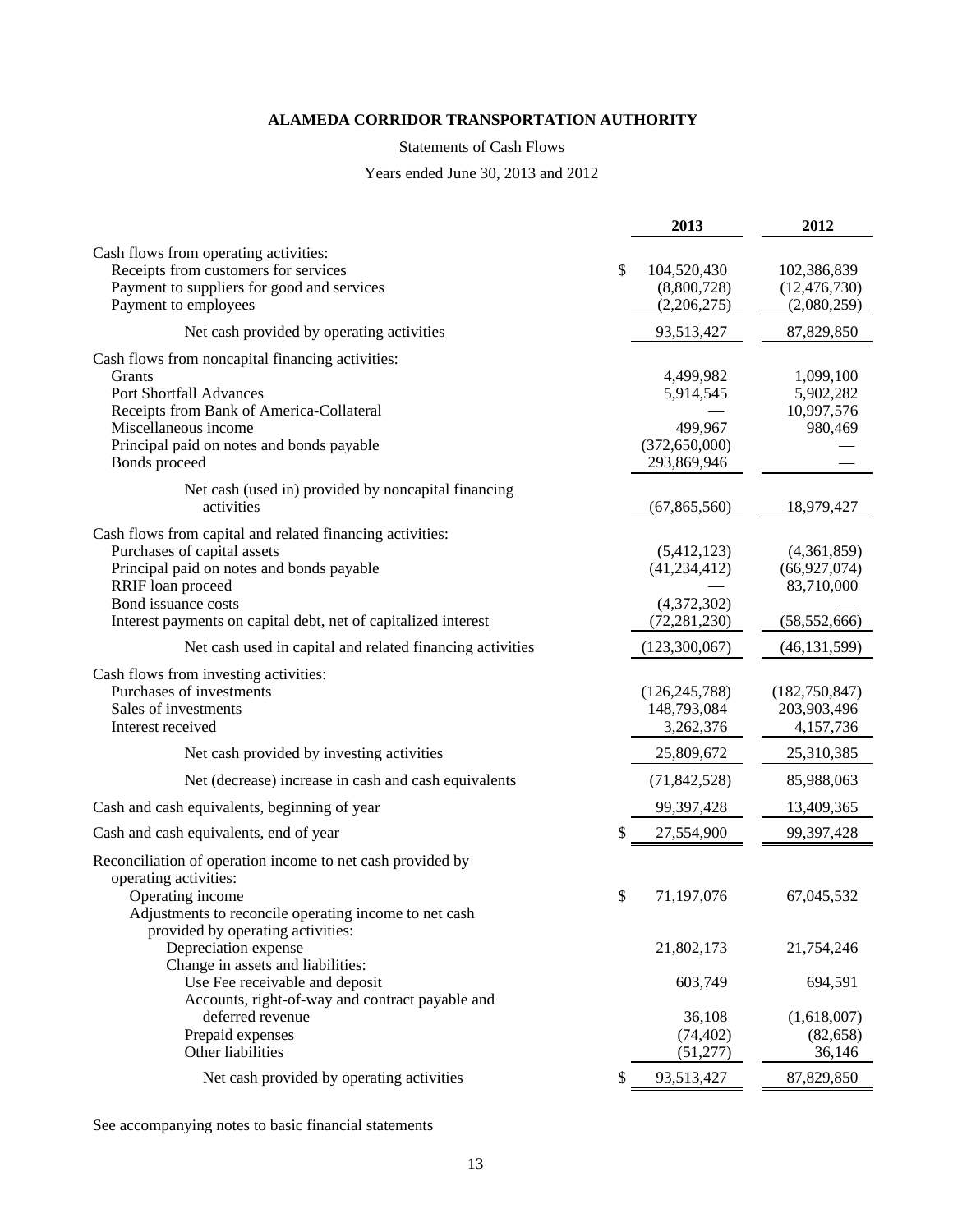Notes to Basic Financial Statements

June 30, 2013 and 2012

## **(1) Organization and Summary of Significant Accounting Policies**

## *(a) Reporting Entity*

The Alameda Corridor Transportation Authority (the Authority) was established in August 1989 through a Joint Exercise of Powers Agreement (JPA) between the cities of Los Angeles and Long Beach, California. The purpose of the Authority is to acquire, construct, finance, and operate a consolidated transportation corridor, including an improved railroad expressway between the ports of Los Angeles and Long Beach (collectively known as the Ports) and downtown Los Angeles (the route between the two locations has become known as the Alameda Corridor).

The Authority's independent Governing Board has seven members, comprising two members each from the Ports, one member each from the cities of Los Angeles and Long Beach, and one member representing the Los Angeles County Metropolitan Transportation Authority (LACMTA).

As of June 30, 2013, the members of the Authority's Governing Board were the following:

Chairperson – Hon. Gary Delong, Council member, City of Long Beach

Vice Chairperson – Hon. Joe Buscaino, Councilman, City of Los Angeles

Member – Hon. Don Knabe, Supervisor, County of Los Angeles and Chairperson, LACMTA

Member – Dr. Geraldine Knatz, Executive Director, Port of Los Angeles

Member – Mr. Chris Lytle, Executive Director, Port of Long Beach

Member – Ms. Susan Wise, Commissioner, Port of Long Beach

There was a Board Member vacancy for a commissioner from the Port of Los Angeles.

The Authority is empowered to explore alternative methods of financing, to develop existing property, and to coordinate other governmental efforts necessary for a consolidated transportation corridor, including the completion of the Alameda Corridor Project (the Project). The Authority may issue revenue bonds to carry out its obligations under the JPA. Such bonds will be payable from revenues generated from the Alameda Corridor, from one or more pledges of revenues from the Authority, the Board of Harbor Commissioners of Long Beach and Los Angeles, from pledges of revenues from other responsible agencies, or from any other legally available funds.

## *(b) Program Management Agreement*

In January 1996, the Authority's Governing Board entered into a 10-year Program Management Agreement (Agreement) with the Alameda Corridor Engineering Team (ACET), a joint venture comprising Daniel, Mann, Johnson, and Mendenhall (now DMJM Harris); Moffatt and Nichol Engineers; Jenkins, Gales, and Martinez, Inc.; and TELACU Construction Management, Inc., to provide the broad program management services necessary to assist the Authority in implementing the Corridor. The Agreement calls for ACET to provide the Authority with professional services related to management, engineering, construction support, procurement, coordination, and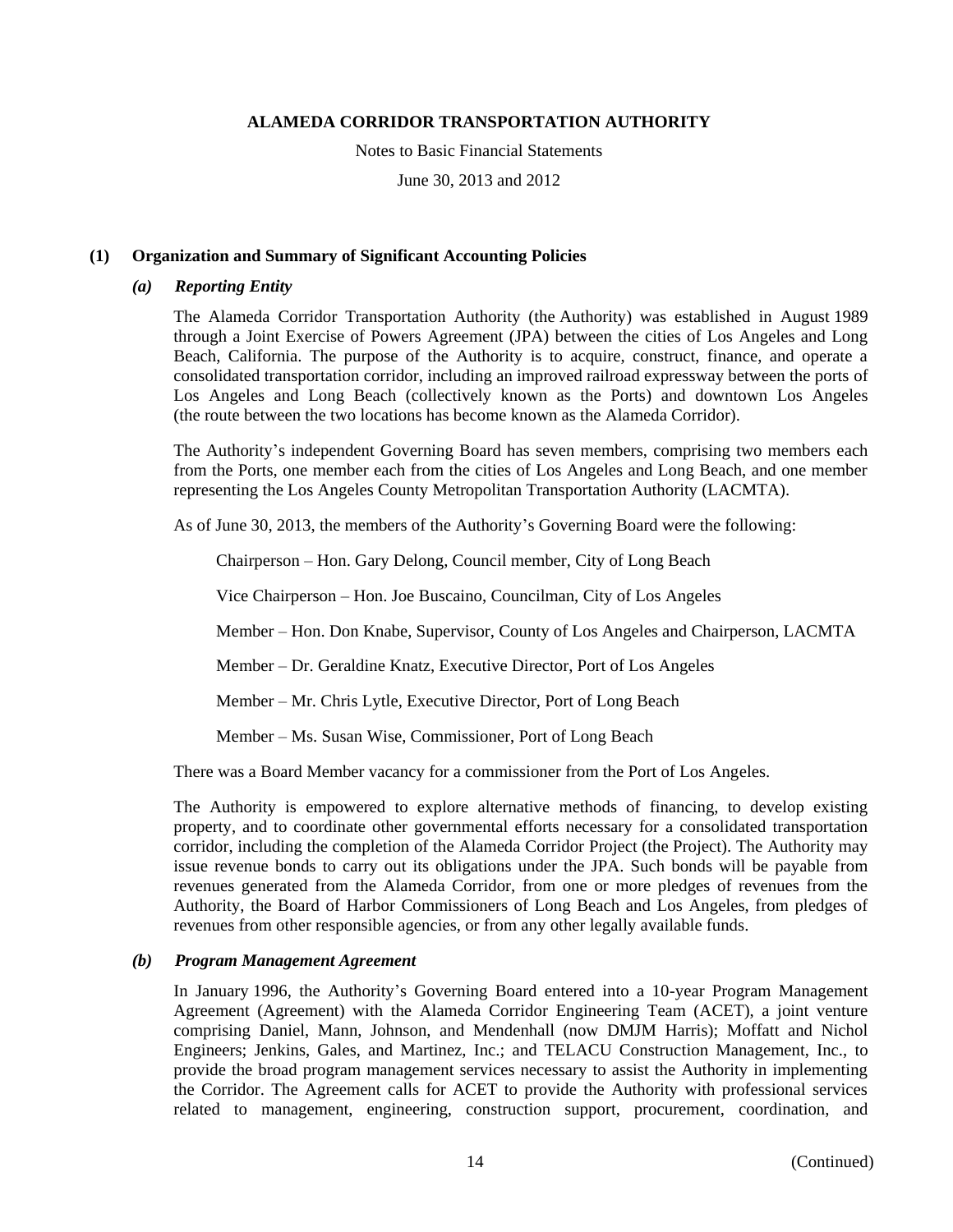Notes to Basic Financial Statements

June 30, 2013 and 2012

administration of the Alameda Corridor Project Construction Program. This Agreement was amended twice by the Governing Board and is now extended through June 30, 2014.

### *(c) Use and Operating Agreement*

In October 1998, the cities of Long Beach and Los Angeles, the Authority, Union Pacific Railroad Company (UP), and Burlington Northern Santa Fe Railway Company (BNSF) entered into a use and operating agreement (the Use and Operating Agreement). The Use and Operating Agreement outlines the provisions for the construction, operation, and use of the Rail Corridor (as defined in the Use and Operating Agreement). Specifically, it grants UP and BNSF the right to use the Rail Corridor constructed by the Authority for all Through Train (as defined in the Use and Operating Agreement) movements upon substantial completion in exchange for paying maintenance, operating charges, container charges, and use fees to the Authority. Proceeds of the container charges and use fees will be used to repay the revenue bonds. The Use and Operating Agreement was amended in 2006 to resolve a dispute involving application of the container charge and use fee provisions of the Agreement to transloaded cargo.

## *(d) Master Trust Indenture*

In conjunction with the sale of project revenue and refunding bonds in 1999, 2004, 2012, and 2013 (Bonds), the Authority entered into a Master Trust Indenture (MTI) with U.S. Bank, the bond trustee (Trustee), pursuant to which the Authority assigned all of its rights, title, and interest in and to the Project, including the receipt of certain use fees and container charges and other revenues known as "the Authority revenues" to the Trustee as security for the repayment of the Bonds. Pursuant to the terms of the MTI, the Trustee is required to establish certain funds and accounts and to apply the Authority's revenues for the purposes specifically set forth therein which include the payment of most operating expenses and debt service payments. The MTI establishes debt service funds, debt service reserve funds, construction funds, maintenance and capital reserve funds, and certain other restrictive funds. The MTI also establishes a priority of payments, which restricts the manner, timing, and sequence of transfers into and out of such funds and accounts, and among such funds and accounts. The MTI requires that the Authority comply with certain operational and financial covenants, restricts the types of investments the Trustee and Authority may make, and requires regular financial reporting and disclosure. The Authority's net position restricted by the MTI included in the accompanying statements of net position of \$51,155,689 and \$49,375,594 as of June 30, 2013 and 2012, respectively, represents the accumulation of the Authority's revenues in excess of operating expenses and debt payments which can only be used for the aforementioned purposes noted in the MTI.

## *(e) Basis of Presentation*

The basic financial statements of the Authority have been prepared in conformity with U.S. generally accepted accounting principles (GAAP) as applied to governmental units. The Governmental Accounting Standards Board (GASB) is the recognized standard-setting body for establishing governmental accounting and financial reporting principles for state and local governments within the United States of America.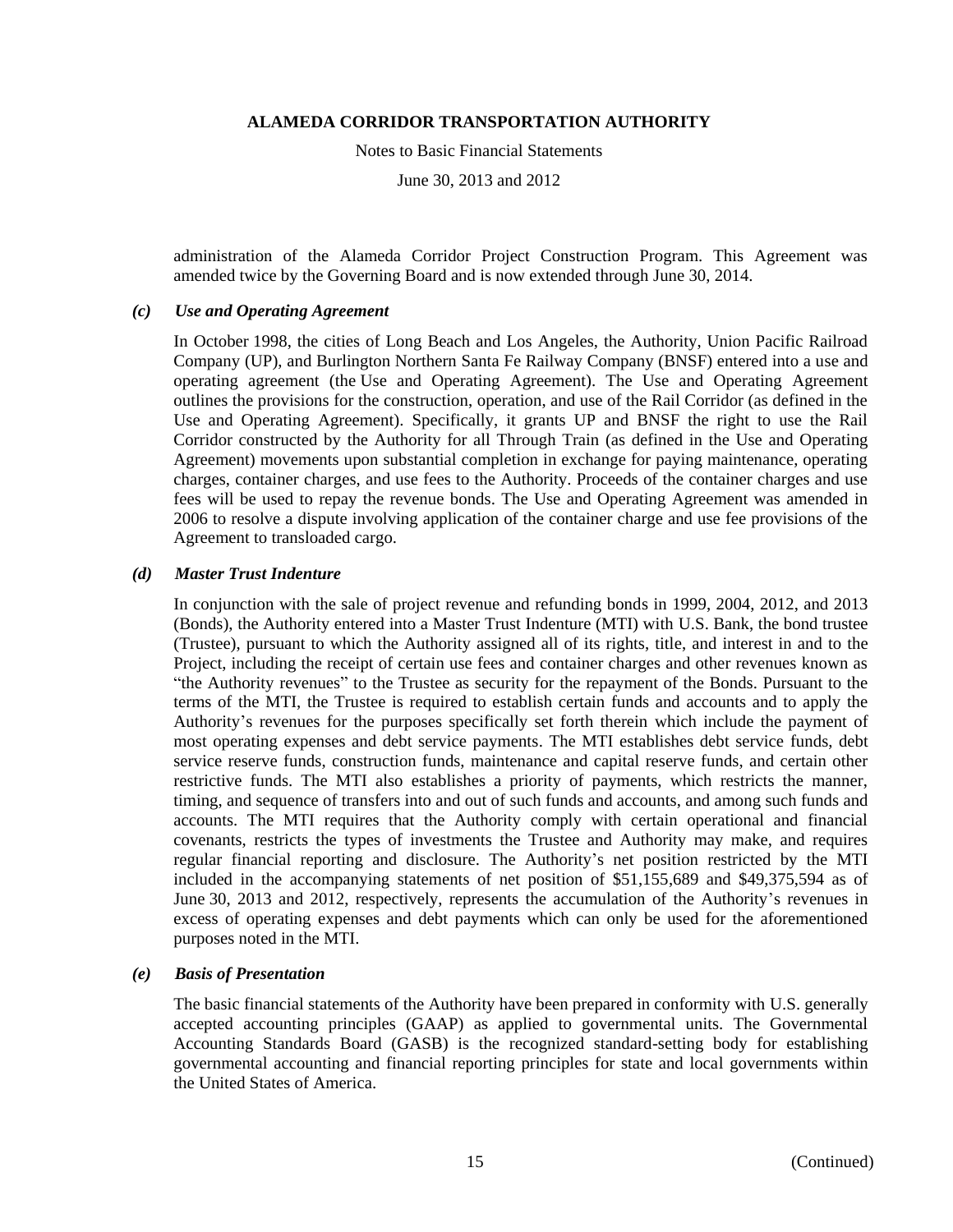Notes to Basic Financial Statements

June 30, 2013 and 2012

In accordance with GAAP, the Authority's operations are accounted for as a business-type activity. In this regard, the Authority follows the economic resources measurement focus and the accrual basis of accounting, whereby revenues are recognized when they are earned, and expenses are recorded when they are incurred, irrespective of when paid.

## *(f) Cash and Cash Equivalents*

The Authority has defined, for purposes of the preparation of its statements of cash flows, that cash and cash equivalents include deposits, money market accounts, and investments with an original maturity date of three months or less, including investments in the State of California Local Agency Investment Fund (LAIF). The Authority participates in the State of California's LAIF, a non-Securities and Exchange Commission registered investment pool open to all government units in the State of California and is able to withdraw amounts from LAIF on demand without penalty.

## *(g) Investments*

Investments are stated at fair value. The value of each investment security has been determined based on the published closing price of the security as of June 30, 2013 and 2012. The net changes in fair value of investments, consisting of realized gains or losses and the unrealized appreciation/depreciation on those investments, have been included in interest and investment revenue as shown in the accompanying statements of revenues, expenses, and changes in net position.

The Authority's investment practices are governed by a board-approved investment policy. The types of investment authorized by the policy are described further in note 2.

## *(h) Capital Assets*

Capital assets purchased or constructed are carried at cost, including capitalized interest during construction. Donated assets are valued at the estimated fair value on the date received. Depreciation is provided over the estimated useful life of each asset and computed on a straight-line basis beginning with the fiscal year after the asset is placed in service. Trench structures, tracks and signals, rail bridge structures, and highway bridge structures include both depreciable and nondepreciable components. The nondepreciable components comprised costs related to demolition, excavation, backfill, utility relocation, right of way, and hazardous materials remediation.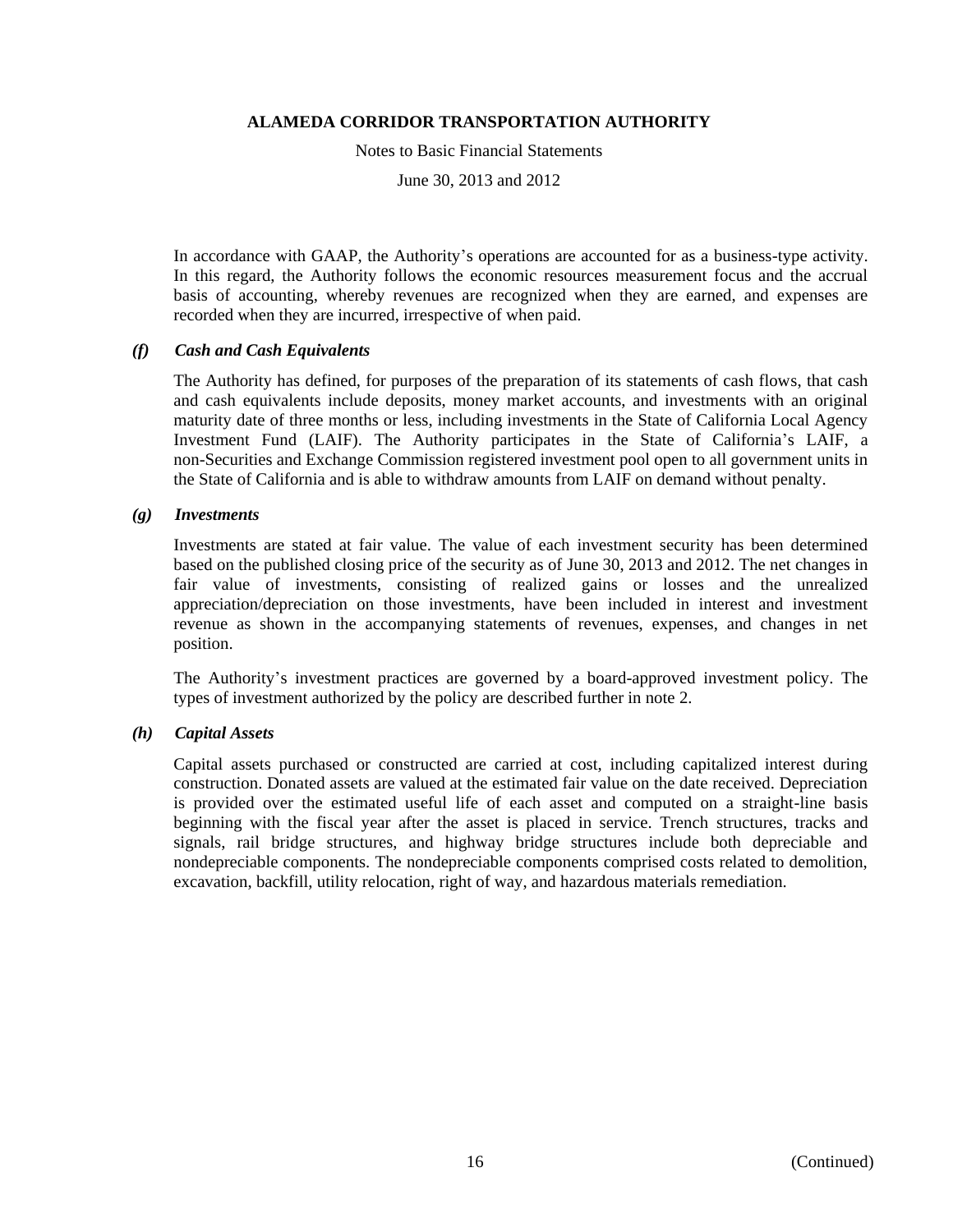Notes to Basic Financial Statements

June 30, 2013 and 2012

Estimated useful lives of classes of capital assets are as follows:

| Tenant improvements                 | 3 years        |
|-------------------------------------|----------------|
| Automotive vehicles                 | 5 years        |
| Office and other equipment          | $3 - 5$ years  |
| <b>Buildings</b>                    | 30 years       |
| Right-of-way and land improvements  | Nondepreciable |
| Revenue assessment and verification |                |
| system and other software           | 5 years        |
| Tracks and signal systems           | 40 years       |
| Highway bridge structures           | 100 years      |
| Trench structures                   | 100 years      |
| Rail bridge structures              | 100 years      |

Capital assets acquired with state and local grants are also included in property and equipment. Depreciation on these assets is also included in the results of operations for the year.

## *(i) Restricted Assets and Net Position*

Certain proceeds of the Authority's revenue bonds, as well as certain resources set aside for their repayment, are classified as restricted assets on the balance sheets because their use is limited by applicable bond covenants. The revenue bonds' capitalized interest, debt service reserve, indemnity, and revenue fund accounts have been classified as restricted assets, because these accounts are first restricted to the payment of interest and principal on the outstanding revenue bonds. These amounts, offset by any related outstanding debt, are reported as net position restricted for debt service. After payment of debt service, remaining revenues, if any, are restricted to the payment of the Authority's other costs and legal obligations (e.g., Port Shortfall Advances) as defined by the Authority's Use and Operating Agreement. The reserve account has also been classified as restricted assets, because the amount in this account is restricted for specific purposes under the Use and Operating Agreement and the revenue bond covenants. These amounts, offset by any related outstanding liabilities, are reported as net position restricted by the Master Trust Indenture.

Remaining long-term debt proceeds that have been set aside for capital projects are also reported as restricted assets.

When both restricted and unrestricted resources are available for use, it is the Authority's practice to use restricted resources first, then unrestricted resources as they are needed.

The Authority's net position as of June 30, 2013 is a negative \$6,827,133 as total liabilities were greater than total assets. The Authority's net position continued to decline during fiscal 2013 primarily due to interest expenses exceeding operating and non-operating revenue. The Authority's continues to rely on the positive cash flow from required interest payments being lower than the actual interest expense (due to the bonds being capital appreciation bonds and interest compounding to total debt outstanding) to maintain a liquid financial position. Management believes that it will be able to sustain its liquidity based on the terms of the bonds payable and through shortfall advances from the Ports, if necessary, as discussed further in note 5.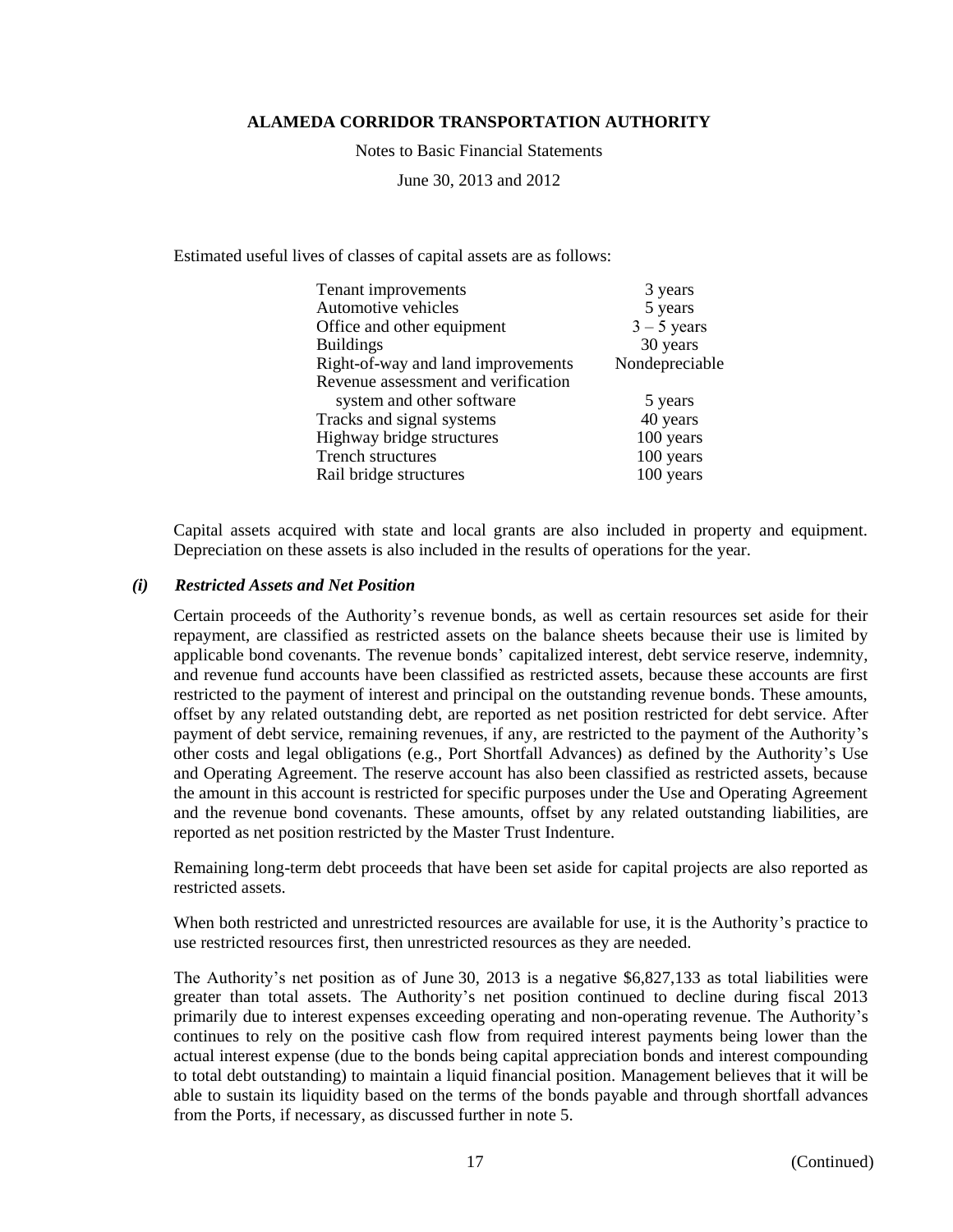Notes to Basic Financial Statements

June 30, 2013 and 2012

## *(j) Operating Revenues and Expenses*

Operating revenues and expenses generally result from the operation of the Rail Corridor. The principal operating revenues of the Authority are fees assessed to the railroads for use and maintenance of the Corridor. These fees are recognized in the period earned. Operating expenses include revenue collection and other administrative expenses, maintenance, and depreciation on capital assets. All revenues and expenses not meeting this definition are reported as nonoperating revenues and expenses.

## *(k) Compensated Absences*

All Authority employees accumulate time-off for vacation and sick leave each pay period. While sick leave hours are accrued at a uniform rate among all employees, vacation accrual is based on length of service. Vacation hours are payable to employees when used at the individual employee's current rate of pay. Any unused vacation remaining at the time of termination is also payable to the employee at his/her then rate of pay. All vacation hours that have been earned but not paid as of June 30, 2013 and 2012 have been accrued in the accompanying basic financial statements in other liabilities. Sick hours are paid to employees when used. The Authority's sick leave policy also provides that employees will be paid 50% of the remaining value of their sick leave hours upon termination. Consequently, 50% of all unused sick hours for each employee totaling \$168,160 and \$167,151 as of June 30, 2013 and 2012, respectively, have also been accrued in other liabilities of the accompanying basic financial statements.

## *(l) Use of Estimates*

The preparation of basic financial statements in conformity with GAAP requires that management make estimates and assumptions that may affect the reported amount of assets and liabilities and disclosure of contingent assets and liabilities at the date of the basic financial statements and the reported amount of revenues and expenses during the reporting period. Actual results could differ from those estimates.

## *(m) Collateral Deposit*

In conjunction with the 1999, 2012, and 2013A Series Bonds issued by the Authority, the Authority also entered into a Forward Delivery Agreement (FDA) for debt service funds with a Trustee and a Provider. As noted in the FDA, the Provider guarantees a rate of return on debt service funds deposited with the Trustee. The FDA also includes a provision, which requires that, in the event of a downgrade of the Provider's long-term unsecured credit rating, the Provider is required to (i) procure a guarantor, (ii) assign its rights to another higher-rated financial institution, or (iii) deliver collateral to the Trustee in the name of the Authority and the Trustee. In 2011, Provider's credit rating was downgraded and the Provider elected to deliver collateral to comply with the FDA. As a result, the Authority received the collateral in the form of approximately \$11.0 million in U.S. Treasury securities, which are recorded as restricted cash and cash equivalents at June 30, 2013. If the Provider's credit rating recovers, the Authority will then return the collateral. Based on the current market conditions, the Authority believes that the Provider's ratings may improve and has recorded a corresponding liability for the collateral deposit due to the Provider.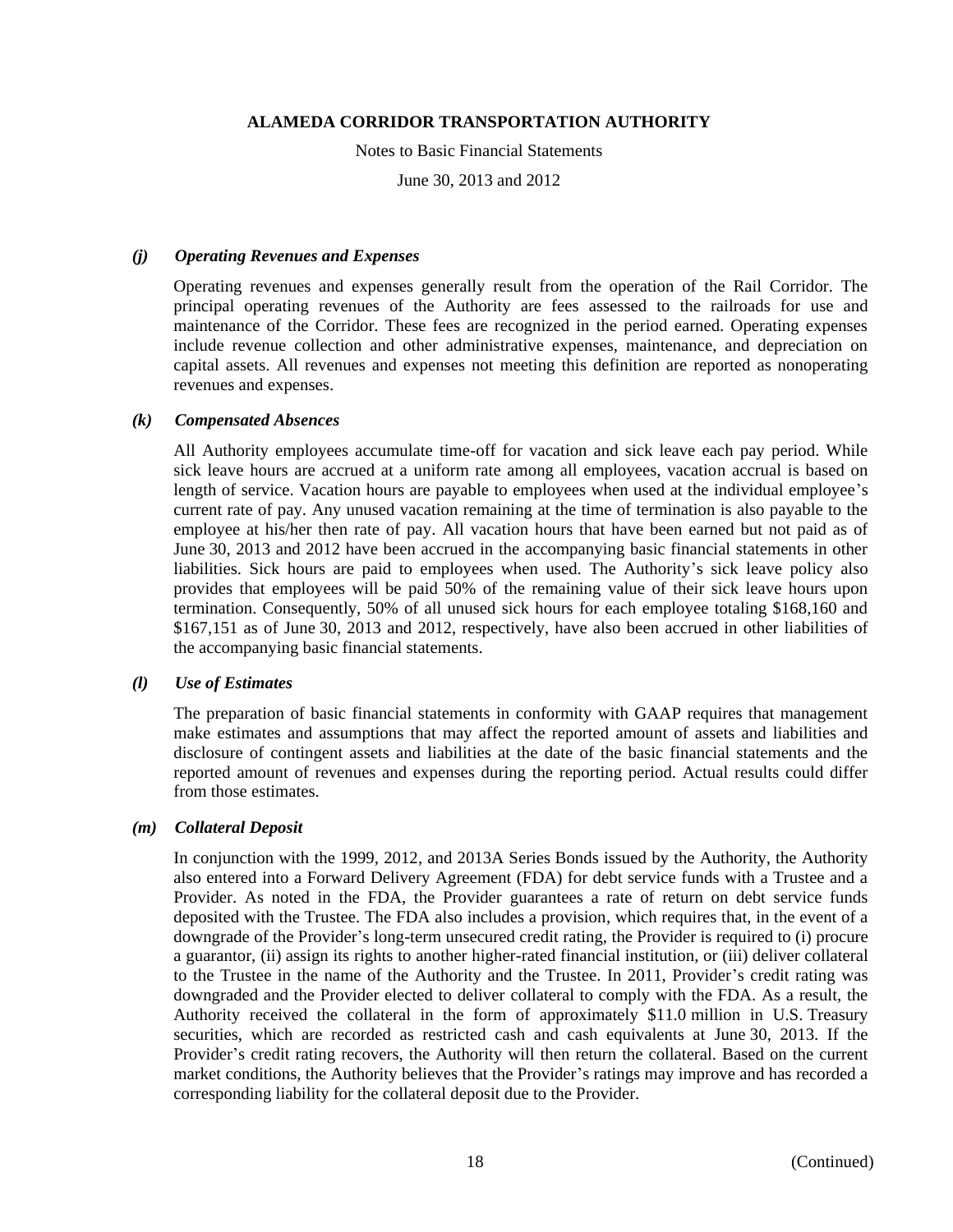Notes to Basic Financial Statements

June 30, 2013 and 2012

## *(n) Reclassifications*

Certain reclassifications have been made to the 2012 financial data to conform to the 2013 presentation.

## *(o) Implementation of New Accounting Standards*

## **Governmental Accounting Standards Board (GASB) No. 63**

In June of 2011, the GASB issued Statement No. 63 – *Financial Reporting of Deferred Outflows of Resources, Deferred Inflows of Resources, and Net Position*, which establishes guidance for reporting deferred outflows of resources, deferred inflows of resources, and net position in a statement of financial position. The new standard is effective for periods beginning after December 15, 2011. The Authority implemented the provisions of Statement No. 63 in fiscal year 2013. The implementation of this statement did not material impact the Authority's Financial Statements.

## **Governmental Accounting Standards Board (GASB) No. 65**

In April of 2012, the GASB issued Statement No. 65 – *Items Previously Reported as Assets and Liabilities*, which clarifies the appropriate reporting of deferred outflows of resources and deferred inflows of resources to ensure consistency in financial reporting. The requirements of this Statement will improve financial reporting by clarifying the appropriate use of the financial statement elements deferred outflows of resources and deferred inflows of resources to ensure consistency in financial reporting. Implementation of this Standard will have an impact on the Authority's Financial Statements as the Statement requires, among other items, that the Authority write off bond issuance costs of \$46.6 million and \$49.3 million at June 30, 2013 and 2012, respectively, which have previously been capitalized. The Statement does allow for the Authority to continue to capitalize prepaid insurance costs, which is currently reported as a component bond issuance costs. The new standard is effective for periods beginning after December 15, 2012. The Authority will implement the provisions of Statement No. 65 in fiscal year 2014.

## **Governmental Accounting Standards Board (GASB) No. 68**

In June of 2012, the GASB issued Statement No. 68 – *Accounting and Financial Reporting for Pensions*. GASB Statement No. 68 revises and establishes new accounting and financial reporting requirements for most governments that provide their employees with pension benefits. The new standard is effective for periods beginning after June 15, 2014. The requirements of this Statement will improve the decision-usefulness of information in employer financial reports and will enhance its value for assessing accountability and interperiod equity by requiring recognition of the entire net pension liability and a more comprehensive measure of pension expense. The Authority will implement the provisions of Statement No. 68 in fiscal year 2015.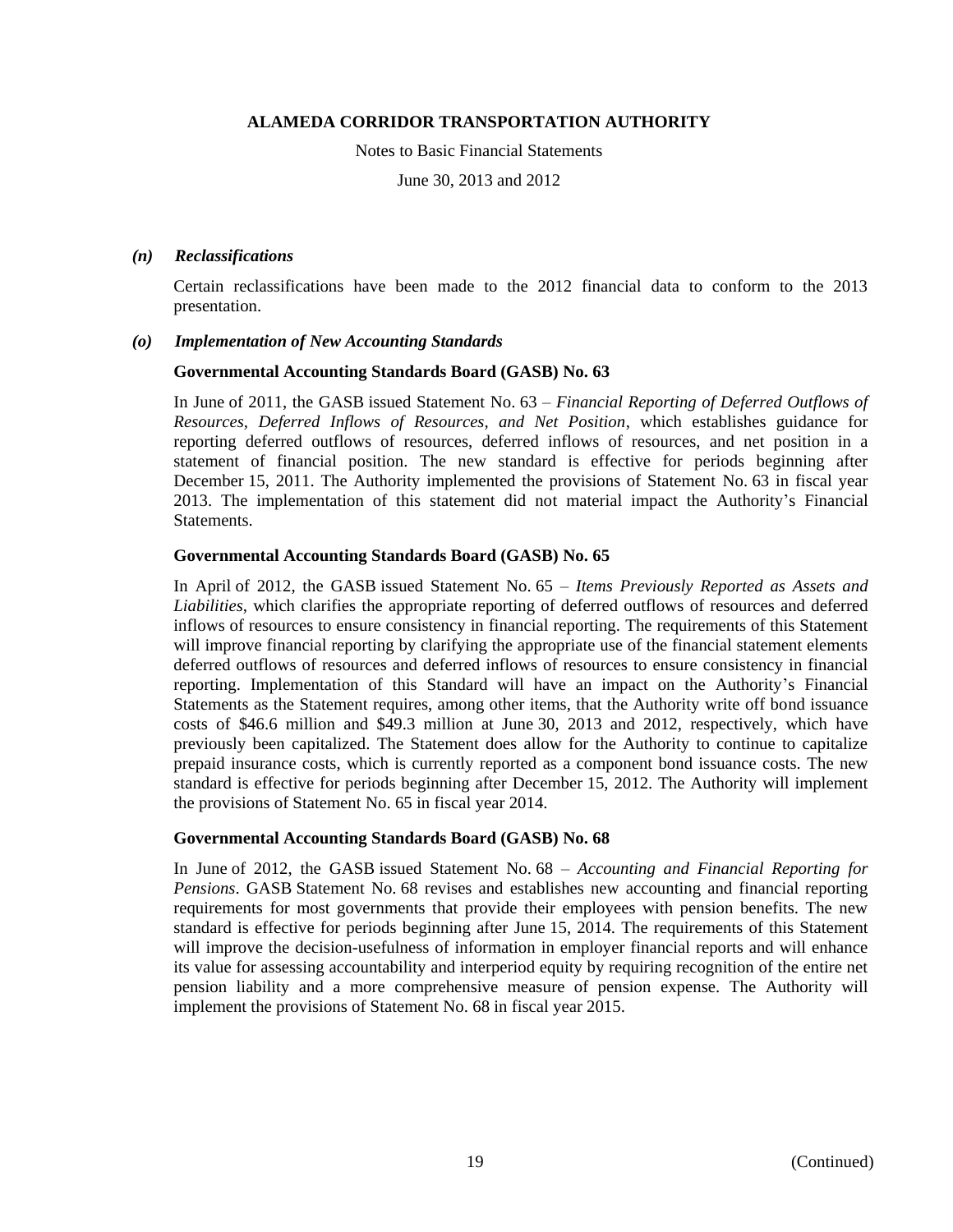Notes to Basic Financial Statements

June 30, 2013 and 2012

## **(2) Cash, Cash Equivalents, and Investments**

Cash, cash equivalents, and investments as of June 30, 2013 and 2012 are classified in the accompanying basic financial statements as follows:

|                                                 | June 30, 2013<br>fair value | <b>June 30, 2012</b><br>fair value |
|-------------------------------------------------|-----------------------------|------------------------------------|
| Current restricted cash and cash equivalents    | 16,594,181                  | 88,399,852                         |
| Current restricted investments                  | 35,997,017                  |                                    |
| Noncurrent restricted cash and cash equivalents | 10,960,719                  | 10,997,576                         |
| Restricted investments                          | 131, 103, 137               | 189,684,304                        |
| Total cash, cash equivalents, and investments   | 194,655,054                 | 289,081,732                        |

## *(a) Deposits*

At June 30, 2013 and 2012, the net carrying amount of the Authority's deposit account with Bank of America was \$2,581,328 and \$900,629, while the corresponding bank balance was \$2,694,707 and \$1,198,893, respectively. Outstanding checks account for the respective differences between the carrying amounts and bank balances. Of the aforementioned bank balance, \$250,000 is covered by the Federal Deposit Insurance Corporation with the excess being secured with collateral of securities held by the pledging financial institution's trust or agent in the Authority's name.

The California Government Code Section 53601 requires California banks and savings and loan associations to secure a public agency's deposits not covered by federal depository insurance by pledging government securities as collateral. The carrying amount of pledged securities must equal at least 110% of the agency's deposits. California law also allows financial institutions to secure agency deposits by pledging first trust deed mortgage notes having a value of 150% of the Authority's total deposits. The collateral must be held at the pledging bank's trust department or other bank acting as the pledging bank's agent in the Authority's name.

## *(b) Investments*

The Authority's investments are invested pursuant to the investment policy guidelines adopted by the Governing Board of the Authority. The objectives of the policy are, in order of priority, preservation of capital, liquidity, and yield. The policy addresses the types of investment instruments and the percentage of the portfolio in which the Authority may invest its funds as permitted by the California Government Code. Generally, investments shall be made in the context of the "prudent investor" rule.

## *(c) Interest Rate Risk*

Interest rate risk is the risk that changes in market interest rates will adversely affect the fair value of an investment. Generally, the longer the maturity of an investment, the greater the sensitivity of its fair value to changes in the market interest rates. One of the ways that the Authority manages its exposure to interest rate risk is by purchasing a combination of short-term and medium-term investments, and by timing cash flows from maturities so that a portion of the portfolio is maturing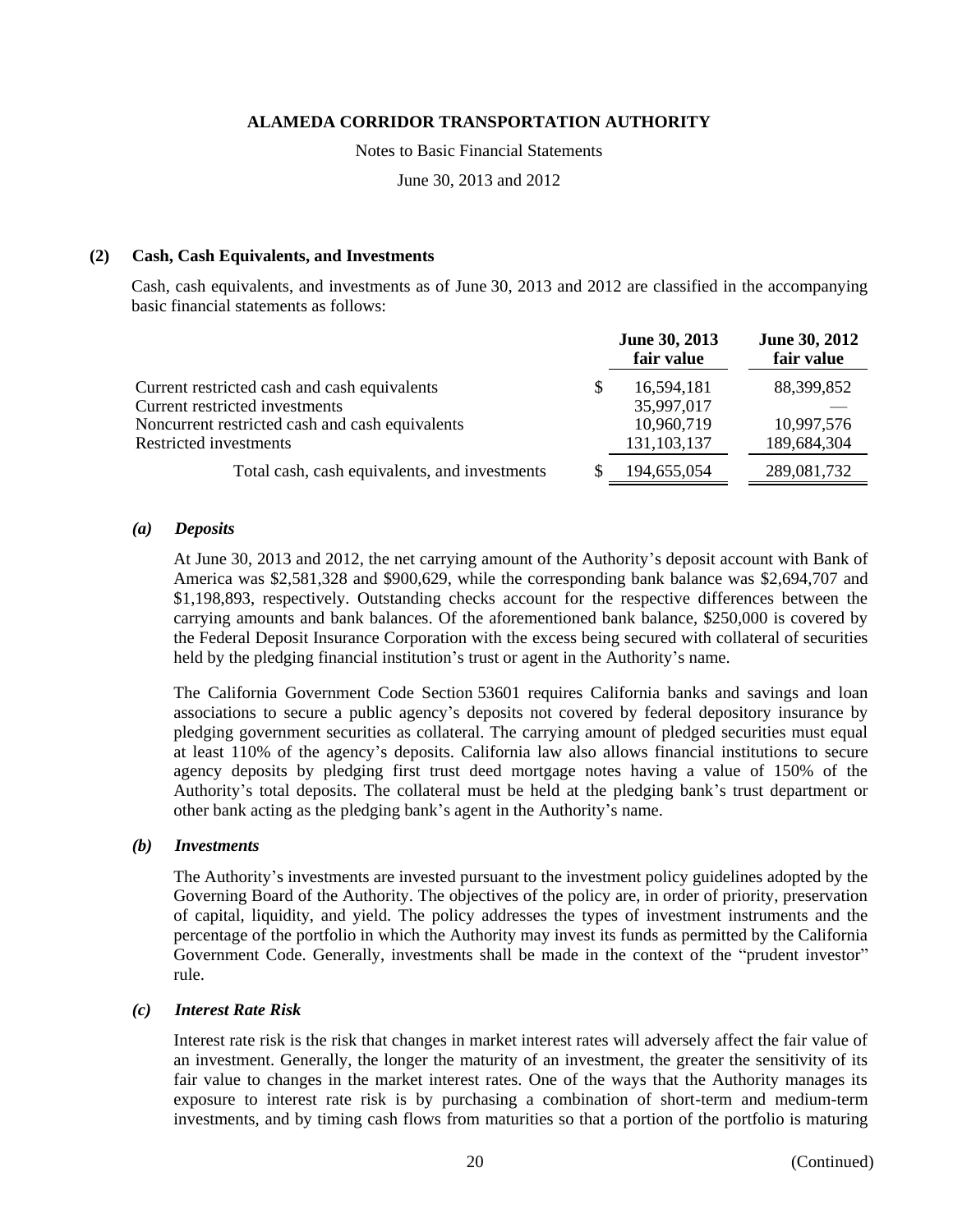Notes to Basic Financial Statements

June 30, 2013 and 2012

or coming close to maturity evenly over time as necessary to provide the cash flow and liquidity needed for operations. The Authority monitors the interest rate risk inherent in its portfolio by measuring the weighted average maturity of its portfolio. The Authority has no specific limitations with respect to this metric.

Under provision of the Authority's investment policy, and in accordance with Section 53601 of the California Government Code, the Authority may invest in the following types of investments:

| <b>Authorized investment type</b>     | <b>Maximum</b><br>maturity | <b>Maximum</b><br>percentage<br>of portfolio | <b>Maximum</b><br>investment<br>in one issuer |
|---------------------------------------|----------------------------|----------------------------------------------|-----------------------------------------------|
| Authority bonds                       | N/A                        | None                                         | N/A                                           |
| U.S. Treasury bills, notes, or bonds  | 5 years                    | None                                         | None                                          |
| State warrants or bonds               | None                       | None                                         | None                                          |
| U.S. local agency bonds, notes, or    |                            |                                              |                                               |
| warrants                              | None                       | None                                         | None                                          |
| Federal agency obligations            | 5 years                    | None                                         | None                                          |
| Callable federal agency securities    | 5 years                    | 20%                                          | None                                          |
| Bankers' acceptances                  | 180 days                   | 40                                           | 10%                                           |
| Commercial paper                      | 270 days                   | 25                                           | 10                                            |
| Negotiable certificates of deposit    | 2 years                    | 30                                           | None                                          |
| Repurchase agreements                 | 90 days                    | 50                                           | None                                          |
| State of California Local Agency      |                            |                                              |                                               |
| Investment Fund (LAIF)                | N/A                        | None                                         | None                                          |
| Time deposits                         | 1 year                     | 15%                                          | None                                          |
| L.A. County Treasurer Investment      |                            |                                              |                                               |
| Pool                                  | N/A                        | None                                         | None                                          |
| Money market funds                    | None                       | 20%                                          | 10%                                           |
| Medium-term maturity corporate        |                            |                                              |                                               |
| notes                                 | None                       | 30                                           | 10                                            |
| Mortgage – or asset-backed securities | 5 years                    | 20                                           | None                                          |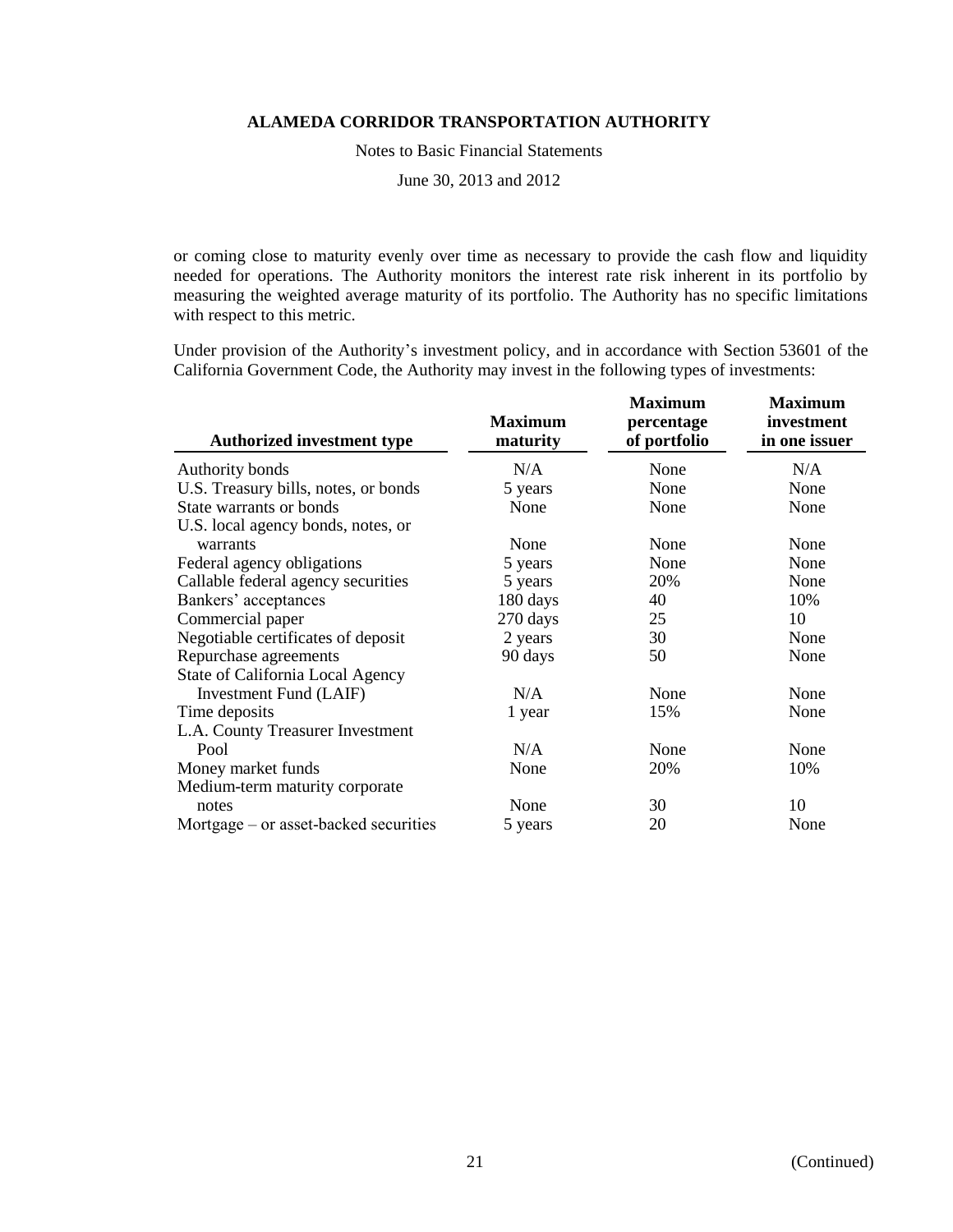Notes to Basic Financial Statements

June 30, 2013 and 2012

The MTI allows for exception of the maximum maturity prescript in the Authority's investment policy. The Authority is allowed a maximum maturity of five years for investments in the debt service reserve funds:

| <b>MTI</b> permitted investments      | <b>Maximum</b><br>maturity | <b>Maximum</b><br>percentage<br>of portfolio | <b>Maximum</b><br>investment<br>in one issuer |
|---------------------------------------|----------------------------|----------------------------------------------|-----------------------------------------------|
| U.S. Treasury bills, notes, or bonds  | 10 years                   | None                                         | None                                          |
| State warrants or bonds               | 10 years                   | None                                         | None                                          |
| U.S. local agency bonds, notes, or    |                            |                                              |                                               |
| warrants                              | 10 years                   | None                                         | None                                          |
| Federal agency obligations            | 10 years                   | None                                         | None                                          |
| Bankers' acceptances                  | 270 days                   | 40%                                          | 10%                                           |
| Commercial paper                      | 180 days                   | 15                                           | 10                                            |
| Negotiable certificates of deposit    | 2 years                    | 30                                           | None                                          |
| Repurchase agreements                 | 90 days                    | 50                                           | None                                          |
| State of California Local Agency      |                            |                                              |                                               |
| Investment Fund (LAIF)                | N/A                        | None                                         | None                                          |
| L.A. County Treasurer Investment      |                            |                                              |                                               |
| Pool                                  | N/A                        | None                                         | None                                          |
| Money market funds                    | None                       | 20%                                          | 10%                                           |
| Medium-term maturity corporate        |                            |                                              |                                               |
| notes                                 | 3 years                    | 30                                           | 8                                             |
| Guaranteed Investment Contacts and    |                            |                                              |                                               |
| <b>Investments Agreements</b>         | 10 years                   | 50                                           | 20                                            |
| Mortgage – or asset-backed securities | 10 years                   | 20                                           | None                                          |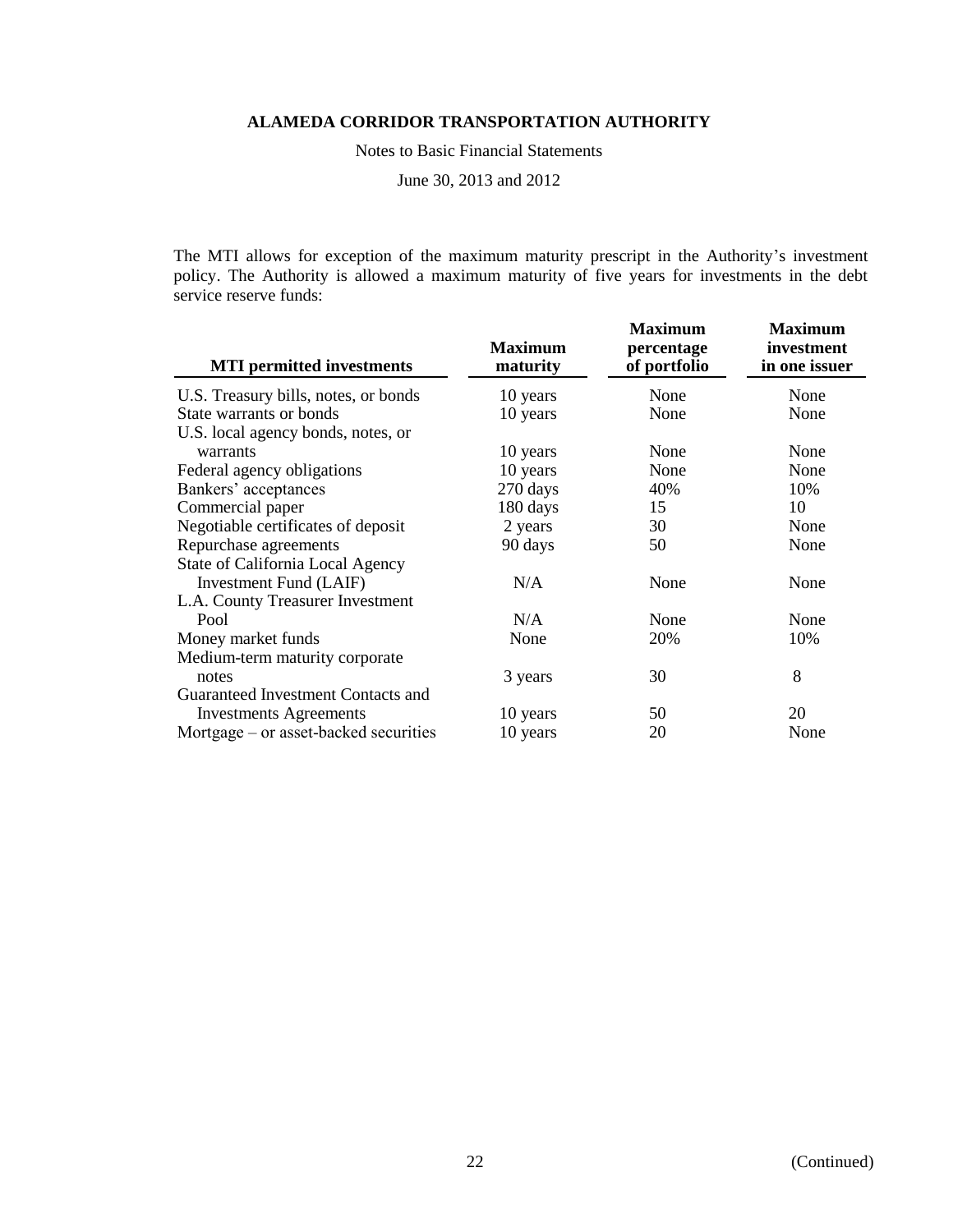Notes to Basic Financial Statements

June 30, 2013 and 2012

The following schedules indicate the interest rate risk of the Authority's investments as of June 30, 2013 and 2012:

|                             | June 30, 2013 |                                               | June 30, 2012 |                                               |  |
|-----------------------------|---------------|-----------------------------------------------|---------------|-----------------------------------------------|--|
|                             | Fair<br>value | Weighted<br>average<br>maturity<br>(in years) | Fair<br>value | Weighted<br>average<br>maturity<br>(in years) |  |
| Cash and investment type:   |               |                                               |               |                                               |  |
| Cash                        | \$<br>500     |                                               | 500           |                                               |  |
| Money market fund           | 9,987,947     |                                               | 7,930,437     |                                               |  |
| LAIF                        | 4,305,670     |                                               | 5,071,565     |                                               |  |
| U.S. Treasury notes         | 38,520,563    | 1.77                                          | 47,044,896    | 1.73                                          |  |
| U.S. corporate notes        | 17,707,198    | 2.01                                          | 18.296.593    | 1.89                                          |  |
| Commercial paper            | 5,254,137     | 0.31                                          | 2,811,534     | 0.24                                          |  |
| Federal agency obligations  | 107,918,320   | 1.61                                          | 207,926,207   | 0.95                                          |  |
| Mortgages-backed securities | 10,960,719    | 26.58                                         |               |                                               |  |
|                             | 194,655,054   | 2.93                                          | 289,081,732   | 1.09                                          |  |

## *(d) Disclosures Relating to Credit Risk*

Generally, credit risk is the risk that an issuer of an investment will not fulfill its obligation to the holder of the investment. This is measured by the assignment of a rating by a nationally recognized statistical rating organization. Presented below is the minimum of a rating by (where applicable) the Authority's Investment Policy, debt agreements, and the actual rating as of year-end for each investment type:

|                            | Ratings as of June 30, 2013 |           |               |           |           |            |           |           |             |  |
|----------------------------|-----------------------------|-----------|---------------|-----------|-----------|------------|-----------|-----------|-------------|--|
|                            | $AA/AA+$                    | AA        | $AA$ - $/A$ + |           | А-        | $A-1+$     | A-1       | <b>NR</b> | Total       |  |
| Investment type:           |                             |           |               |           |           |            |           |           |             |  |
| Cash and money market      |                             |           |               |           |           |            |           |           |             |  |
| fund                       | 7.408.563                   |           |               |           |           |            |           | 2,579,884 | 9,988,447   |  |
| LAIF                       |                             |           |               |           |           |            |           | 4,305,670 | 4,305,670   |  |
| U.S. Treasury notes        | 38,520,563                  |           |               |           |           |            |           | —         | 38,520,563  |  |
| U.S. corporate notes       | 1,633,395                   | 1,275,728 | 6,370,417     | 6,116,122 | 2,311,536 |            |           |           | 17,707,198  |  |
| Commercial paper           |                             |           |               |           |           | 1,572,650  | 3,681,487 |           | 5,254,137   |  |
| Federal agency obligations | 97,392,670                  |           |               |           |           | 10,525,650 |           |           | 107,918,320 |  |
| Mortgage or asset-         |                             |           |               |           |           |            |           |           |             |  |
| -backed securities         | 10,960,719                  |           |               |           |           |            |           |           | 10,960,719  |  |
| Total                      | 155,915,910                 | 1,275,728 | 6.370.417     | 6,116,122 | 2,311,536 | 12,098,300 | 3,681,487 | 6,885,554 | 194,655,054 |  |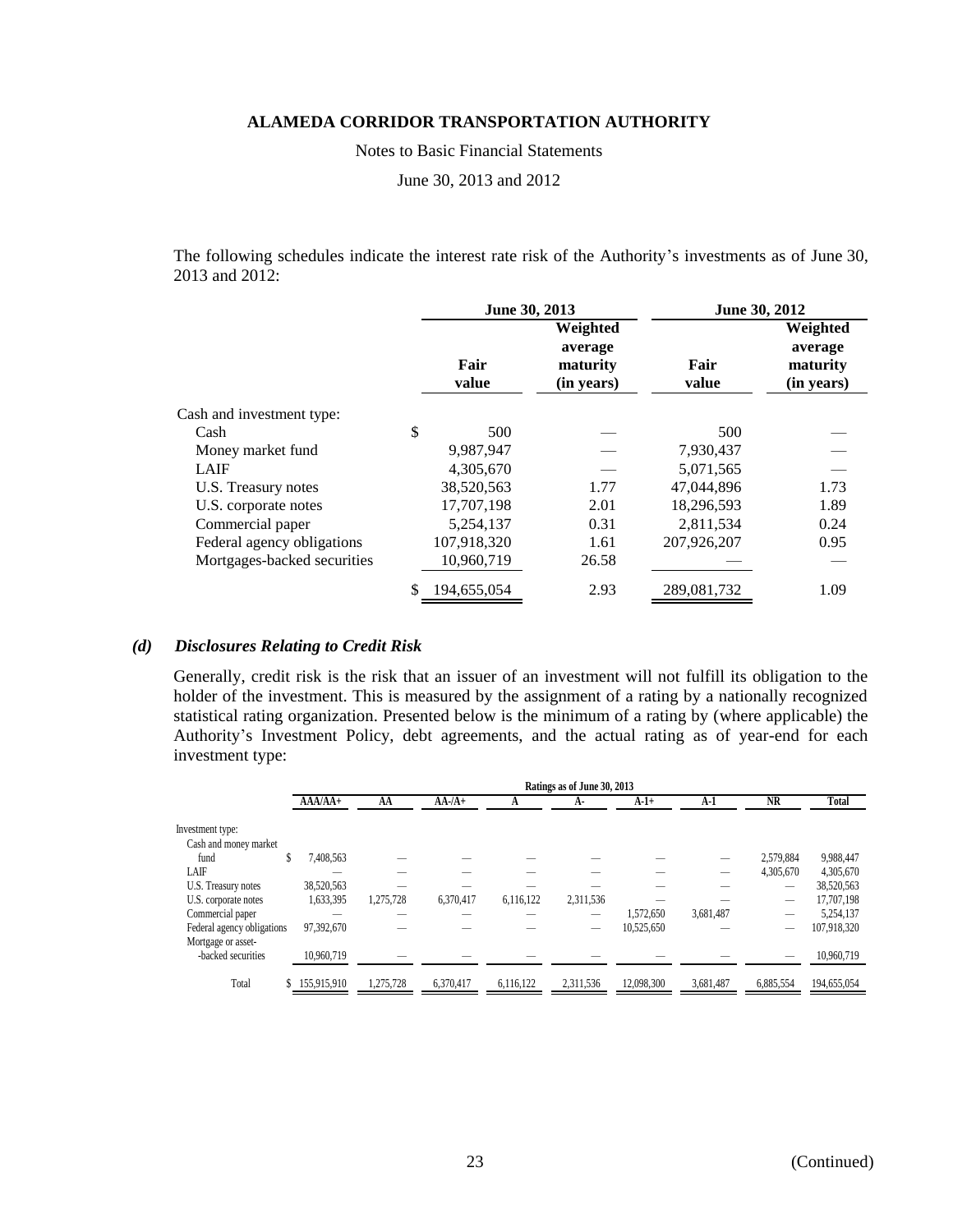Notes to Basic Financial Statements

June 30, 2013 and 2012

|                                           |   | Ratings as of June 30, 2012 |           |              |           |           |             |         |                 |             |
|-------------------------------------------|---|-----------------------------|-----------|--------------|-----------|-----------|-------------|---------|-----------------|-------------|
|                                           |   | $AA/AA+$                    | AA        | $AA$ - $/A+$ |           | А-        | $A-1+$      | A-1     | NR              | Total       |
| Investment type:<br>Cash and money market |   |                             |           |              |           |           |             |         |                 |             |
| fund                                      | Ф | 7,030,396                   |           |              |           |           |             |         | 900.541         | 7,930,937   |
| LAIF                                      |   |                             |           |              |           |           |             | –       | 5,071,565       | 5,071,565   |
| U.S. Treasury notes                       |   | 47,044,896                  |           |              |           |           |             |         | $\qquad \qquad$ | 47,044,896  |
| U.S. corporate notes                      |   | 1.847.292                   | 1,134,575 | 5,863,919    | 7,110,162 | 2,340,645 |             |         |                 | 18,296,593  |
| Commercial paper                          |   |                             |           |              |           |           | 1,862,563   | 948,971 | –               | 2,811,534   |
| Federal agency<br>obligations             |   | 107,899,019                 |           |              |           |           | 100,027,188 |         |                 | 207,926,207 |
| Total                                     |   | 163,821,603                 | 1,134,575 | 5,863,919    | 7,110,162 | 2,340,645 | 101,889,751 | 948,971 | 5,972,106       | 289,081,732 |

## *(e) Concentration of Credit Risk*

The Authority's Investment Policy contains no limitations on the amount that can be invested in any one issuer beyond that stipulated by the California Government Code. Investments in any one issuer (other than U.S. Treasury securities, mutual funds, and external investment pools) that represent 5% or more of the total Authority's investments are as follows:

|                        |                            |    | 2013       | 2012        |
|------------------------|----------------------------|----|------------|-------------|
| Federal Home Loan Bank | Federal agency obligations | S. | 27,887,634 | 115,580,165 |
| Fannie Mae             | Federal agency obligations |    | 37,608,753 | 37,658,086  |
| Federal Home Loan      |                            |    |            |             |
| Mortgage Corp.         | Federal agency obligations |    | 30,402,320 | 40,156,222  |
|                        |                            | S  | 95,898,707 | 193,394,473 |
|                        |                            |    |            |             |

### *(f) Investment in State of California Local Agency Investment Pool*

The Authority is a voluntary participant in the LAIF that is regulated by the California Government Code under the oversight of the Treasurer of the State of California. The fair value of the Authority's investment in this pool is reported in the accompanying basic financial statements as cash equivalents at amounts based upon the Authority's pro rata share of the fair value provided by LAIF for the entire LAIF portfolio. The balance available for withdrawal is based on the accounting records maintained by LAIF, which is recorded on an amortized cost basis, which approximates fair value. Cash can be withdrawn up to \$10 million on demand. At June 30, 2013 and 2012, the fair value of the balance of such deposits is \$4,305,670 and \$5,071,565, respectively.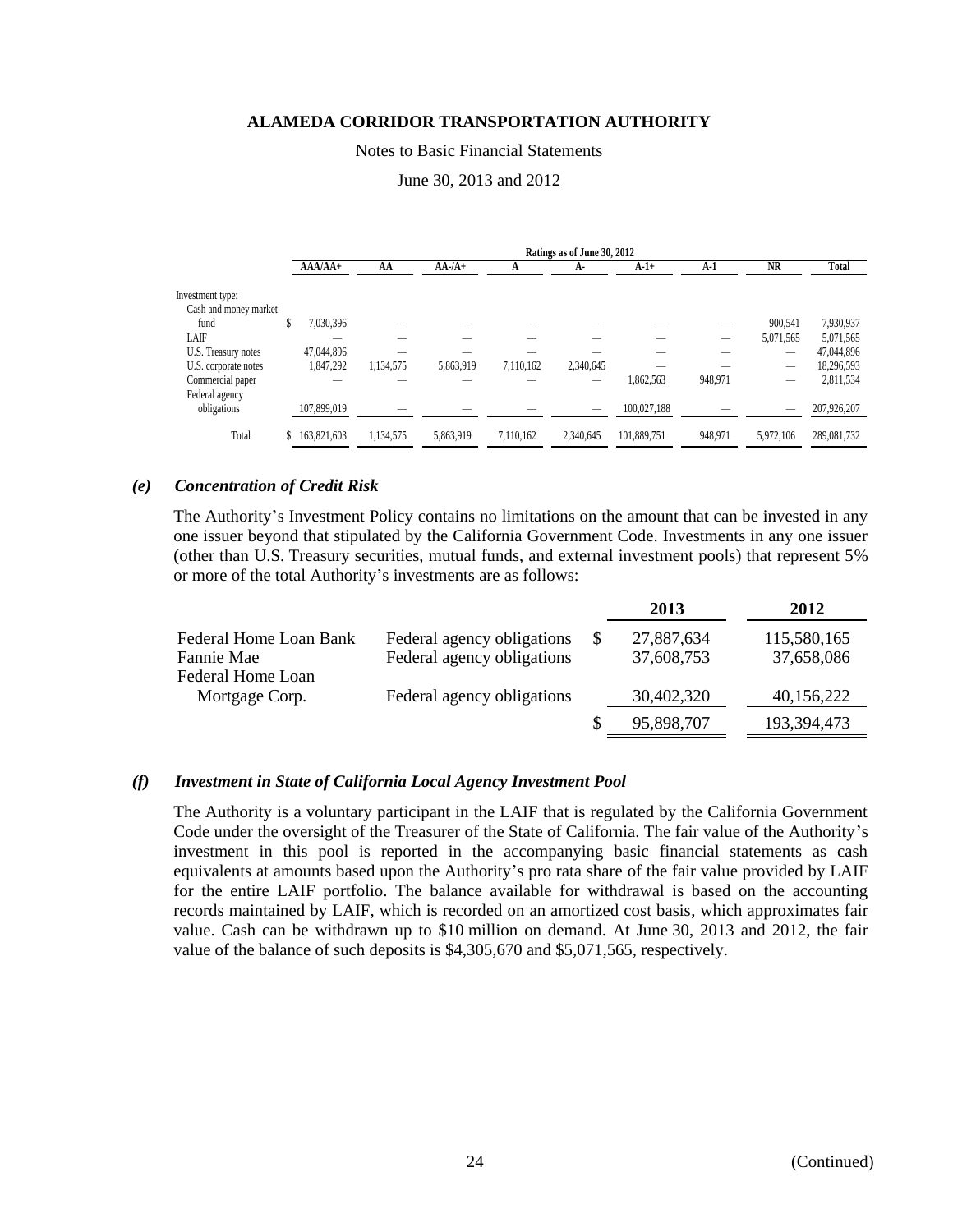Notes to Basic Financial Statements

June 30, 2013 and 2012

## **(3) Receivables**

Receivables consist of grants, use fees, and other amounts due from private entities. The following provides a summary of the amounts of accounts and other receivables:

|                     | June 30    |            |  |
|---------------------|------------|------------|--|
|                     | 2013       | 2012       |  |
| Grants receivable   | 1,375,877  | 1,707,382  |  |
| Interest receivable | 910,214    | 1,061,415  |  |
| Use fees receivable | 13,301,149 | 13,903,000 |  |
| Total               | 15,587,240 | 16,671,797 |  |

## **(4) Capital Assets**

The following schedule summarizes capital assets for the years ended June 30, 2013 and 2012:

|                                     | Balance,            |                  |                  | Balance,      |
|-------------------------------------|---------------------|------------------|------------------|---------------|
|                                     | <b>July 1, 2012</b> | <b>Additions</b> | <b>Deletions</b> | June 30, 2013 |
| Right of way and land improvements, |                     |                  |                  |               |
| not being depreciated               | \$<br>152,863,389   | 2,632,112        |                  | 155,495,501   |
| Buildings and equipment:            |                     |                  |                  |               |
| Automotive vehicles                 | 82,097              |                  |                  | 82,097        |
| Office equipment                    | 603,899             |                  |                  | 603,899       |
| Other equipment                     | 186,825             |                  |                  | 186,825       |
| Tenant improvements                 | 72,334              |                  |                  | 72,334        |
| <b>Buildings</b>                    | 1,102,594           |                  |                  | 1,102,594     |
| Revenue assessment and              |                     |                  |                  |               |
| verification system and other       |                     |                  |                  |               |
| software                            | 9,796,784           |                  |                  | 9,796,784     |
| Total buildings and                 |                     |                  |                  |               |
| equipment                           | 11,844,533          |                  |                  | 11,844,533    |
| Alameda Corridor Project            |                     |                  |                  |               |
| Infrastructure:                     |                     |                  |                  |               |
| Capital assets, being depreciated:  |                     |                  |                  |               |
| Trench structures                   | 715,581,463         |                  |                  | 715,581,463   |
| Track and signals                   | 205,314,543         |                  |                  | 205, 314, 543 |
| Rail bridge structures              | 409,545,027         |                  |                  | 409,545,027   |
| Highway bridge structures           | 171,214,450         | 2,740,826        |                  | 173,955,276   |
|                                     |                     |                  |                  |               |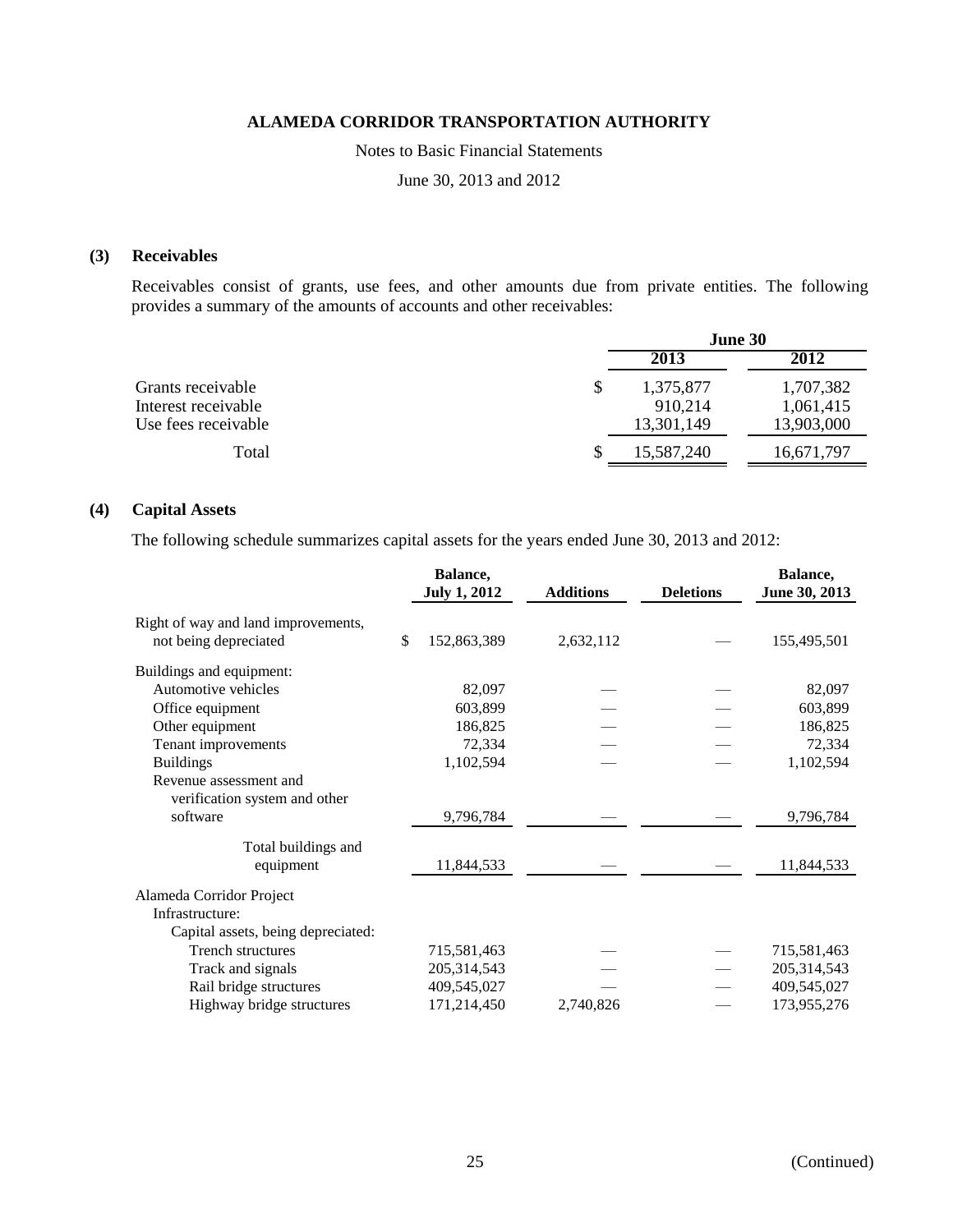## Notes to Basic Financial Statements

June 30, 2013 and 2012

|                                                         | Balance,<br><b>July 1, 2012</b> | <b>Additions</b> | <b>Deletions</b> | Balance,<br>June 30, 2013 |
|---------------------------------------------------------|---------------------------------|------------------|------------------|---------------------------|
| Capital assets, not being<br>depreciated:               |                                 |                  |                  |                           |
| Trench structures                                       | $\mathcal{S}$<br>224, 167, 723  |                  |                  | 224, 167, 723             |
| Track and signals                                       | 67,443,270                      |                  |                  | 67,443,270                |
| Rail bridge structures<br>Highway bridge structures     | 102,075,996                     |                  |                  | 102,075,996               |
| of the Corridor                                         | 46,873,092                      | 39,185           |                  | 46,912,277                |
| Alameda Corridor                                        |                                 |                  |                  |                           |
| Project Infrastructure                                  | 1,942,215,564                   | 2,780,011        |                  | 1,944,995,575             |
| Total capital assets                                    | 2,106,923,486                   | 5,412,123        |                  | 2,112,335,609             |
| Less accumulated depreciation for:                      |                                 |                  |                  |                           |
| Trench structures                                       | (104, 100, 632)                 | (10, 430, 222)   |                  | (114, 530, 854)           |
| Track and signals                                       | (29,910,211)                    | (3,487,973)      |                  | (33,398,184)              |
| Rail bridge structures                                  | (52, 419, 224)                  | (5,305,160)      |                  | (57, 724, 384)            |
| Highway bridge structures                               | (18, 862, 448)                  | (2,249,487)      |                  | (21, 111, 935)            |
| Automotive vehicles                                     | (82,096)                        |                  |                  | (82,096)                  |
| Office equipment                                        | (603, 898)                      |                  |                  | (603, 898)                |
| Other equipment                                         | (186, 825)                      |                  |                  | (186, 825)                |
| Tenant improvements                                     | (72, 334)                       |                  |                  | (72, 334)                 |
| <b>Buildings</b>                                        | (401, 224)                      | (36,753)         |                  | (437,977)                 |
| Revenue assessment and<br>verification system and other |                                 |                  |                  |                           |
| software                                                | (8,974,359)                     | (292, 578)       |                  | (9,266,937)               |
| Total accumulated                                       |                                 |                  |                  |                           |
| depreciation                                            | (215, 613, 251)                 | (21,802,173)     |                  | (237, 415, 424)           |
| Capital assets, net                                     | \$1,891,310,235                 | (16,390,050)     |                  | 1,874,920,185             |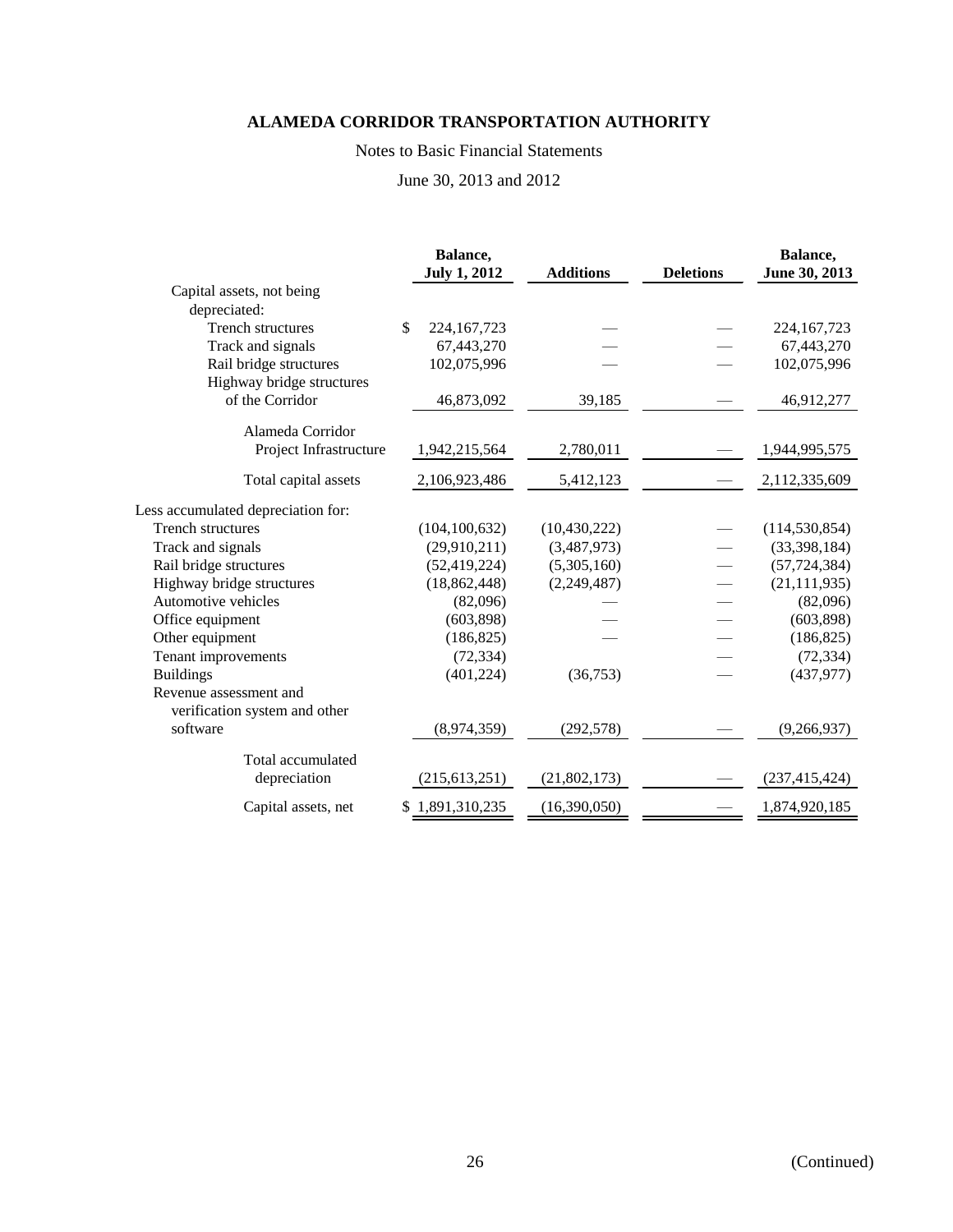## Notes to Basic Financial Statements

June 30, 2013 and 2012

|                                     | Balance,<br><b>July 1, 2011</b> | <b>Additions</b> | <b>Deletions</b> | Balance,<br>June 30, 2012 |
|-------------------------------------|---------------------------------|------------------|------------------|---------------------------|
| Right-of-way and land improvements, |                                 |                  |                  |                           |
| not being depreciated               | \$<br>152,752,873               | 110,516          |                  | 152,863,389               |
| Buildings and equipment:            |                                 |                  |                  |                           |
| Automotive vehicles                 | 82,097                          |                  |                  | 82,097                    |
| Office equipment                    | 603,899                         |                  |                  | 603,899                   |
| Other equipment                     | 186,825                         |                  |                  | 186,825                   |
| Tenant improvements                 | 72,334                          |                  |                  | 72,334                    |
| <b>Buildings</b>                    | 1,102,594                       |                  |                  | 1,102,594                 |
| Revenue assessment and              |                                 |                  |                  |                           |
| verification system and other       |                                 |                  |                  |                           |
| software                            | 9,796,784                       |                  |                  | 9,796,784                 |
| Total buildings and                 |                                 |                  |                  |                           |
| equipment                           | 11,844,533                      |                  |                  | 11,844,533                |
|                                     |                                 |                  |                  |                           |
| Alameda Corridor Project            |                                 |                  |                  |                           |
| Infrastructure:                     |                                 |                  |                  |                           |
| Capital assets, being depreciated:  |                                 |                  |                  |                           |
| <b>Trench structures</b>            | 715,581,463                     |                  |                  | 715,581,463               |
| Track and signals                   | 205,222,591                     | 91,952           |                  | 205,314,543               |
| Rail bridge structures              | 409,539,870                     | 5,157            |                  | 409,545,027               |
| Highway bridge structures           | 167,082,360                     | 4,132,090        |                  | 171,214,450               |
| Capital assets, not being           |                                 |                  |                  |                           |
| depreciated:                        |                                 |                  |                  |                           |
| <b>Trench structures</b>            | 224, 167, 723                   |                  |                  | 224, 167, 723             |
| Track and signals                   | 67,443,270                      |                  |                  | 67,443,270                |
| Rail bridge structures              | 102,074,836                     | 1,160            |                  | 102,075,996               |
| Highway bridge structures           |                                 |                  |                  |                           |
| of the Corridor                     | 46,852,108                      | 20,984           |                  | 46,873,092                |
| Alameda Corridor                    |                                 |                  |                  |                           |
| Project Infrastructure              | 1,937,964,221                   | 4,251,343        |                  | 1,942,215,564             |
| Total capital assets                | 2, 102, 561, 627                | 4,361,859        |                  | 2,106,923,486             |
|                                     |                                 |                  |                  |                           |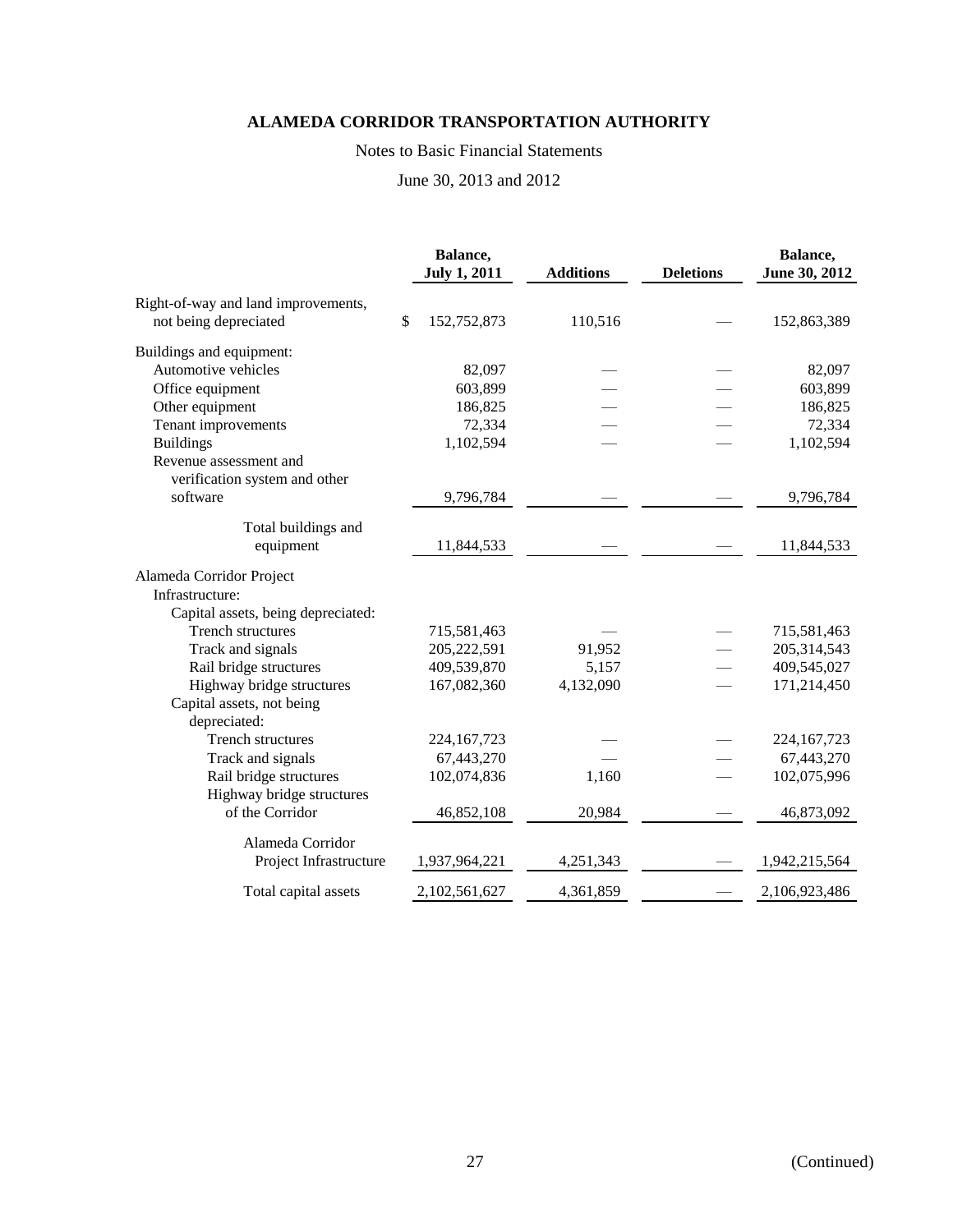#### Notes to Basic Financial Statements

June 30, 2013 and 2012

|                                                         | Balance,            |                  |                  | Balance,        |
|---------------------------------------------------------|---------------------|------------------|------------------|-----------------|
|                                                         | <b>July 1, 2011</b> | <b>Additions</b> | <b>Deletions</b> | June 30, 2012   |
| Less accumulated depreciation for:                      |                     |                  |                  |                 |
| <b>Trench structures</b>                                | \$<br>(93,670,409)  | (10, 430, 223)   |                  | (104, 100, 632) |
| Track and signals                                       | (26, 424, 537)      | (3,485,674)      |                  | (29,910,211)    |
| Rail bridge structures                                  | (47, 114, 130)      | (5,305,094)      |                  | (52, 419, 224)  |
| Highway bridge structures                               | (16, 658, 524)      | (2,203,924)      |                  | (18, 862, 448)  |
| Automotive vehicles                                     | (82,096)            |                  |                  | (82,096)        |
| Office equipment                                        | (603, 898)          |                  |                  | (603, 898)      |
| Other equipment                                         | (186, 825)          |                  |                  | (186, 825)      |
| Tenant improvements                                     | (72, 334)           |                  |                  | (72, 334)       |
| <b>Buildings</b>                                        | (364, 471)          | (36,753)         |                  | (401, 224)      |
| Revenue assessment and<br>verification system and other |                     |                  |                  |                 |
| software                                                | (8,681,781)         | (292, 578)       |                  | (8,974,359)     |
| Total accumulated                                       |                     |                  |                  |                 |
| depreciation                                            | (193,859,005)       | (21, 754, 246)   |                  | (215, 613, 251) |
| Capital assets, net                                     | \$1,908,702,622     | (17, 392, 387)   |                  | 1,891,310,235   |

#### **(5) Bonds Payable**

The 1999 Series A, B, C, and D Bonds, the 2004 Series A and B Bonds, the 2012 Series Taxable Senior Lien Bonds (2012 Bonds), and the 2013 Series Taxable Senior Lien Bonds (2013 Bonds) are payable solely from and secured by a pledge of, among other revenues, use fees, and container charges to be paid by the UP and BNSF for use of the Project and from shortfall advances to be paid under certain circumstances by the City of Long Beach, acting by and through its Board of Harbor Commissioners, and the City of Los Angeles, acting by and through its Board of Harbor Commissioners. The 1999 Series B Bonds were paid off in October 2006.

As of June 30, 2013 and 2012, the unamortized premium and (discount) balance on the 1999, 2004 and 2013 Series Bonds was \$40,728,856 and (\$3,513,976), respectively.

## *(a) 1999 Series A Current Interest Bonds*

The Series A Tax-Exempt Current Interest Lien Revenue Bonds (Series A) were issued by the Authority in the aggregate amount of \$444,440,000 on January 1, 1999. Proceeds from the sale of this insured 1999 Series A Current Interest Bonds were used to finance a portion of the cost of design and construction of the Project.

Interest on the 1999 Series A Current Interest Bonds is payable semiannually on April 1 and October 1 of each year commencing April 1, 1999, with principal payments commencing October 1, 2006. The 1999 Series A Current Interest Bonds, which mature annually each October 1, from 2014 through 2029, bear interest at rates ranging from 4.00% to 5.25%.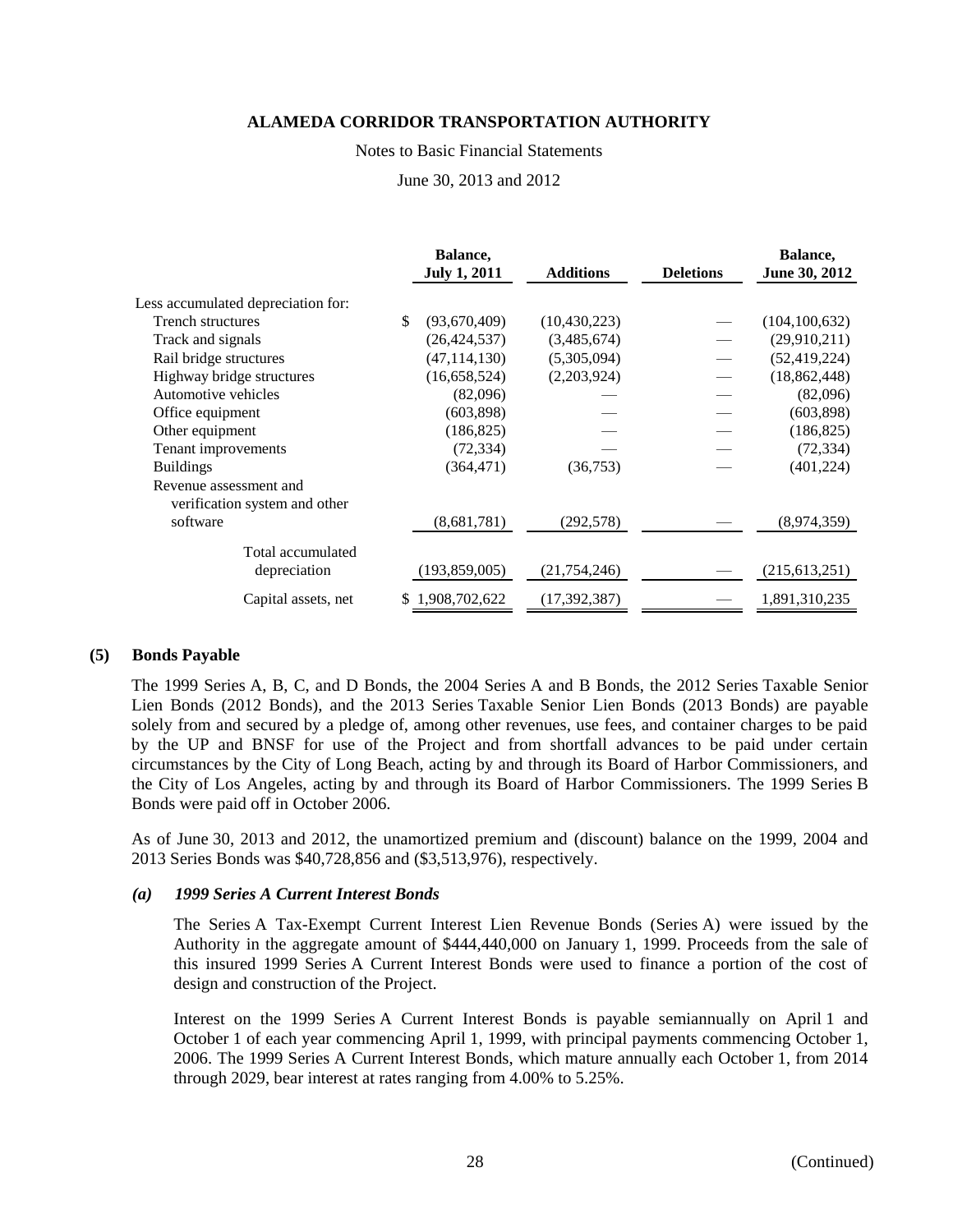Notes to Basic Financial Statements

June 30, 2013 and 2012

The 1999 Series A Current Interest Bonds due on or after October 1, 2010 were redeemable at the option of the Authority on or after October 1, 2009, in whole or in part at any time, from any moneys that may be provided for such purpose and at the redemption process set forth in the table below, expressed as a percentage of the principal amount of such Series A Bonds, so redeemed plus accrued interest to the date fixed for redemption:

| Redemption period (both dates inclusive)   | <b>Redemption</b><br>price<br>(expressed as<br>a percentage<br>of principal<br>amount) |
|--------------------------------------------|----------------------------------------------------------------------------------------|
| October 1, 2009 through September 30, 2010 | 101.0%                                                                                 |
| October 1, 2010 through September 30, 2011 | 100.5                                                                                  |
| October 1, 2011 and thereafter             | 100.0                                                                                  |

On July 24, 2012 the Authority used the proceeds of the 2012 Bonds to call and refund all 1999A Bonds maturing on October 1, 2014 through 2018 and a portion of the 1999A bonds maturing on October 1, 2019. On February 14, 2013, the Authority used the proceeds of the 2013A Bonds to call and refund all remaining 1999A Current Interest Bonds. The balance outstanding on the 1999 Series A Current Interest Bonds at June 30, 2013 and 2012 is \$0 and \$372,650,000, respectively.

#### *(b) 1999 Series A Capital Appreciation Bonds*

The Series A Tax-Exempt Capital Appreciation Lien Revenue Bonds (1999 Series A CABs) were issued by the Authority in the aggregate amount of \$50,453,617 on February 2, 1999. Proceeds from the sale of these insured 1999 Series A CABs were used to finance a portion of the cost of design and construction of the Project.

The first maturity of the bonds will commence on October 1, 2030. The 1999 Series A CABs, which mature between October 1, 2030 and October 1, 2037, have an accretion yield to maturity at rates ranging from 5.25% to 5.27%. The principal and accrued interest balance outstanding on the 1999 Series A CABs at June 30, 2013 and 2012 are \$50,453,617 and \$56,496,710 and \$50,453,617 and \$51,061,732, respectively. The 1999 Series A CABs are not subject to optional redemption.

The remaining debt service of the 1999 Series A CABs is as follows:

|                 | Annual debt service requirement |                 |              |  |
|-----------------|---------------------------------|-----------------|--------------|--|
|                 | <b>Principal</b>                | <b>Interest</b> | <b>Total</b> |  |
| Fiscal year(s): |                                 |                 |              |  |
| $2029 - 2033$   | 20,988,875                      | 93,016,125      | 114,005,000  |  |
| $2034 - 2038$   | 29,464,742                      | 168,280,258     | 197,745,000  |  |
| Total           | 50,453,617                      | 261, 296, 383   | 311,750,000  |  |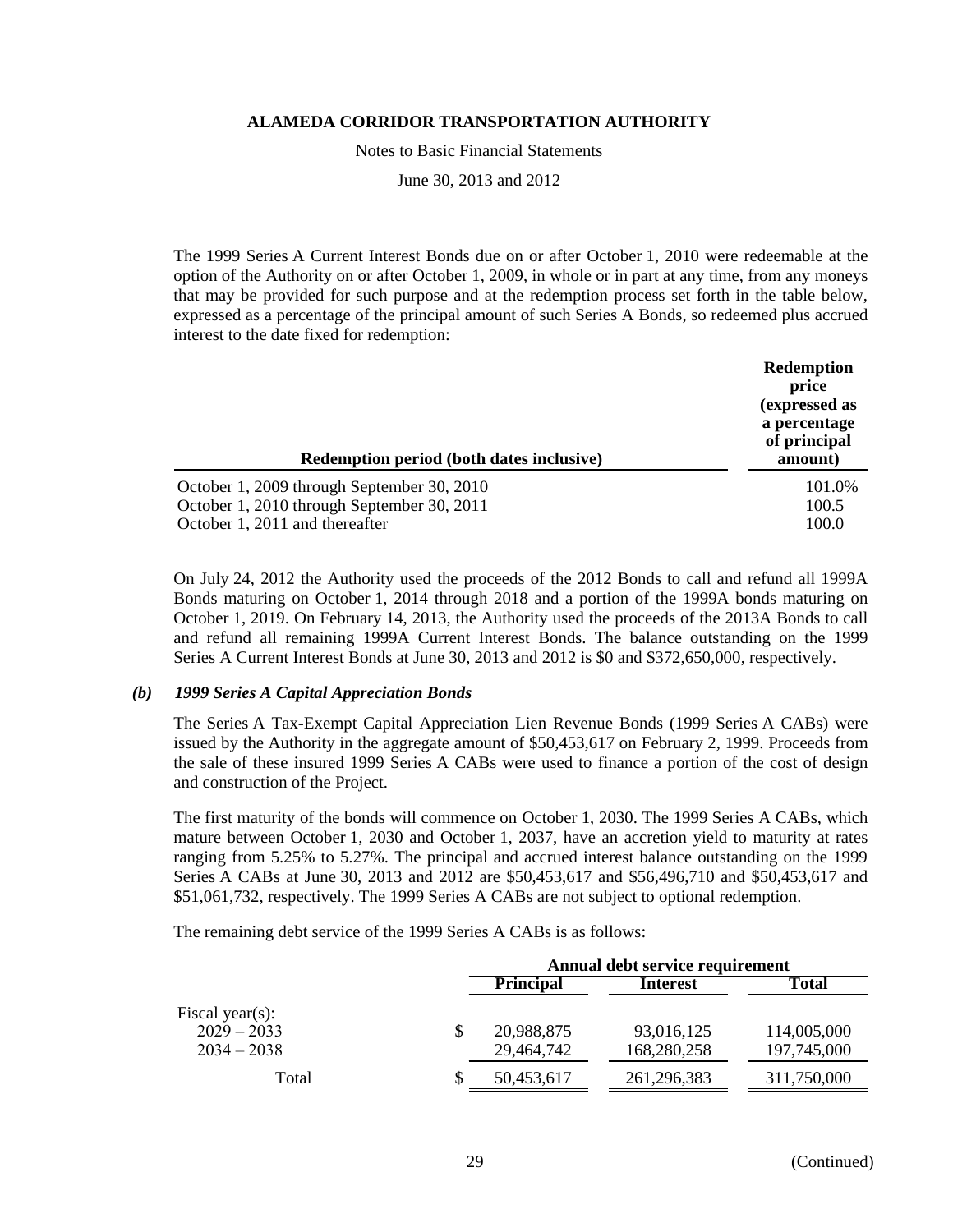Notes to Basic Financial Statements

June 30, 2013 and 2012

## *(c) 1999 Series C Current Interest Bonds*

The Series C Taxable Current Interest Lien Revenue Bonds (1999 Series C Current Interest Bonds) were issued by the Authority in the aggregate amount of \$430,155,000 on January 1, 1999. Proceeds from the sale of these insured 1999 Series C Current Interest Bonds were used to finance a portion of the cost of the design and construction of the Project.

Interest on the 1999 Series C Current Interest Bonds is payable semiannually on April 1 and October 1 of each year commencing April 1, 1999, with principal payments commencing October 1, 2015. The 1999 Series C Current Interest Bonds, which mature annually each October 1, from 2014 through 2029, bear interest at rates ranging from 6.50% to 6.60%. The principal balance outstanding on the 1999 Series C Current Interest Bonds is \$430,155,000 at June 30, 2013 and 2012. The 1999 Series C Current Interest Bonds are not subject to optional redemption.

The remaining debt service of the Authority's 1999 Series C Current Interest Bonds is as follows:

|                 | Annual debt service requirement |                 |              |  |
|-----------------|---------------------------------|-----------------|--------------|--|
|                 | <b>Principal</b>                | <b>Interest</b> | <b>Total</b> |  |
| Fiscal year(s): |                                 |                 |              |  |
| 2014            | \$                              | 28,260,555      | 28,260,555   |  |
| 2015            | 3,130,000                       | 28,158,830      | 31,288,830   |  |
| 2016            | 21,290,000                      | 27,365,180      | 48,655,180   |  |
| 2017            | 23,170,000                      | 25,920,230      | 49,090,230   |  |
| 2018            | 25,175,000                      | 24,349,018      | 49,524,018   |  |
| $2019 - 2023$   | 56,910,000                      | 102,931,650     | 159,841,650  |  |
| $2024 - 2028$   | 197,775,000                     | 68,537,865      | 266,312,865  |  |
| $2029 - 2033$   | 102,705,000                     | 6,904,755       | 109,609,755  |  |
| Total           | \$<br>430,155,000               | 312,428,083     | 742,583,083  |  |

## *(d) 1999 Series C Capital Appreciation Bonds*

The Series C Taxable Capital Appreciation Lien Revenue Bonds (1999 Series C CABs) were issued by the Authority in the aggregate amount of \$67,298,396 on February 9, 1999. Proceeds from the sale of these insured 1999 Series C CABs were used to finance a portion of the cost of the design and construction of the Project.

The first maturity of the bonds will commence on October 1, 2020. The 1999 Series C CABs, which mature between October 1, 2020 and October 1, 2037, have an accretion yield to maturity at rates ranging from 6.69% to 6.83%. The principal balance and accrued interest outstanding on the 1999 Series C CABs at June 30, 2013 and 2012 are \$67,298,396 and \$109,586,566, and \$67,298,396 and \$98,115,665, respectively. The 1999 Series C CABs are not subject to optional redemption.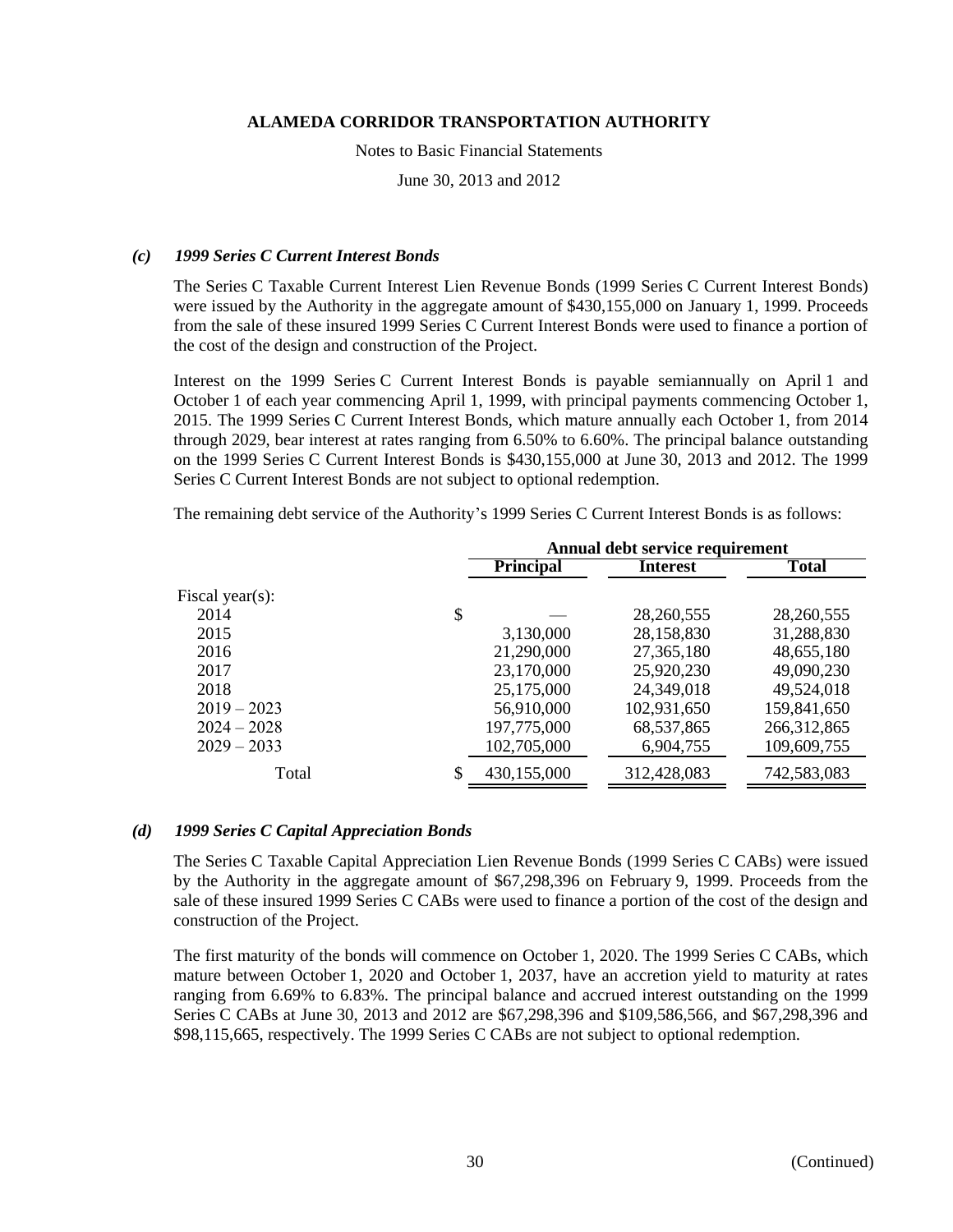Notes to Basic Financial Statements

June 30, 2013 and 2012

The Authority's remaining debt service on the 1999 Series C CABs is as follows:

|                 | Annual debt service requirement |                 |              |  |
|-----------------|---------------------------------|-----------------|--------------|--|
|                 | <b>Principal</b>                | <b>Interest</b> | <b>Total</b> |  |
| Fiscal year(s): |                                 |                 |              |  |
| $2019 - 2023$   | \$<br>22,052,990                | 75,812,010      | 97,865,000   |  |
| $2024 - 2028$   |                                 |                 |              |  |
| $2029 - 2033$   | 19,430,060                      | 154,424,940     | 173,855,000  |  |
| $2034 - 2038$   | 25,815,346                      | 275,724,654     | 301,540,000  |  |
| Total           | \$<br>67,298,396                | 505,961,604     | 573,260,000  |  |

## *(e) 1999 Series D Bonds*

The Series D Taxable Subordinate Lien Revenue Bonds (1999 Series D Bonds) were issued by the Authority in the aggregate principal amount of \$145,635,000 on January 1, 1999. Proceeds from the sale of these insured 1999 Series D Bonds were used to finance a portion of the cost of the design and construction of the Project.

Interest on the 1999 Series D Bonds is payable semiannually on April 1 and October 1 of each year commencing April 1, 1999, with principal payments commencing October 1, 2003. The 1999 Series D Bonds, which mature annually each October 1, through 2014, bear interest at rates ranging from 5.47% to 6.37%. The principal balance outstanding on the 1999 Series D Bonds is \$34,200,000 and \$50,660,000 at June 30, 2013 and 2012, respectively. The 1999 Series D Bonds are not subject to optional redemption.

The Authority's remaining debt service on the 1999 Series D Bonds is as follows:

|              | Annual debt service requirement |           |              |  |
|--------------|---------------------------------|-----------|--------------|--|
|              | <b>Principal</b>                | Interest  | <b>Total</b> |  |
| Fiscal year: |                                 |           |              |  |
| 2014         | \$<br>17,960,000                | 1,587,475 | 19,547,475   |  |
| 2015         | 16,240,000                      | 507,500   | 16,747,500   |  |
| Total        | \$<br>34,200,000                | 2,094,975 | 36,294,975   |  |

## *(f) 2004 Series A Capital Appreciation Bonds*

The 2004 Series A Capital Appreciation Bonds Tax-Exempt Subordinate Lien Revenue Refunding Bonds (2004 Series A Bonds) were issued by the Authority in the aggregate amount of \$475,292,386 on April 22, 2004. Proceeds from the sale of these insured 2004 Series A Capital Appreciation Bonds were used to refund a U.S. Department of Transportation Loan.

The 2004 Series A Bonds are capital appreciation bonds. Of the total \$475,292,386 of 2004 Series A Bonds issued, \$200,300,100 are not convertible or callable, and \$274,992,286 are convertible to current interest bonds on October 1, 2012 and callable on October 1, 2017. The first maturity of the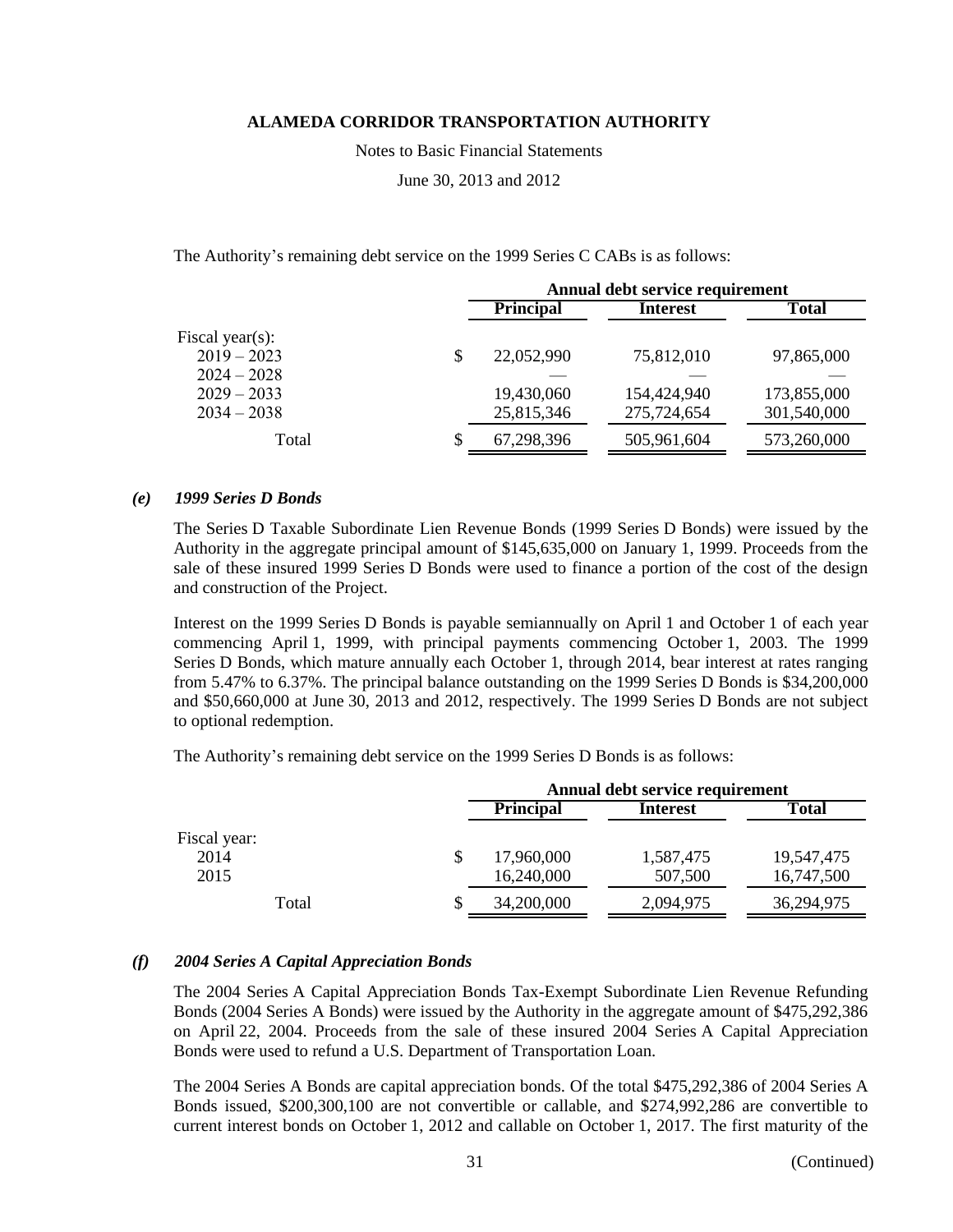Notes to Basic Financial Statements

June 30, 2013 and 2012

bonds, which are not convertible or callable, commencing on October 1, 2012. The 2004 Series A Bonds, which are not convertible or callable, mature between 2012 and 2030 and have an accretion yield to maturity at rates ranging from 4.30% to 5.72%. The accrued interest for all 2004 Series A Bonds is \$260,818,410 and \$249,877,710 at June 30, 2013 and 2012, respectively.

The Authority's remaining debt service on the 2004 Series A Non-Convertible and Non-Callable Bonds is as follows:

| Annual debt service requirement                     |               |             |  |  |  |
|-----------------------------------------------------|---------------|-------------|--|--|--|
| <b>Principal</b><br><b>Interest</b><br><b>Total</b> |               |             |  |  |  |
|                                                     |               |             |  |  |  |
| \$<br>9,979,304                                     | 5,115,696     | 15,095,000  |  |  |  |
| 18,519,512                                          | 11,355,488    | 29,875,000  |  |  |  |
| 15,723,485                                          | 11,221,515    | 26,945,000  |  |  |  |
| 18,482,475                                          | 15, 127, 525  | 33,610,000  |  |  |  |
| 20,916,377                                          | 19,523,623    | 40,440,000  |  |  |  |
| 77,276,559                                          | 93,528,441    | 170,805,000 |  |  |  |
| 36,349,420                                          | 121,330,580   | 157,680,000 |  |  |  |
| \$<br>197, 247, 132                                 | 277, 202, 868 | 474,450,000 |  |  |  |
|                                                     |               |             |  |  |  |

The Authority's remaining debt service on the 2004 Series A Convertible and Callable Bonds is as follows:

|                 | Annual debt service requirement |              |             |  |
|-----------------|---------------------------------|--------------|-------------|--|
|                 | <b>Principal</b>                | <b>Total</b> |             |  |
| Fiscal year(s): |                                 |              |             |  |
| 2014            | \$                              | 22,901,100   | 22,901,100  |  |
| 2015            |                                 | 22,901,100   | 22,901,100  |  |
| 2016            |                                 | 22,901,100   | 22,901,100  |  |
| 2017            |                                 | 22,901,100   | 22,901,100  |  |
| 2018            |                                 | 22,901,100   | 22,901,100  |  |
| $2019 - 2023$   | 100,934,060                     | 161,872,313  | 262,806,373 |  |
| $2024 - 2028$   | 174,058,226                     | 120,608,766  | 294,666,992 |  |
| Total           | \$<br>274,992,286               | 396,986,579  | 671,978,865 |  |

The 2004 Series A Bonds, which are convertible and callable, accrete to full face value of \$5,000 per bond on October 1, 2012. These bonds convert automatically and pay interest semiannually on April 1 and October 1 of each year commencing with April 1, 2013. The first maturity of the 2004 Series A Bonds, which are convertible and callable, will commence on October 1, 2021. The 2004 Series A Bonds, which are convertible and callable, mature between 2021 and 2025, and bear interest at rates ranging from 5.25% to 5.45%. These bonds are also callable at par, with accrued interest, if any, on October 1, 2017 or any date thereafter. The principal balance outstanding on the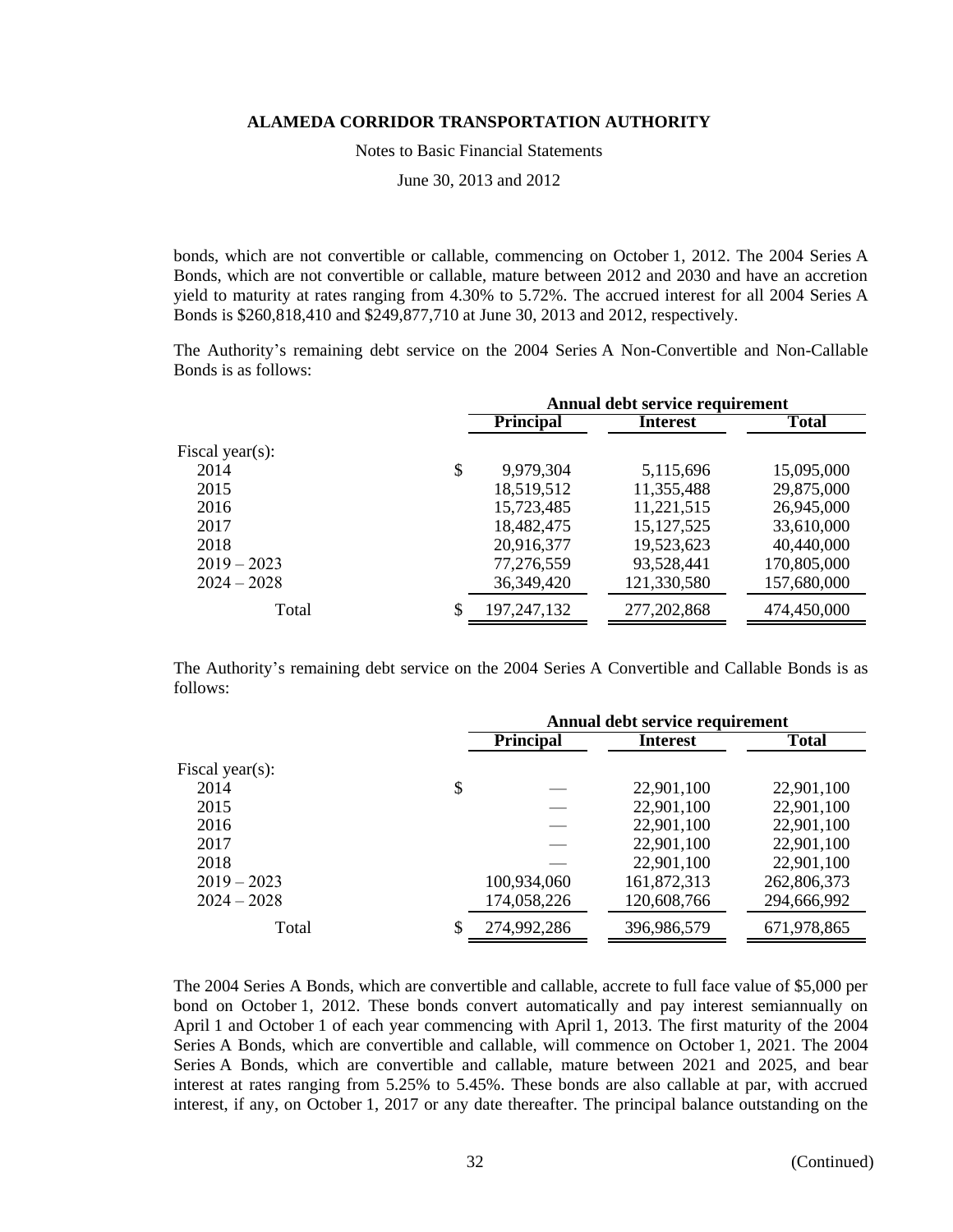Notes to Basic Financial Statements

June 30, 2013 and 2012

2004 Series A Bonds, which are convertible and callable, was \$274,992,286 at June 30, 2013 and 2012.

## *(g) 2004 Series B Capital Appreciation Bonds*

The 2004 Series B Capital Appreciation Bonds Taxable Subordinate Lien Refunding Bonds (2004 Series B Bonds) were issued by the Authority in the aggregate amount of \$210,731,703 on April 22, 2004. Proceeds from the sale of these insured 2004 Series B Bonds were used to repay a U.S. Department of Transportation Loan.

The 2004 Series B Bonds are capital appreciation bonds with the first maturity commencing October 1, 2006. The 2004 Series B Bonds mature between October 1, 2006 and October 1, 2033 and have an accretion yield to maturity at rates ranging from 3.05% to 6.33%. The 2004 Series B Bonds are not subject to optional redemption. The principal balance and accrued interest outstanding on the 2004 Series B Bonds are \$131,132,410 and \$100,650,992, and \$152,853,854 and \$86,456,291, at June 30, 2013 and 2012, respectively.

The Authority's remaining debt service on the 2004 Series B Capital Appreciation Bonds is as follows:

|                 |    | Annual debt service requirement |                 |              |  |
|-----------------|----|---------------------------------|-----------------|--------------|--|
|                 |    | <b>Principal</b>                | <b>Interest</b> | <b>Total</b> |  |
| Fiscal year(s): |    |                                 |                 |              |  |
| $2024 - 2028$   | \$ | 48,607,904                      | 152,742,097     | 201,350,001  |  |
| $2029 - 2033$   |    | 66,413,486                      | 279,256,513     | 345,669,999  |  |
| $2034 - 2038$   |    | 16,111,020                      | 84,563,980      | 100,675,000  |  |
| Total           | S  | 131,132,410                     | 516, 562, 590   | 647,695,000  |  |

## *(h) 2012 Series Bonds*

The 2012 Series Taxable Senior Lien Bonds were issued by the Authority in the aggregate amount of \$83,710,000 on June 21, 2012. Proceeds from the sale of these 2012 Bonds were used on July 24, 2012 to call and refund all 1999A Bonds maturing on October 1, 2014 through 2018 and a portion of the 1999A Bonds maturing on October 1, 2019.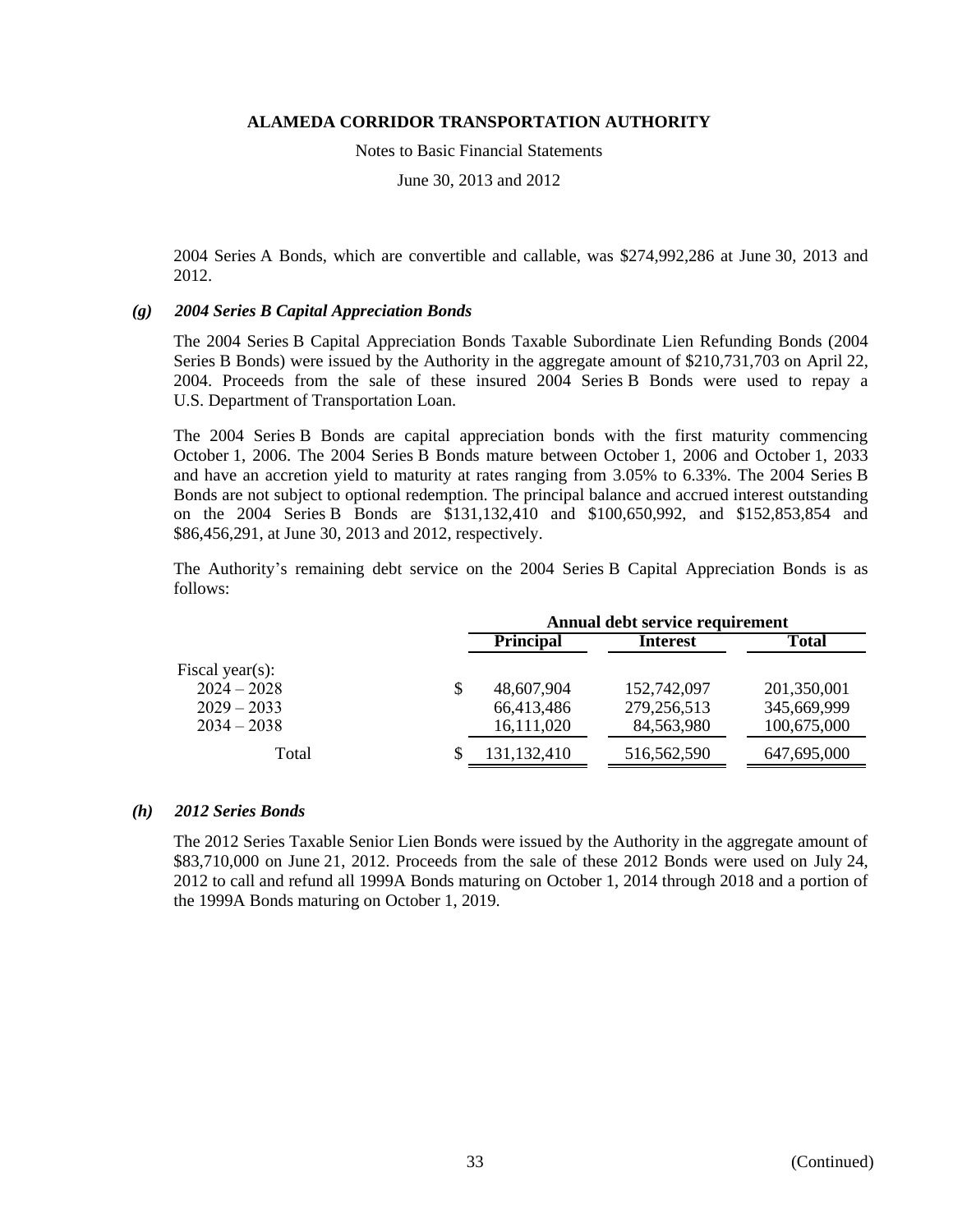Notes to Basic Financial Statements

June 30, 2013 and 2012

The 2012 Bonds are current interest bonds. Interest is payable semiannually on April 1 and October 1 of each year commencing October 1, 2012, with principal payments commencing October 1, 2023 through 2035, all at an interest rate of 2.46%. The principal balance on the 2012 Bonds is \$83,710,000 on June 30, 2013. The 2012 Bonds are redeemable at par at the option of the Authority at any time, in whole or in part from any available moneys that may be provided for such purpose:

|                 | Annual debt service requirement |            |                 |             |  |
|-----------------|---------------------------------|------------|-----------------|-------------|--|
|                 | <b>Principal</b>                |            | <b>Interest</b> | Total       |  |
| Fiscal year(s): |                                 |            |                 |             |  |
| 2014            | \$                              |            | 2,059,266       | 2,059,266   |  |
| 2015            |                                 |            | 2,059,266       | 2,059,266   |  |
| 2016            |                                 |            | 2,062,087       | 2,062,087   |  |
| 2017            |                                 |            | 2,056,445       | 2,056,445   |  |
| 2018            |                                 |            | 2,059,266       | 2,059,266   |  |
| $2019 - 2023$   |                                 |            | 10,296,330      | 10,296,330  |  |
| $2024 - 2028$   |                                 | 46,930,000 | 7,266,586       | 54,196,586  |  |
| $2029 - 2033$   |                                 | 30,170,000 | 2,483,762       | 32,653,762  |  |
| $2034 - 2038$   |                                 | 6,610,000  | 156,679         | 6,766,679   |  |
| Total           | \$                              | 83,710,000 | 30,499,687      | 114,209,687 |  |

#### *(i) 2013A Series Bonds*

The 2013A Series Tax-Exempt Senior Lien Bonds were issued by the Authority in the aggregate amount of \$248,325,000 on February 12, 2013. Proceeds from the sale of these 2013A Bonds were used on February 14, 2013 to call and refund all remaining 1999A Current Interest Bonds.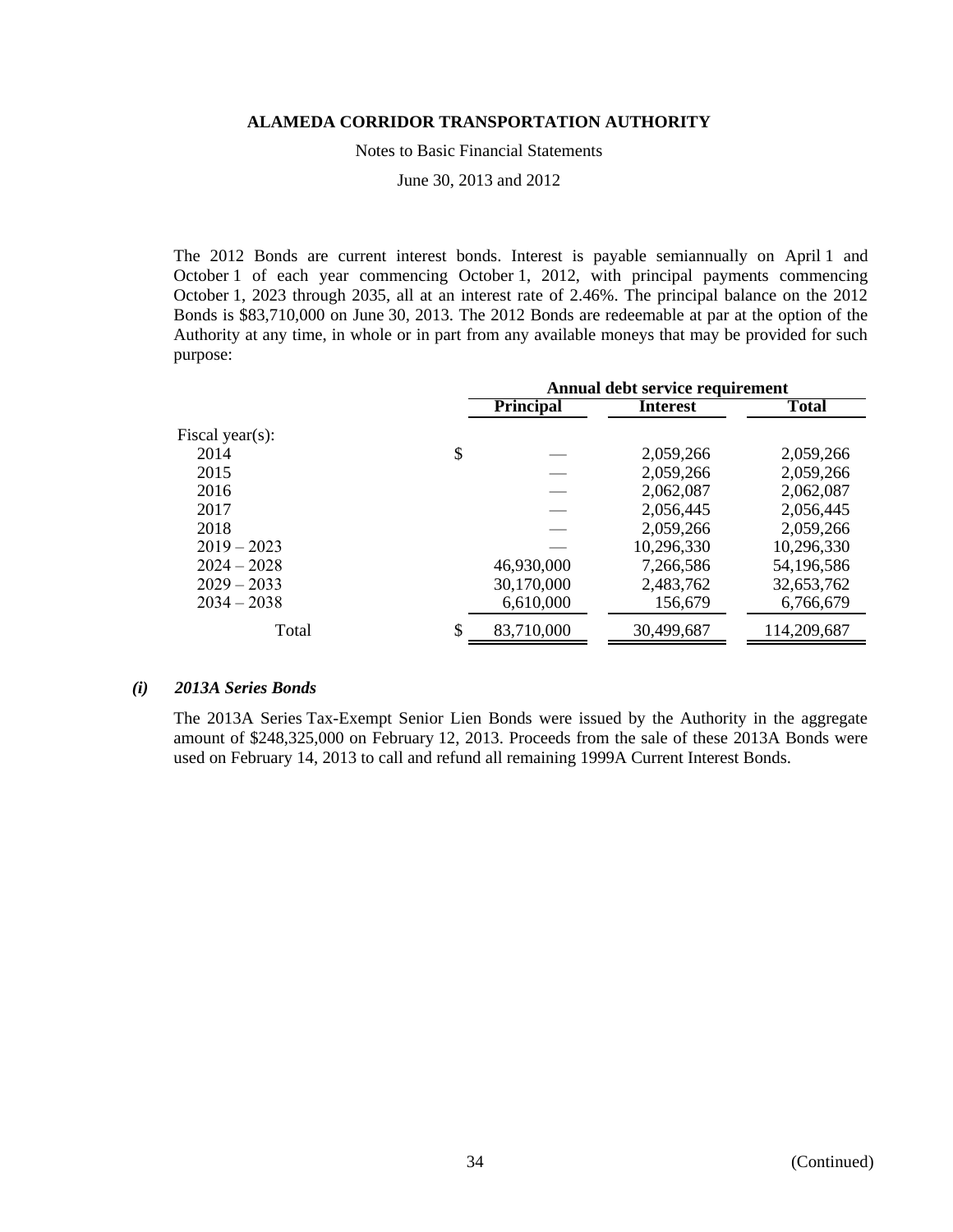Notes to Basic Financial Statements

June 30, 2013 and 2012

The 2013A Bonds are current interest bonds. Interest is payable semiannually on April 1 and October 1 of each year commencing October 1, 2013, with principal payments commencing October 1, 2019 through 2029 at interest rates ranging from 3.00% to 5.00%. The principal balance on the 2013A Bonds is \$248,325,000 on June 30, 2013. The 2013 Bonds are redeemable at par at the option of the Authority at any time, in whole or in part from any available moneys that may be provided for such purpose:

|                 | Annual debt service requirement |              |             |  |  |
|-----------------|---------------------------------|--------------|-------------|--|--|
|                 | <b>Principal</b>                | <b>Total</b> |             |  |  |
| Fiscal year(s): |                                 |              |             |  |  |
| 2014            | \$                              | 11,786,950   | 11,786,950  |  |  |
| 2015            |                                 | 11,786,950   | 11,786,950  |  |  |
| 2016            |                                 | 11,786,950   | 11,786,950  |  |  |
| 2017            |                                 | 11,786,950   | 11,786,950  |  |  |
| 2018            |                                 | 11,786,950   | 11,786,950  |  |  |
| $2019 - 2023$   | 67,310,000                      | 52,899,500   | 120,209,500 |  |  |
| $2024 - 2028$   | 121,495,000                     | 27,923,075   | 149,418,075 |  |  |
| $2029 - 2033$   | 59,520,000                      | 2,635,781    | 62,155,781  |  |  |
| Total           | \$<br>248,325,000               | 142,393,106  | 390,718,106 |  |  |
|                 |                                 |              |             |  |  |

## *(j) Accrued Interest Payable*

The Authority's accrued interest payable is as follows:

|                           | June 30, 2013                   |                          |              |  |
|---------------------------|---------------------------------|--------------------------|--------------|--|
|                           | <b>Current</b><br>interest bond | Long-term<br><b>CABs</b> | <b>Total</b> |  |
| 1999 Series A Bonds<br>\$ |                                 | 56,496,710               | 56,496,710   |  |
| 1999 Series C Bonds       | 7,065,138                       | 109,586,566              | 116,651,704  |  |
| 1999 Series D Bonds       | 539,988                         |                          | 539,988      |  |
| 2004 Series A Bonds       | 10,840,970                      | 260,818,410              | 271,659,380  |  |
| 2004 Series B Bonds       |                                 | 100,650,992              | 100,650,992  |  |
| 2012 Series Bonds         | 516,227                         |                          | 516,227      |  |
| 2013 Series Bonds         | 2,946,738                       |                          | 2,946,738    |  |
| \$<br>Total               | 21,909,061                      | 527, 552, 678            | 549,461,739  |  |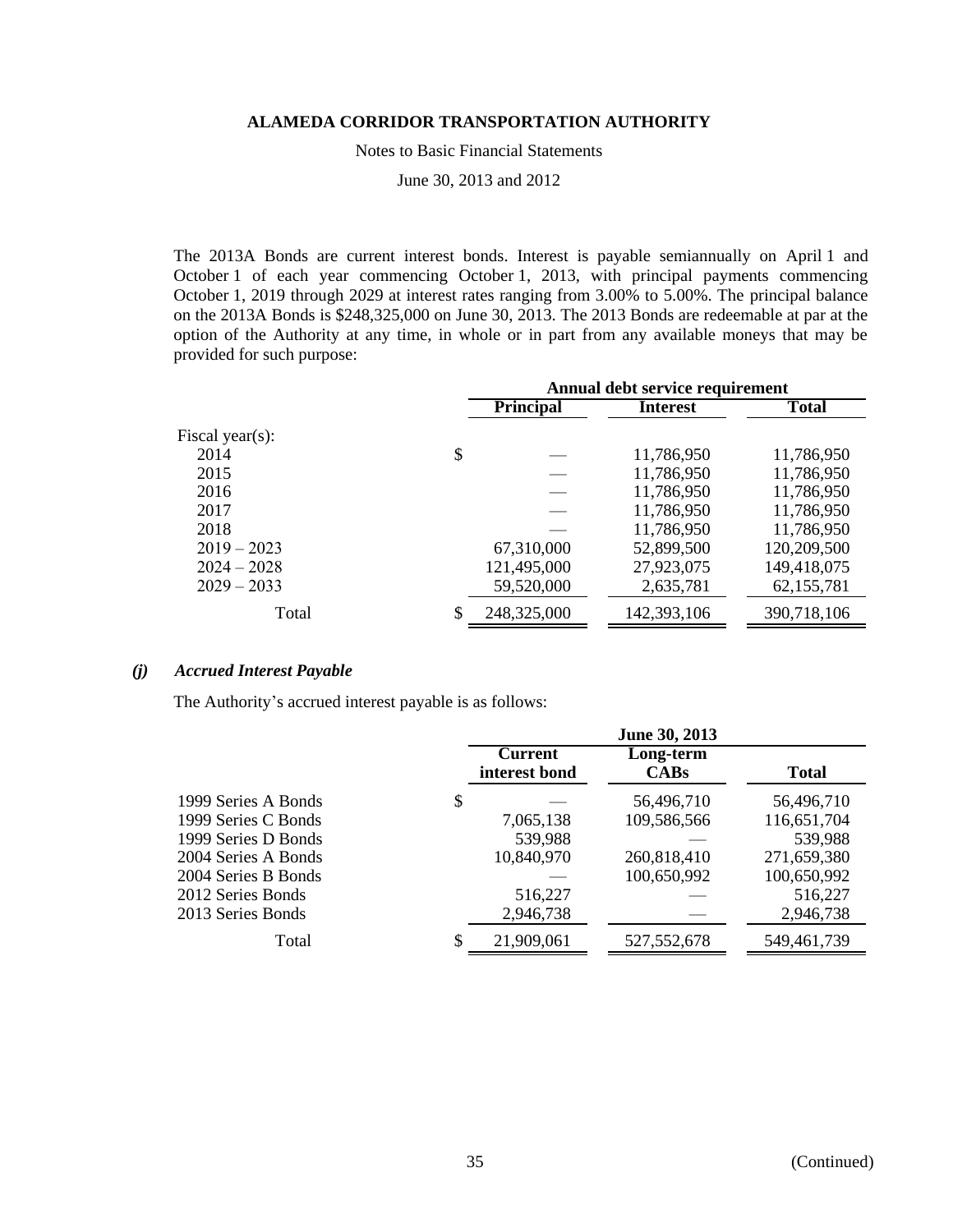Notes to Basic Financial Statements

June 30, 2013 and 2012

|                     |    | June 30, 2012                   |                          |              |  |
|---------------------|----|---------------------------------|--------------------------|--------------|--|
|                     |    | <b>Current</b><br>interest bond | Long-term<br><b>CABs</b> | <b>Total</b> |  |
| 1999 Series A Bonds | \$ | 4,633,663                       | 51,061,732               | 55,695,395   |  |
| 1999 Series C Bonds |    | 7,065,139                       | 98,115,665               | 105,180,804  |  |
| 1999 Series D Bonds |    | 792,031                         |                          | 792,031      |  |
| 2004 Series A Bonds |    | 1,312,031                       | 249,877,710              | 251,189,741  |  |
| 2004 Series B Bonds |    | 11,633,557                      | 86,456,291               | 98,089,848   |  |
| 2012 Series Bonds   |    | 57,667                          |                          | 57,667       |  |
| Total               | S  | 25,494,088                      | 485,511,398              | 511,005,486  |  |

#### *(k) Combined 1999, 2004, 2012, and 2013A Debt Service*

The Authority's debt service of the 1999 Series A, C, and D Bonds, the 2004 Series A and B Bonds, the 2012 Series Bonds, and the 2013A Series Bonds in aggregate is as follows:

|                 |     | Annual debt service requirement |                 |               |  |
|-----------------|-----|---------------------------------|-----------------|---------------|--|
|                 |     | <b>Principal</b>                | <b>Interest</b> | <b>Total</b>  |  |
| Fiscal year(s): |     |                                 |                 |               |  |
| 2014            | \$  | 27,939,304                      | 71,711,042      | 99,650,346    |  |
| 2015            |     | 37,889,512                      | 76,769,134      | 114,658,646   |  |
| 2016            |     | 37,013,485                      | 75,336,832      | 112,350,317   |  |
| 2017            |     | 41,652,475                      | 77,792,250      | 119,444,725   |  |
| 2018            |     | 46,091,377                      | 80,619,957      | 126,711,334   |  |
| $2019 - 2023$   |     | 324,483,609                     | 497,340,244     | 821, 823, 853 |  |
| $2024 - 2028$   |     | 625, 215, 550                   | 498,408,969     | 1,123,624,519 |  |
| $2029 - 2033$   |     | 299, 227, 421                   | 538,721,876     | 837,949,297   |  |
| $2034 - 2038$   |     | 78,001,108                      | 528,725,571     | 606,726,679   |  |
| Total           | \$. | 1,517,513,841                   | 2,445,425,875   | 3,962,939,716 |  |
|                 |     |                                 |                 |               |  |

### *(l) Restructuring*

On March 2, 2010, ACTA applied to the U.S. Department of Transportation Federal Rail Administration for a Railroad Rehabilitation and Improvement Financing (RRIF) financing of approximately \$550 million. In December 2010, the Federal Rail Administration (FRA) requested that the Authority make substantial changes to the RRIF application, placing the proposed RRIF financing at parity with the Authority's senior lien debt (1999A and 1999C bonds). The FRA also precluded the use of RRIF financing proceeds for refunding of any 2004 bonds. The result was a reduction in the size of the RRIF financing to \$83.7 million. The revised application was approved by the U.S. Department of Transportation (DOT) credit council committee on February 8, 2011. In June 2011, the Authority was notified that the Office of Management and Budget had assigned the Authority's financing a credit risk premium of zero. The Authority completed negotiations for specific RRIF financing terms with the FRA and the RRIF financing, which resulted in the issuance of the 2013 Series Bonds on June 21, 2012. Subsequent to June 30, 2012, the proceeds of the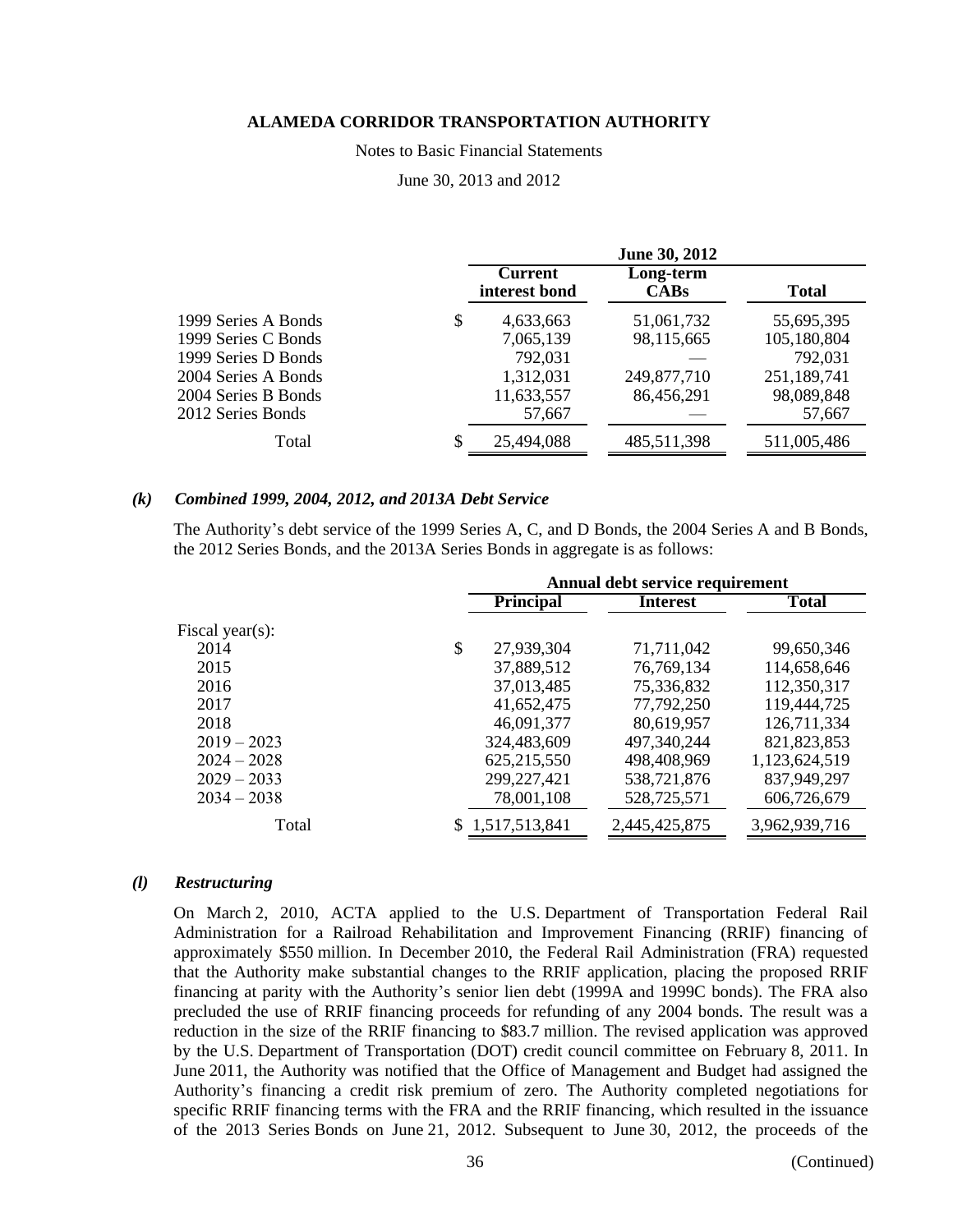Notes to Basic Financial Statements

June 30, 2013 and 2012

financing were used to restructure portions of the Authority's debt by calling 1999A Bonds maturing on October 1, 2014 through 2018, and a portion of 2019 in order to reduce total debt service. The restructuring reduced total debt service and minimized the need for shortfall advances from the Ports. An amount of \$83.7 million were repaid in July 2012.

The Authority also issued 2013A Series Tax-Exempt Senior Lien Bonds in the aggregate amount of \$248,325,000 on February 12, 2013. Proceeds from the sale of these 2013A Bonds were used on February 14, 2013 to call and refund all remaining 1999A Current Interest Bonds.

Long-term liability activity for the years ended June 30, 2013 and 2012 was as follows:

|                          | Balance,<br><b>July 1, 2012</b> | <b>Additions</b> | <b>Deletions</b> | Balance,<br>June 30, 2013 | Due within<br>one year |
|--------------------------|---------------------------------|------------------|------------------|---------------------------|------------------------|
|                          |                                 |                  |                  |                           |                        |
| Bonds payable:           |                                 |                  |                  |                           |                        |
| 1999 Series A Bonds      | \$<br>423,103,617               |                  | (372, 650, 000)  | 50,453,617                |                        |
| 1999 Series C Bonds      | 497,453,396                     |                  |                  | 497,453,396               |                        |
| 1999 Series D Bonds      | 50,660,000                      |                  | (16,460,000)     | 34,200,000                | 17,960,000             |
| 2004 Series A Bonds      | 475,292,386                     |                  | (3,052,968)      | 472,239,418               | 9,979,304              |
| 2004 Series B Bonds      | 152,853,854                     |                  | (21, 721, 444)   | 131, 132, 410             |                        |
| 2012 Series Bonds        | 83,710,000                      |                  |                  | 83,710,000                |                        |
| 2013 Series Bonds        |                                 | 248,325,000      |                  | 248,325,000               |                        |
| Total bonds              |                                 |                  |                  |                           |                        |
|                          |                                 |                  |                  |                           |                        |
| payable                  | 1,683,073,253                   | 248,325,000      | (413,884,412)    | 1,517,513,841             | 27,939,304             |
| Less unamortized bond    |                                 |                  |                  |                           |                        |
| premiums (discounts)     | (3,513,976)                     | 45,544,946       | (1,302,115)      | 40,728,855                |                        |
| Interest payable:        |                                 |                  |                  |                           |                        |
| Accrued interest payable | 511,005,486                     | 110,722,937      | (72, 266, 684)   | 549,461,739               | 21,909,061             |
|                          |                                 |                  |                  |                           |                        |
| Net long-term            |                                 |                  |                  |                           |                        |
| liabilities              | \$2,190,564,763                 | 404,592,883      | (487, 453, 211)  | 2,107,704,435             | 49,848,365             |
|                          |                                 |                  |                  |                           |                        |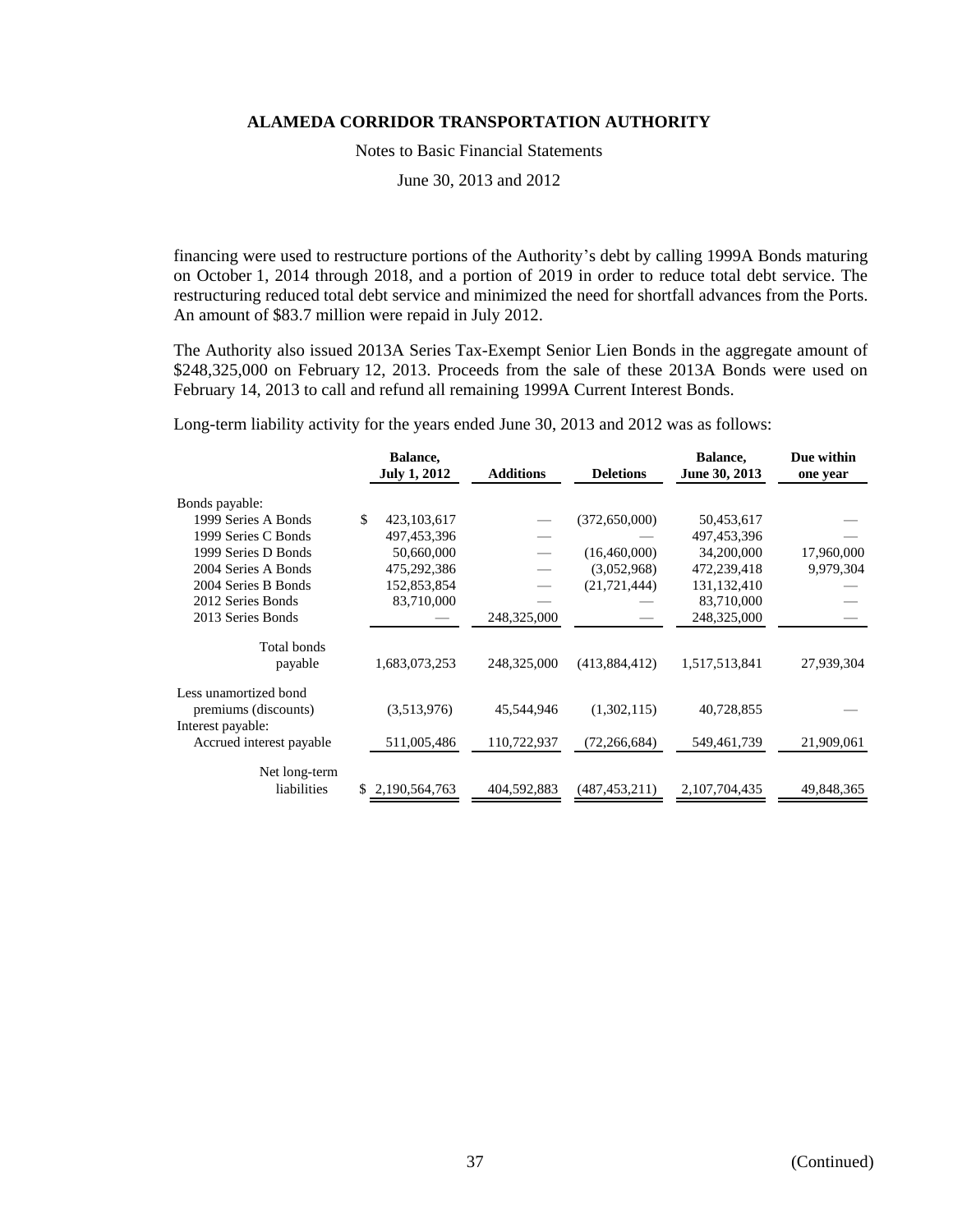#### Notes to Basic Financial Statements

June 30, 2013 and 2012

|                          | Balance,<br><b>July 1, 2011</b> | <b>Additions</b> | <b>Deletions</b> | Balance,<br>June 30, 2012 | Due within<br>one year |
|--------------------------|---------------------------------|------------------|------------------|---------------------------|------------------------|
| Bonds payable:           |                                 |                  |                  |                           |                        |
| 1999 Series A Bonds      | \$<br>458,248,617               |                  | (35, 145, 000)   | 423,103,617               | 83,710,000             |
| 1999 Series C Bonds      | 497,453,396                     |                  |                  | 497,453,396               |                        |
| 1999 Series D Bonds      | 65,550,000                      |                  | (14,890,000)     | 50,660,000                | 16,460,000             |
| 2004 Series A Bonds      | 475,292,386                     |                  |                  | 475,292,386               | 3,052,968              |
| 2004 Series B Bonds      | 169,745,928                     |                  | (16,892,074)     | 152,853,854               | 21,721,443             |
| 2012 Series Bonds        |                                 | 83,710,000       |                  | 83,710,000                |                        |
| Total bonds              |                                 |                  |                  |                           |                        |
| payable                  | 1,666,290,327                   | 83,710,000       | (66, 927, 074)   | 1,683,073,253             | 124,944,411            |
| Less unamortized bond    |                                 |                  |                  |                           |                        |
| discounts                | (3,647,564)                     | 133,588          |                  | (3,513,976)               |                        |
| Interest payable:        |                                 |                  |                  |                           |                        |
| Accrued interest payable | 451,155,590                     | 118,402,562      | (58, 552, 666)   | 511,005,486               | 25,494,088             |
| Net long-term            |                                 |                  |                  |                           |                        |
| liabilities              | 2,113,798,353<br>S.             | 202,246,150      | (125, 479, 740)  | 2,190,564,763             | 150,438,499            |

#### **(6) Pollution Remediation Obligations**

On December 21, 2010, a crude oil release from a then unknown origin was discovered in the Dominguez Channel and nearby storm water drainage system adjacent to the Alameda Corridor. The U.S. Environmental Protection Agency (EPA), the California Department of Fish and Game (DFG), the U.S. Coast Guard, and others have been involved in the mitigation, containment, investigation, and immediate cleanup efforts, and have contained the release.

On January 7, 2011, the EPA issued an Order to the Port of Los Angles, the Port of Long Beach, and the Authority, to assume responsibility for these activities effective January 14, 2011. The EPA agreed to limit the Authority's and the Ports' role to maintaining the containment systems and cleaning up the Los Angeles City pump station and sewer line leading to the pump station. The Authority and the Ports have completed the work required by the EPA. The EPA and DFG have managed the remaining work, including the source investigation.

On March 30, 2011, after identifying an oil pipeline owned and operated by Crimson Pipeline Management Company (Crimson) as the source of the release, the EPA issued an Order to Crimson for removal, mitigation, or prevention of a substantial threat of oil discharge. The Authority has been notified that Crimson has taken over responsibility for the oil release containment facilities effective June 15, 2011, and has assumed financial and operational responsibilities from that date.

Crimson filed a lawsuit against ACTA, the City of Los Angeles, the City of Long Beach, and Herzog Contracting Corporation on April 27, 2012, alleging that these other entities, and not Crimson, were responsible for the oil spill and/or were prevented from recovering damages from Crimson for the oil spill. ACTA, the City of Long Beach, and the City of Los Angeles, counterclaimed against Crimson. The case is currently in the discovery stage with depositions occurring and being scheduled.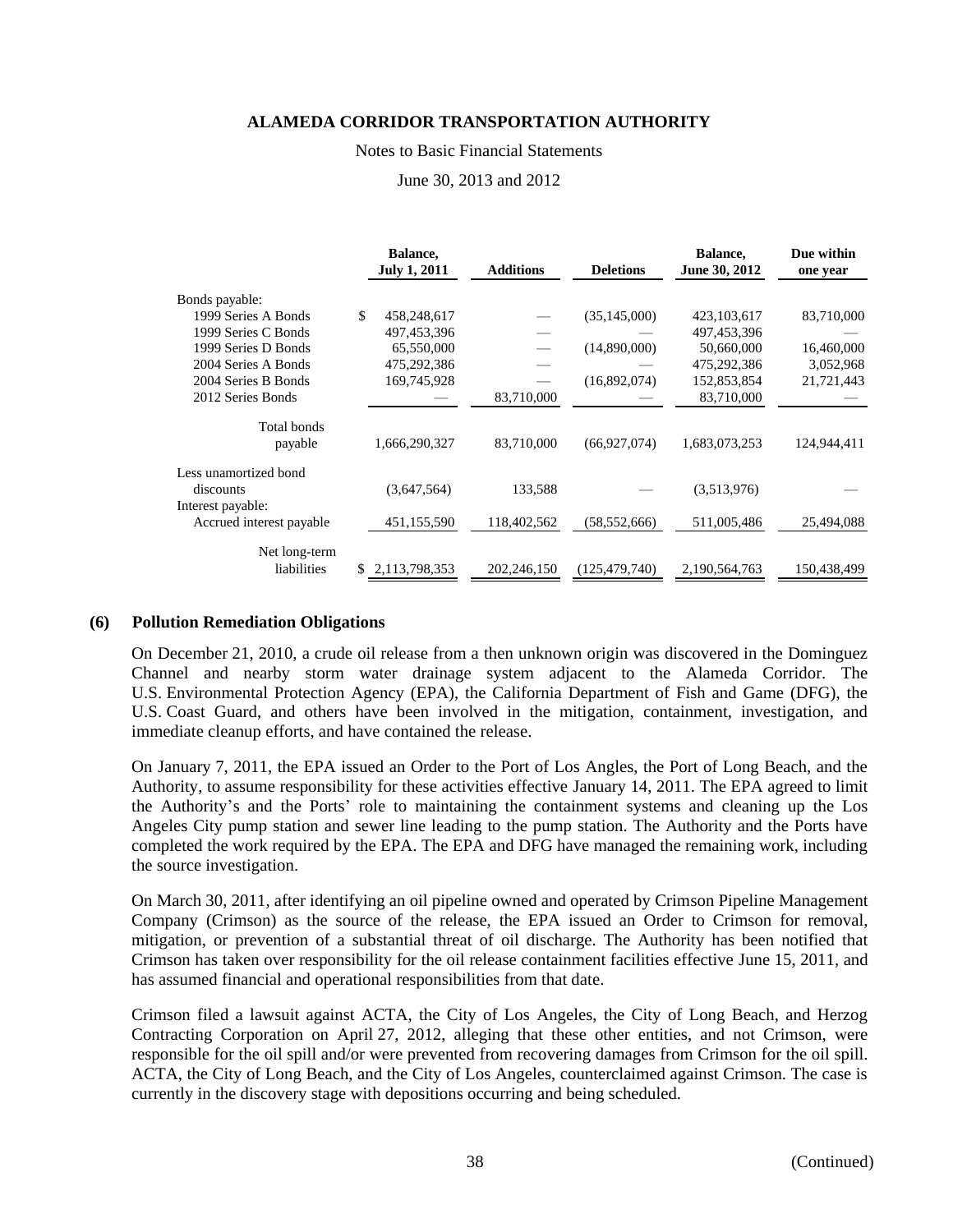Notes to Basic Financial Statements

June 30, 2013 and 2012

As of June 30, 2013, the Authority cannot reasonably estimate what future costs will be required as a result of the Order. The Authority and the Ports are continuing to cooperate with Crimson, EPA, DFG, and other agencies to assist as necessary with containment, investigation, and cleanup. The Authority and the Ports intend to seek reimbursement from the responsible party or parties, and from any other funding sources available for such purpose, including the Oil Spill Liability Trust Fund (established under the Oil Pollution Act of 1990).

## **(7) Retirement Plan**

## *(a) Plan Description*

The Alameda Corridor Transportation Authority Retirement Plan (the Plan) is a cost sharing agent multiple-employer defined-benefit retirement plan administered by the California Public Employees' Retirement System (CalPERS). The Plan provides retirement benefits to eligible retirees and their dependents. Employees must retire directly from the Authority under a CalPERS disability retirement or service retirement (age 50 and five years of service). Benefit provisions are established through contract with CalPERS and may be amended through Governing Board authorization, agreements, and memorandums of understanding between the Authority, its management employees, and unions representing Authority employees.

Effective January 8, 1996, the Authority entered into a contract with CalPERS, a cost sharing agent multiple-employer, defined-benefit pension plan, and public employee retirement system that acts as common investment and administrative agent for participating public entities within the State of California. The Authority selects benefit provisions by contract with CalPERS and adopts those benefits through Governing Board authorization. CalPERS issues a separate comprehensive annual financial report. The CalPERS annual financial report may be obtained from the CalPERS Web site at www.calpers.ca.gov.

All regular Authority employees who reach 1,000 hours in a fiscal year are eligible to participate in the CalPERS 2.000% at 55 Miscellaneous Defined Benefit Plan. Benefits vest after five years of service. Employees who retire at or after age 50, with five years of credited service, are entitled to an annual retirement benefit, payable monthly for life, in an amount based on the average of the employee's highest 12 consecutive monthly pay rates during employment that varies from 1.426% at age 50 to a maximum of 2.418% at age 63 for each year of credited service. The system also provides for death and survivor benefits. These benefit provisions and all other requirements are established by State statute and the Authority's Governing Board authorization.

## *(b) Funding Policy*

The contribution requirements of the plan members are established by State statute, and the employer contribution rate is actuarially established and may be amended by CalPERS. Active members in the Plan are required to contribute 7% of their annual covered payroll. The Authority pays this required biweekly employee contribution on behalf of its employees. The Authority is required to contribute 100% of actuarially determined biweekly employer contribution remaining amounts necessary to fund benefits for its members.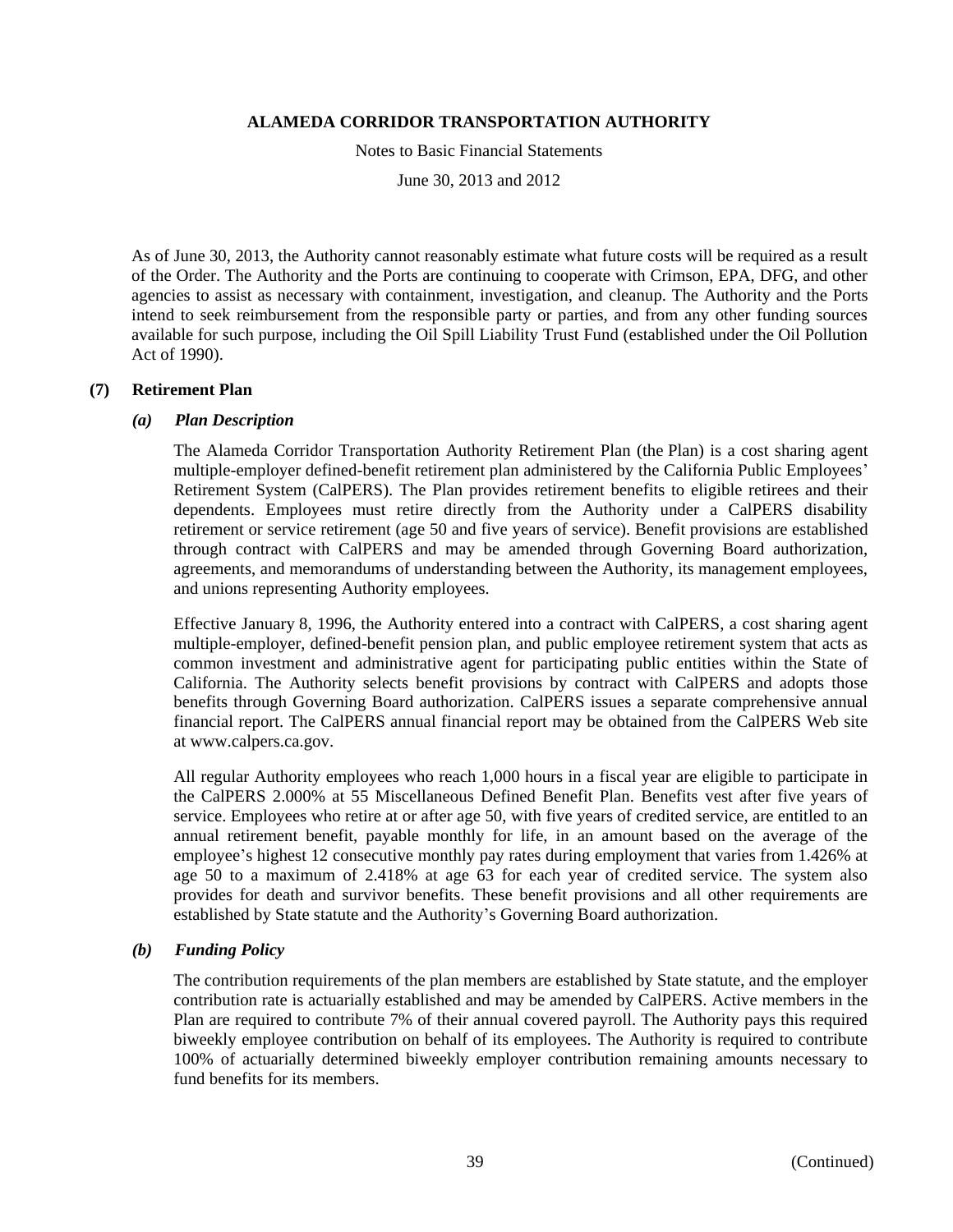Notes to Basic Financial Statements

June 30, 2013 and 2012

The required employer contribution rate was 14.296% and 13.54% for the years ended June 30, 2013 and 2012, respectively. The Authority's covered payroll for the employees participating in CalPERS for the years ended June 30, 2013 and 2012 was \$1,378,128 and \$1,474,063, respectively. Total payroll for fiscal years 2013 and 2012 was \$1,495,783 and \$1,557,171, respectively.

## *(c) Annual Pension Cost*

For fiscal years 2013 and 2012, the Authority's Annual Required Contribution (ARC) was \$197,017 and \$199,559, respectively, which the Authority contributed. The required contribution for fiscal years 2013 and 2012 was determined as part of the June 2010 actuarial valuation using the entry-age-actuarial-cost method with the contributions determined as a percentage of pay. The actuarial assumptions included (a) 7.75% investment return (net of expenses); (b) projected salary increase of 3.55% – 14.45% depending on age, service, and type of employment; (c) merit increase that varies by length of service; and (d) payroll growth of 3.25%. Both (a) and (b) include an inflation component of 3.00%. The actuarial value of the Plan's assets was determined using a technique that smoothes the effect of short-term volatility in the market value of investments over a three-year period. The Plan's unfunded accrued actuarial liability (UAAL) is amortized using a level-percentage-of-projected-payroll method, on a closed basis over a 20-year period:

|              | <b>Annual</b><br>pension cost<br>(APC) | Percentage of<br><b>APC</b><br>contributed | Net pension<br>obligation |
|--------------|----------------------------------------|--------------------------------------------|---------------------------|
| Fiscal year: |                                        |                                            |                           |
| 2003         | \$<br>177,695                          | 100%                                       |                           |
| 2004         | 185,119                                | 100                                        |                           |
| 2005         | 216,150                                | 100                                        |                           |
| 2006         | 201,711                                | 100                                        |                           |
| 2007         | 178,243                                | 100                                        |                           |
| 2008         | 190,195                                | 100                                        |                           |
| 2009         | 209,773                                | 100                                        |                           |
| 2010         | 198,489                                | 100                                        |                           |
| 2011         | 176,761                                | 100                                        |                           |
| 2012         | 199,559                                | 100                                        |                           |
| 2013         | 197,017                                | 100                                        |                           |

#### *(d) Actuarial Methods and Assumptions*

The actuarial methods and assumptions used are those adopted by CalPERS' Board of Administration, in accordance with the parameters of GASB Statement No. 27, *Accounting for Pensions by State and Local Governmental Employers*.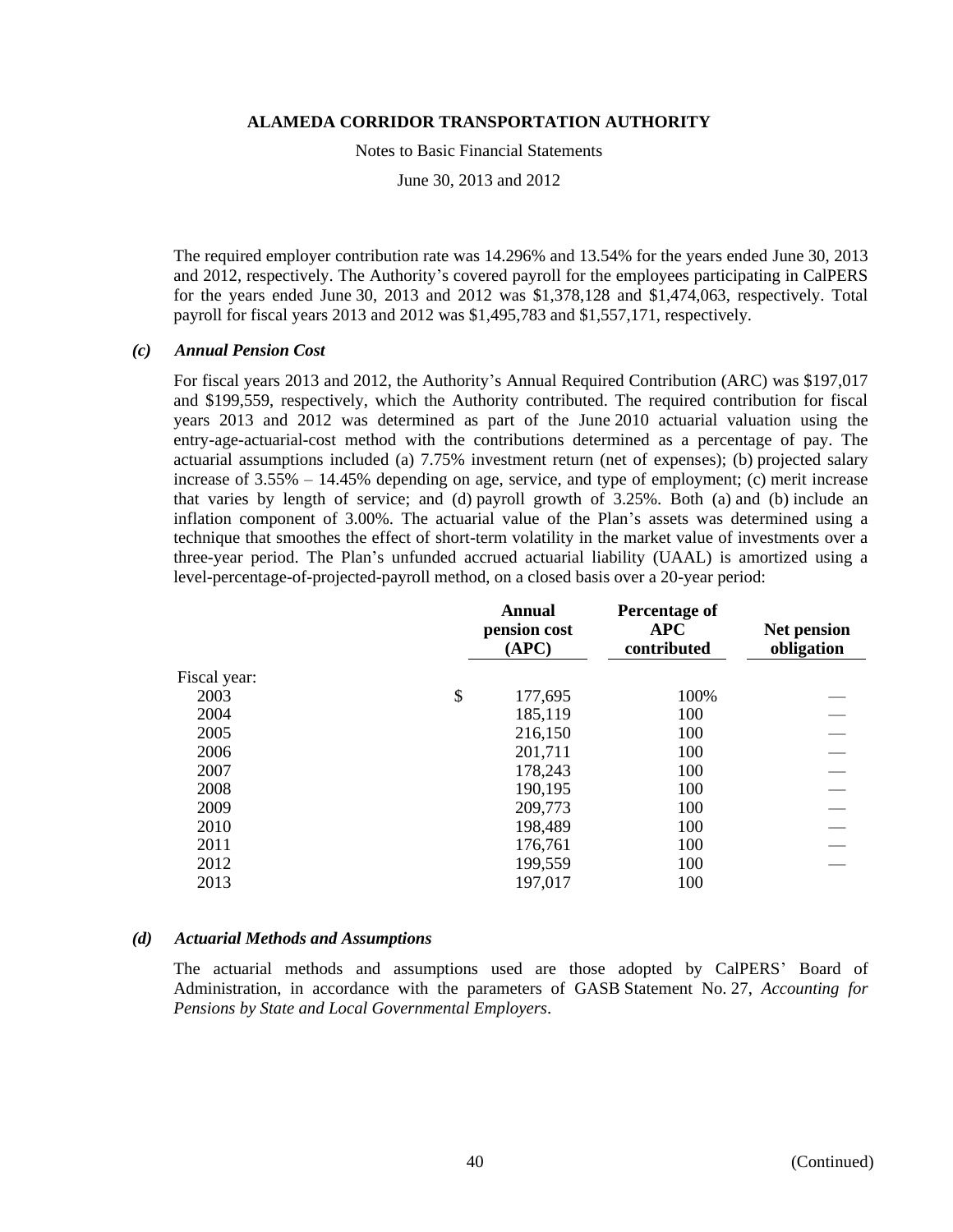Notes to Basic Financial Statements

June 30, 2013 and 2012

## *(e) Funded Status and Funding Progress*

The funded status of the CalPERS plan, of which the Authority is one of the participating employers, as of June 30, 2013, the plan's most recent actuarial valuation date, was as follows:

| Actuarial accrued liability (AAL)<br>Actuarial value of plan assets |   | \$ 3,619,835,876<br>3,203,214,899 |
|---------------------------------------------------------------------|---|-----------------------------------|
| Unfunded actuarial<br>accrued liability                             |   |                                   |
| (UAAL)                                                              | S | 416,620,977                       |
| Funded ratio (actuarial value of plan                               |   |                                   |
| assets/AAL)                                                         |   | 88.5%                             |
| Covered payroll (active plan<br>members)                            | S | 759,263,518                       |
| UAAL as a percentage of covered<br>payroll                          |   | 54.9%                             |

## **(8) Other Postemployment Benefits (OPEB)**

## *(a) Plan Description (OPEB)*

The Alameda Corridor Transportation Authority Retiree Healthcare Plan is a single-employer defined-benefit healthcare plan administered by the Authority. The plan provides healthcare benefits to eligible retirees and their dependents. Employees must retire directly from the Authority under a CalPERS disability retirement or service retirement (age 50 and five years of service). Benefit provisions are established and may be amended through agreements and memorandums of understanding between the Authority, its management employees, and unions representing Authority employees.

The Authority provides retiree medical benefits through the California Public Employees' Retirement System Healthcare Program (PEMHCA). The Authority contributes, for eligible retirees and their dependents, using the Los Angeles Regional Kaiser rate structure at 5% of the active member contribution amount multiplied by years in PEMHCA (increase each year not greater than \$100 per month, total amount not to exceed the active amount). The Authority joined PEMHCA in 2000 for all bargaining units, and contributes up to the Kaiser premium based on coverage level for active employees.

The Authority participates in the California Employers' Retiree Benefit Trust (CERBT) Fund, which is administered by the CalPERS. CERBT is a tax-qualified irrevocable trust organized under Internal Revenue Code Section 115 and established to prefund retiree healthcare benefits. CERBT, an agent multiple-employer trust, issues a publicly available financial report including GASB Statement No. 43, *Financial Reporting for Postemployment Benefit Plans Other Than Pension Plans*, disclosure information in aggregate with the other CERBT participating employers. That report can be obtained from the CalPERS Web site at www.calpers.ca.gov.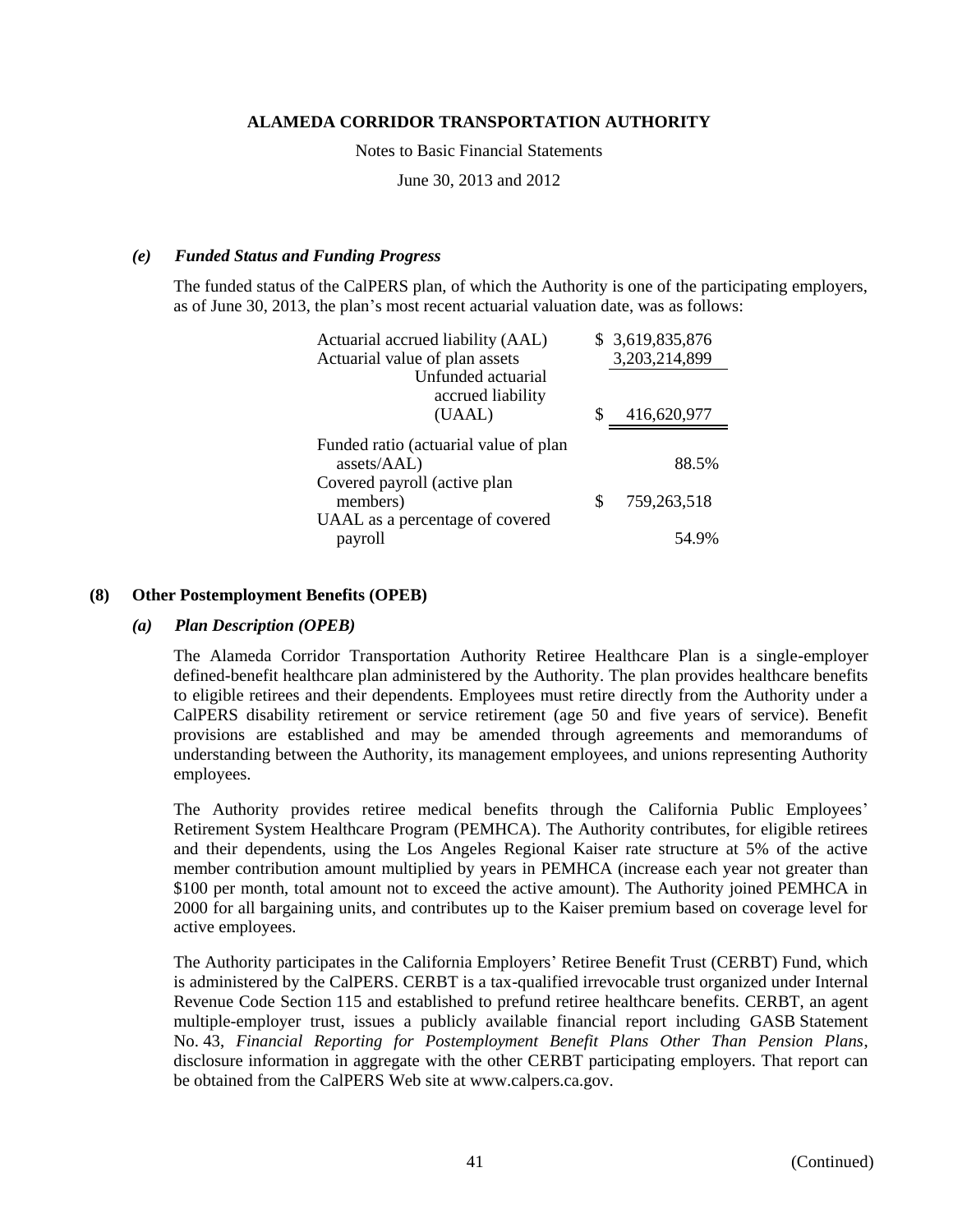Notes to Basic Financial Statements

June 30, 2013 and 2012

## *(b) Funding Policy (OPEB)*

The contribution requirements of the plan members and the Authority are established by and may be amended by the Authority. The Authority prefunds plan benefits through the CERBT by contributing at least 100% of the ARC.

The ARC is an amount actuarially determined in accordance with the parameters of GASB Statement No. 45, *Accounting and Financial Reporting by Employers for Postemployment Benefit Other Than Pensions*. The ARC represents a level of funding that, if paid on an ongoing basis, is projected to cover the normal cost each year and amortize any unfunded actuarial liabilities (or funding excess) over a period not to exceed 30 years.

For fiscal year 2013, the Authority contributed \$79,000 to the Plan, including \$3,109 for current benefit payments and \$75,891 to prefund plan benefits.

## *(c) Annual OPEB Cost and Net OPEB Obligation*

The following table shows the components of the Authority's annual OPEB cost for the year, the amount actually contributed to the plan, and changes in the Authority's Net OPEB obligation:

| Annual required contribution<br>Interest on net OPEB asset | (79,000)<br>26,972 |
|------------------------------------------------------------|--------------------|
| Adjustment to annual required<br>contribution              | (40,623)           |
| Annual OPEB cost                                           | (92, 651)          |
| Contributions to irrevocable trust                         | 79,000             |
| Decrease in net OPEB                                       |                    |
| asset                                                      | (13,651)           |
| Net OPEB asset, beginning of year                          | 372,034            |
| Net OPEB asset, end of year                                | 358,383            |

The Authority's annual OPEB cost, the percentage of annual OPEB cost contributed to the plan, and the net OPEB asset for fiscal year 2013 and the three preceding years were as follows:

|                          |                            | Percentage of<br>annual OPEB |                          |  |
|--------------------------|----------------------------|------------------------------|--------------------------|--|
| <b>Fiscal year ended</b> | <b>Annual OPEB</b><br>cost | cost<br>contributed          | <b>Net OPEB</b><br>asset |  |
| June 30, 2009            | \$<br>(3,608)              | 2,150%<br>-S                 | 403,608                  |  |
| June 30, 2010            | 80,815                     | 90                           | 395,818                  |  |
| June 30, 2011            | 84,934                     | 86                           | 383,570                  |  |
| June 30, 2012            | 88,536                     | 87                           | 372,034                  |  |
| June 30, 2013            | 92,651                     | 85                           | 358,383                  |  |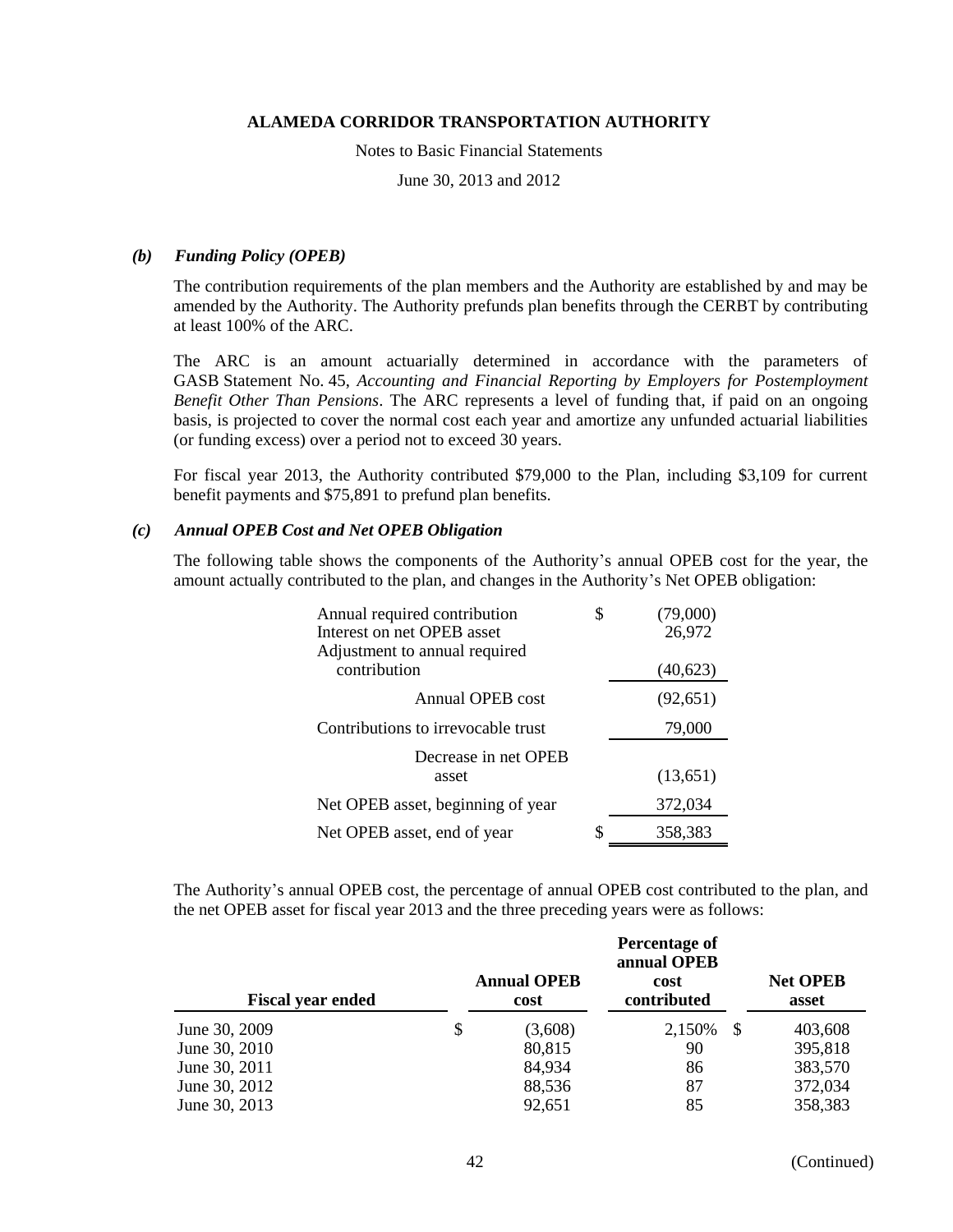Notes to Basic Financial Statements

June 30, 2013 and 2012

## *(d) Funded Status and Funding Progress (OPEB)*

The funded status of the plan as of June 30, 2013, the plan's most recent actuarial valuation date, was as follows:

| Actuarial accrued liability (AAL)<br>Actuarial value of plan assets                                                                   |     | 1,296,000<br>936,000    |
|---------------------------------------------------------------------------------------------------------------------------------------|-----|-------------------------|
| Unfunded actuarial accrued liability (UAAL)                                                                                           |     | 360,000                 |
| Funded ratio (actuarial value of plan assets/AAL)<br>Covered payroll (active plan members)<br>UAAL as a percentage of covered payroll | \$. | 72%<br>1,065,000<br>34% |

Actuarial valuations of an ongoing plan involve estimates of the value of expected benefit payments and assumptions about the probability of occurrence of events far into the future. Examples include assumptions about future employment, mortality, and the healthcare cost trend. Amounts determined regarding the funded status of the plan and the ARCs of the employer are subject to continual revision as actual results are compared with past expectations and new estimates are made about the future. The schedule of funding progress, presented as required supplementary information following the notes to the basic financial statements, presents multiyear trend information about whether the actuarial value of plan assets is increasing or decreasing over time relative to the actuarial accrued liabilities for benefits.

## *(e) Actuarial Methods and Assumptions (OPEB)*

Projections of benefits for financial reporting purposes are based on the substantive plan (the plan as understood by the employer and the plan members) and include the types of benefits provided at the time of each valuation and the historical pattern of sharing of benefit costs between the employer and plan members to that point. The actuarial methods and assumptions used include techniques that are designed to reduce the effects of short-term volatility in actuarial accrued liabilities and the actuarial value of assets, consistent with the long-term perspective of the calculations.

In the June 30, 2013 actuarial valuation, the entry age normal actuarial cost method was used. The actuarial assumptions included a 6.25% investment rate of return (net of administrative expenses), which is the expected long-term investment return on CERBT investments, a 3.0% general inflation assumption, an annual pre-Medicare eligible medical cost trend rate of 8.0% for 2014 decreasing to 5.0% after 6 years (the post-Medicare eligible medical cost trend rate started 0.3% higher for 2014). The actuarial value of assets is based upon market value, but investment gains and losses are spread over a 5-year rolling period. In addition, the actuarial value of assets can never be less than 80% nor more than 120% of market value. The June 30, 2009 UAAL was amortized as a level percentage of projected payroll over 15 years from June 30, 2009 (11 years remaining on June 30, 2013) on a closed basis. Gains and losses and assumption changes are amortized over 15 years; plan amendments and method changes will be amortized over 15 years.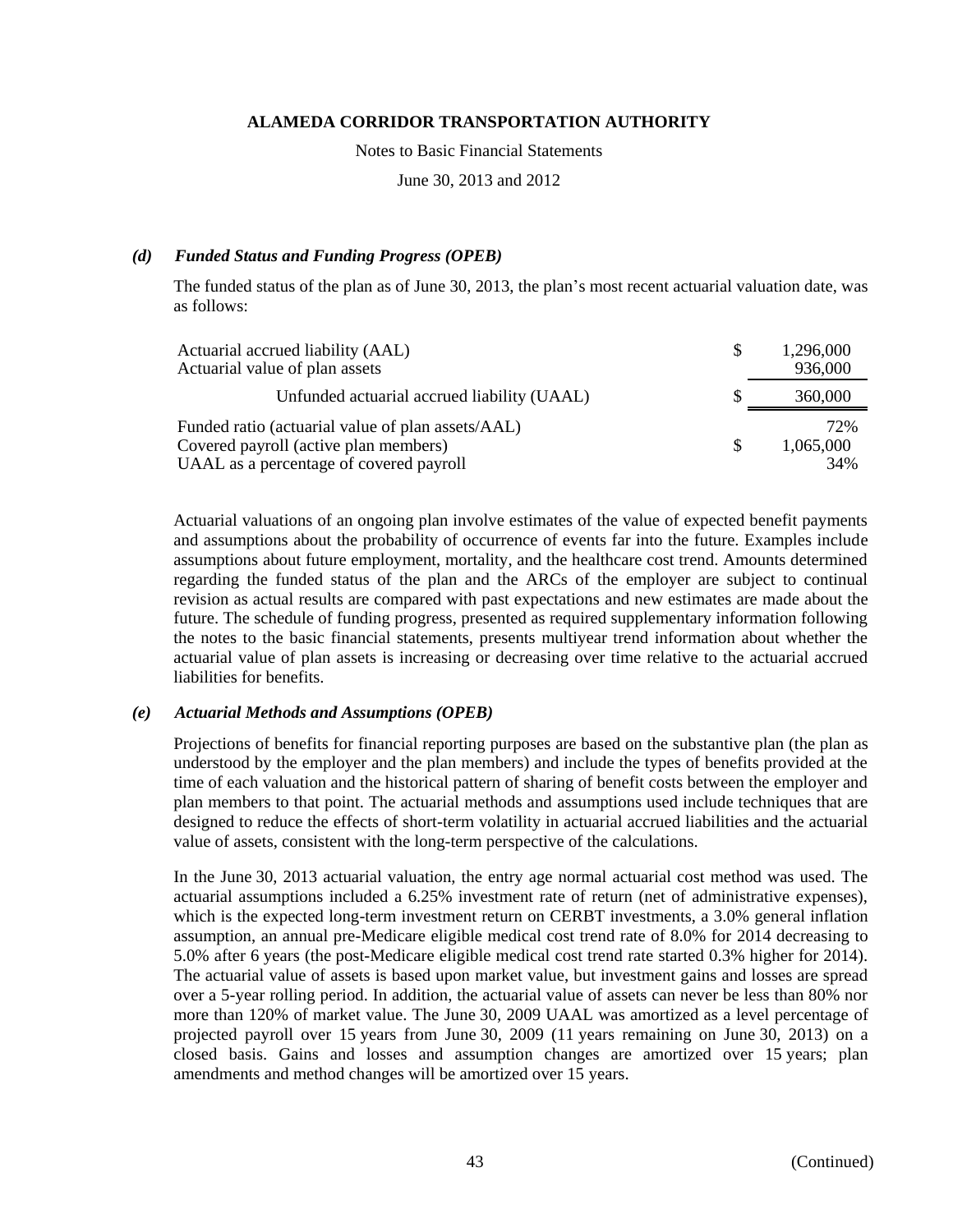Notes to Basic Financial Statements

June 30, 2013 and 2012

### **(9) Commitments and Contingencies**

The Authority is subject to claims and lawsuits arising in the normal course of business. Such claims are routinely evaluated by the Authority's legal counsel. Management may make provisions for probable losses if deemed appropriate on advice of legal counsel. To the extent, provisions for damages are considered necessary, appropriate amounts are reflected in the accompanying basic financial statements. It is the opinion of the Authority's management, based on consultation with legal counsel, that the estimated liability for unreserved claims and suits will not have a material impact on the Authority's basic financial statements.

The Authority is also exposed to various risks of loss related to torts; theft of, damage to, and destruction of assets, errors, and omissions; and natural disasters for which the Authority carries commercial insurance. In each of the past three fiscal years, the Authority has experienced no losses that have not been covered by existing insurance policy limits.

As a recipient of federal and state grant funds, the Authority is subject to periodic audits and compliance reviews by, or on behalf of, the granting agencies to determine if the expenditure of granted funds has been made in accordance with grant provisions. Such audits and compliance reviews could result in the potential disallowance of expenditures claimed by the Authority. The Authority's management believes that the Authority has complied with the terms of its grant agreements and that the possible adverse effects, if any, of disallowed grant expenditures that may be determined by the granting agencies upon the Authority would not be material to the Authority.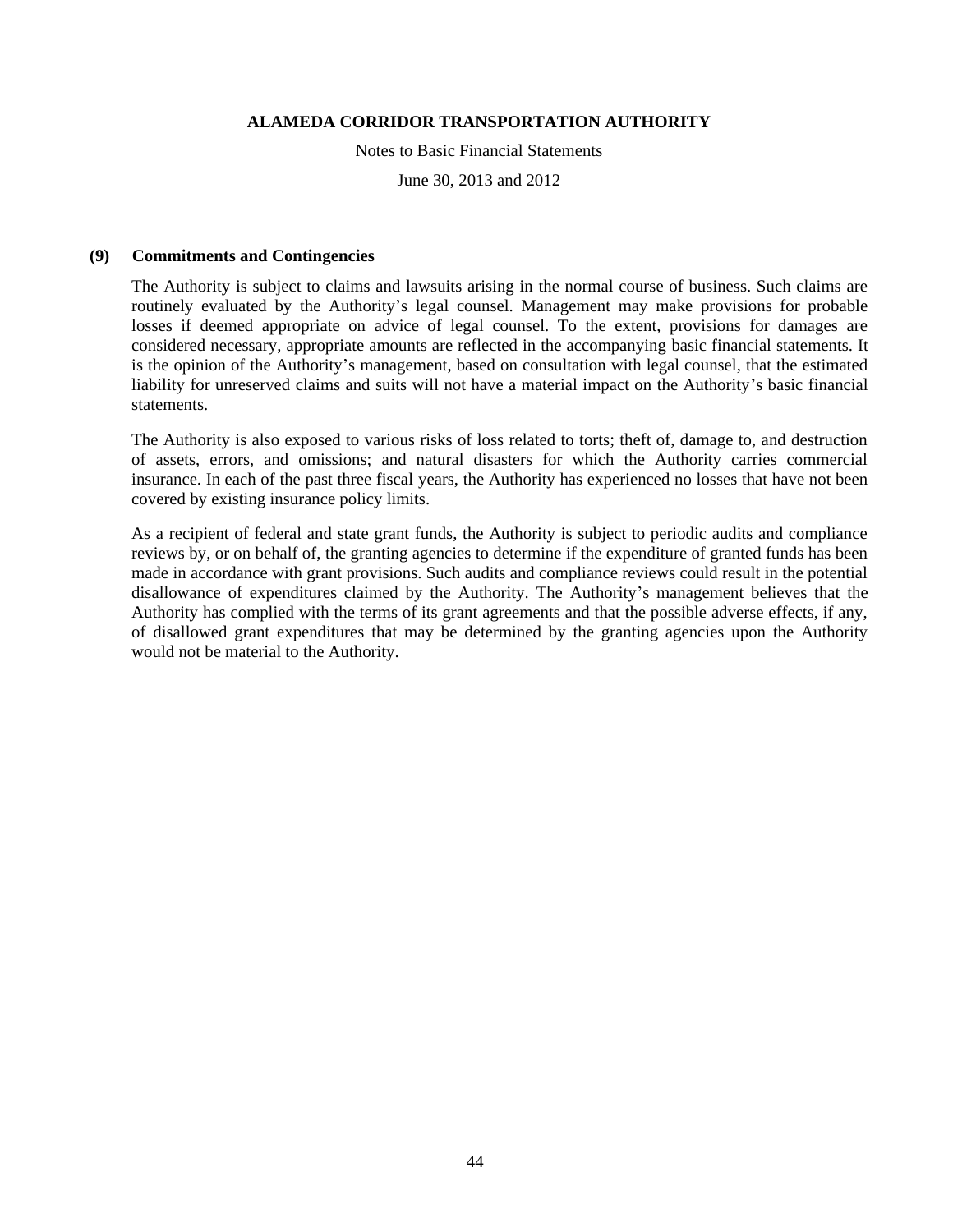Required Supplementary Information

CalPERS Pension Information (unaudited)

June 30, 2013 and 2012

#### **CalPERS Schedule of Funding Progress Pension Risk Pool Schedule of Funding History (unaudited)**

|                                                   | <b>Funding history</b>                |                                       |                                        |                                    |                              |                      |
|---------------------------------------------------|---------------------------------------|---------------------------------------|----------------------------------------|------------------------------------|------------------------------|----------------------|
| <b>CalPERS Annual</b><br>actuarial valuation date | Accrued<br><b>liabilities</b><br>(AL) | Actuarial<br>value of<br>assets (AVA) | Unfunded<br><b>liabilities</b><br>(UL) | <b>Funded</b><br>ratio<br>(AVA/AL) | Annual<br>covered<br>payroll | ULAsa%<br>of payroll |
| June 30, 2006                                     | \$2.754.396.608                       | 2.492.226.176                         | 262, 170, 432                          | 90.5%<br>\$.                       | 699.897.835                  | 37.5%                |
| June 30, 2007                                     | 2.611.746.790                         | 2.391.434.447                         | 220.312.343                            | 91.6                               | 665,522,859                  | 33.1                 |
| June 30, 2008                                     | 2,780,280,768                         | 2.547.323.278                         | 232,957,490                            | 91.6                               | 688,606,681                  | 33.8                 |
| June 30, 2009                                     | 3.104.798.222                         | 2.758.511.101                         | 346.287.121                            | 88.8                               | 742.981.488                  | 46.6                 |
| June 30, 2010                                     | 3,309,064,934                         | 2.946.408.106                         | 362,656,828                            | 89.0                               | 748.401.352                  | 48.5                 |
| June 30, 2011                                     | 3.619.835.876                         | 3.203.214.899                         | 416.620.977                            | 88.5                               | 759.263.518                  | 54.9                 |

See accompanying independent auditors' report.